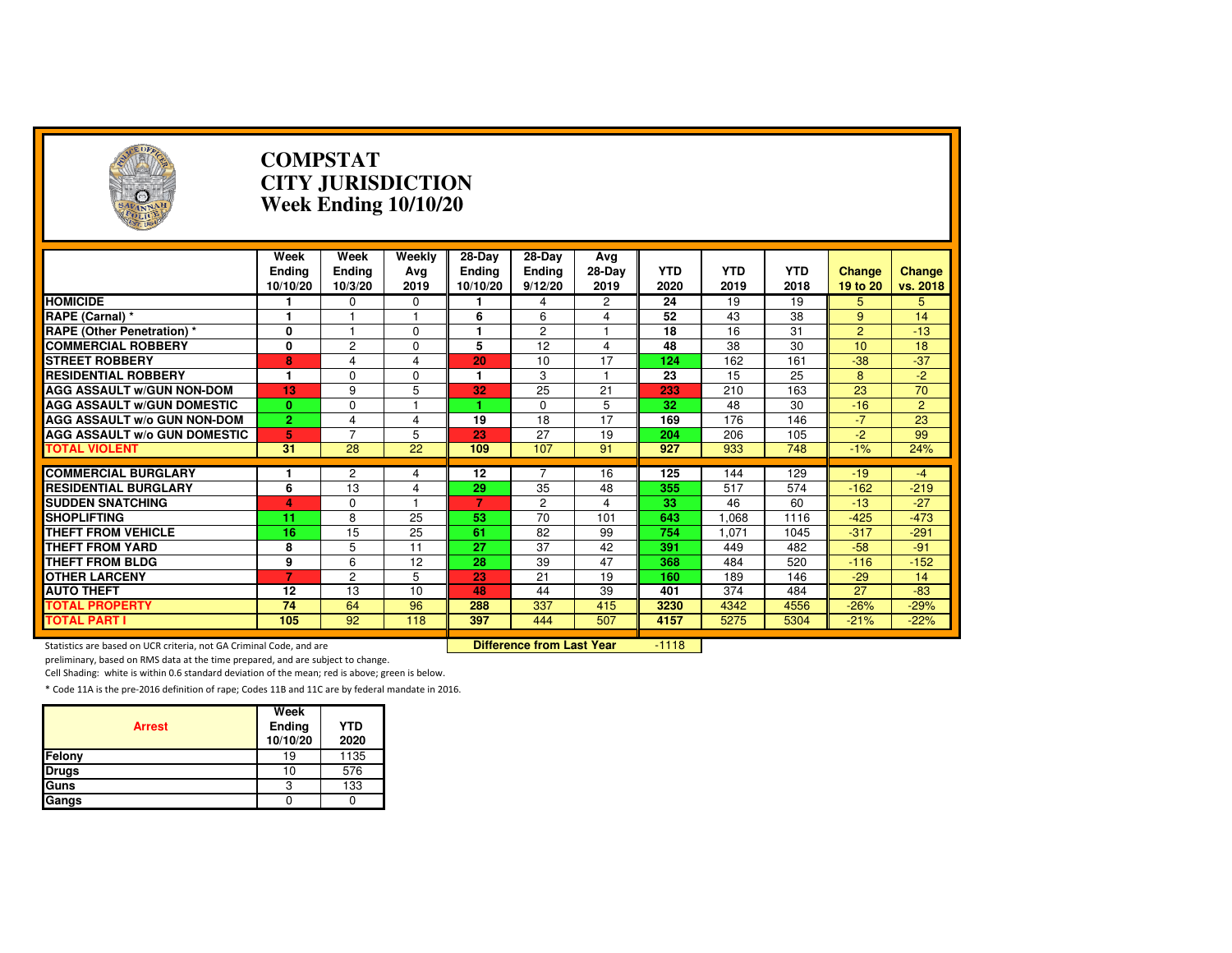

#### **COMPSTATNORTH PRECINCTWeek Ending 10/10/20**

#### **PRECINCT COMMANDER:**

**CAPT. CARY HILL**



|                                              | Week<br><b>Endina</b> | Week<br>Ending  | Weekly<br>Ava | $28-Dav$<br><b>Ending</b> | $28-Dav$<br>Ending | Avg<br>28-Day       | <b>YTD</b> | <b>YTD</b>      | <b>YTD</b> | <b>Change</b>    | <b>Change</b>    |
|----------------------------------------------|-----------------------|-----------------|---------------|---------------------------|--------------------|---------------------|------------|-----------------|------------|------------------|------------------|
|                                              | 10/10/20              | 10/3/20         | 2019          | 10/10/20                  | 9/12/20            | 2019                | 2020       | 2019            | 2018       | 19 to 20         | vs. 2018         |
| <b>HOMICIDE</b>                              | 0                     | $\Omega$        | $\Omega$      | 0                         | 3                  | 0                   | 6          | 5               | 4          |                  | $\overline{2}$   |
| <b>RAPE (Carnal) *</b>                       |                       |                 | $\Omega$      | 4                         |                    |                     | 17         | 11              | 10         | 6                | $\overline{7}$   |
| <b>RAPE (Other Penetration) *</b>            | $\bf{0}$              |                 | $\Omega$      | и                         |                    | $\Omega$            | 5          | 6               | 6          | $-1$             | $-1$             |
| <b>COMMERCIAL ROBBERY</b>                    | 0                     |                 | $\Omega$      |                           | $\overline{2}$     |                     | 6          | 4               | 6          | $\overline{2}$   | $\Omega$         |
| <b>STREET ROBBERY</b>                        | 4                     | $\overline{c}$  |               | 10                        | 3                  | 5                   | 43         | 45              | 52         | $-2$             | -9               |
| <b>RESIDENTIAL ROBBERY</b>                   | 0                     | $\Omega$        | $\Omega$      | 0                         | $\Omega$           | $\Omega$            | 4          | 3               | 5          |                  | -1               |
| <b>AGG ASSAULT W/GUN NON-DOM</b>             | $\overline{2}$        | 3               |               | $\overline{7}$            | $\overline{7}$     | 4                   | 63         | 46              | 38         | 17               | 25               |
| <b>AGG ASSAULT w/GUN DOMESTIC</b>            | $\bf{0}$              | $\Omega$        | $\Omega$      | 0                         | $\Omega$           | 1                   | 6          | 9               | 9          | $-3$             | $-3$             |
| <b>AGG ASSAULT w/o GUN NON-DOM</b>           | $\bf{0}$              | $\Omega$        |               | 4                         | $\overline{7}$     | 6                   | 52         | 62              | 48         | $-10$            | 4                |
| <b>AGG ASSAULT W/o GUN DOMESTIC</b>          | $\mathbf{0}$          |                 |               | 5                         | 8                  | 5                   | 38         | 49              | 26         | $-11$            | 12 <sub>2</sub>  |
| <b>TOTAL VIOLENT</b>                         | $\overline{7}$        | 9               | 6             | 32                        | 32                 | 24                  | 240        | 240             | 204        | 0%               | 18%              |
| <b>COMMERCIAL BURGLARY</b>                   |                       |                 |               |                           |                    |                     | 36         | $\overline{35}$ | 30         |                  |                  |
| <b>RESIDENTIAL BURGLARY</b>                  | 0<br>$\bf{0}$         | 0<br>3          | н             | 2<br>4                    | 3<br>5             | 4<br>$\overline{7}$ | 69         | 67              | 64         | $\overline{2}$   | 6<br>5           |
| <b>SUDDEN SNATCHING</b>                      | 3                     | $\Omega$        | $\Omega$      | 5.                        | $\Omega$           | 1                   | 17         | 13              | 27         | $\overline{4}$   | $-10$            |
| <b>SHOPLIFTING</b>                           | 3                     | $\Omega$        | 3             | 10                        | 9                  | 12                  | 103        | 127             | 197        | $-24$            | $-94$            |
| <b>THEFT FROM VEHICLE</b>                    | $\overline{2}$        | 3               | 6             | 10                        | 19                 | 24                  | 147        | 253             | 215        | $-106$           | $-68$            |
| <b>THEFT FROM YARD</b>                       |                       | $\overline{c}$  | 3             | 7                         | 8                  | 11                  | 105        | 120             | 132        | $-15$            | $-27$            |
| <b>THEFT FROM BLDG</b>                       | 3<br>٠                | $\overline{c}$  | 3             | 8                         | 11                 | 11                  | 72         | 112             | 144        | $-40$            | $-72$            |
| <b>OTHER LARCENY</b>                         |                       | $\Omega$        |               | 8                         | 6                  |                     | 37         | 33              | 40         | 4                | $-3$             |
| <b>AUTO THEFT</b>                            | $\overline{2}$<br>3   | 3               | 2             | 11                        | 8                  | 4<br>8              | 90         | 73              | 103        | 17               | $-13$            |
|                                              | 17                    | 13              | 19            | 65                        | 69                 | 82                  | 676        |                 | 952        |                  |                  |
| <b>TOTAL PROPERTY</b><br><b>TOTAL PART I</b> | 24                    | $\overline{22}$ | 25            | 97                        | 101                | 106                 | 916        | 833<br>1073     | 1156       | $-19%$<br>$-15%$ | $-29%$<br>$-21%$ |
|                                              |                       |                 |               |                           |                    |                     |            |                 |            |                  |                  |

Statistics are based on UCR criteria, not GA Criminal Code, and are **Difference from Last Year** 

-157

preliminary, based on RMS data at the time prepared, and are subject to change.

Cell Shading: white is within 0.6 standard deviation of the mean; red is above; green is below.

| <b>Arrests</b> | Week<br>Ending<br>10/10/20 | <b>YTD</b><br>2020 |
|----------------|----------------------------|--------------------|
| Felony         | З                          | 259                |
| <b>Drugs</b>   |                            | 125                |
| Guns           |                            | 35                 |
| Gangs          |                            |                    |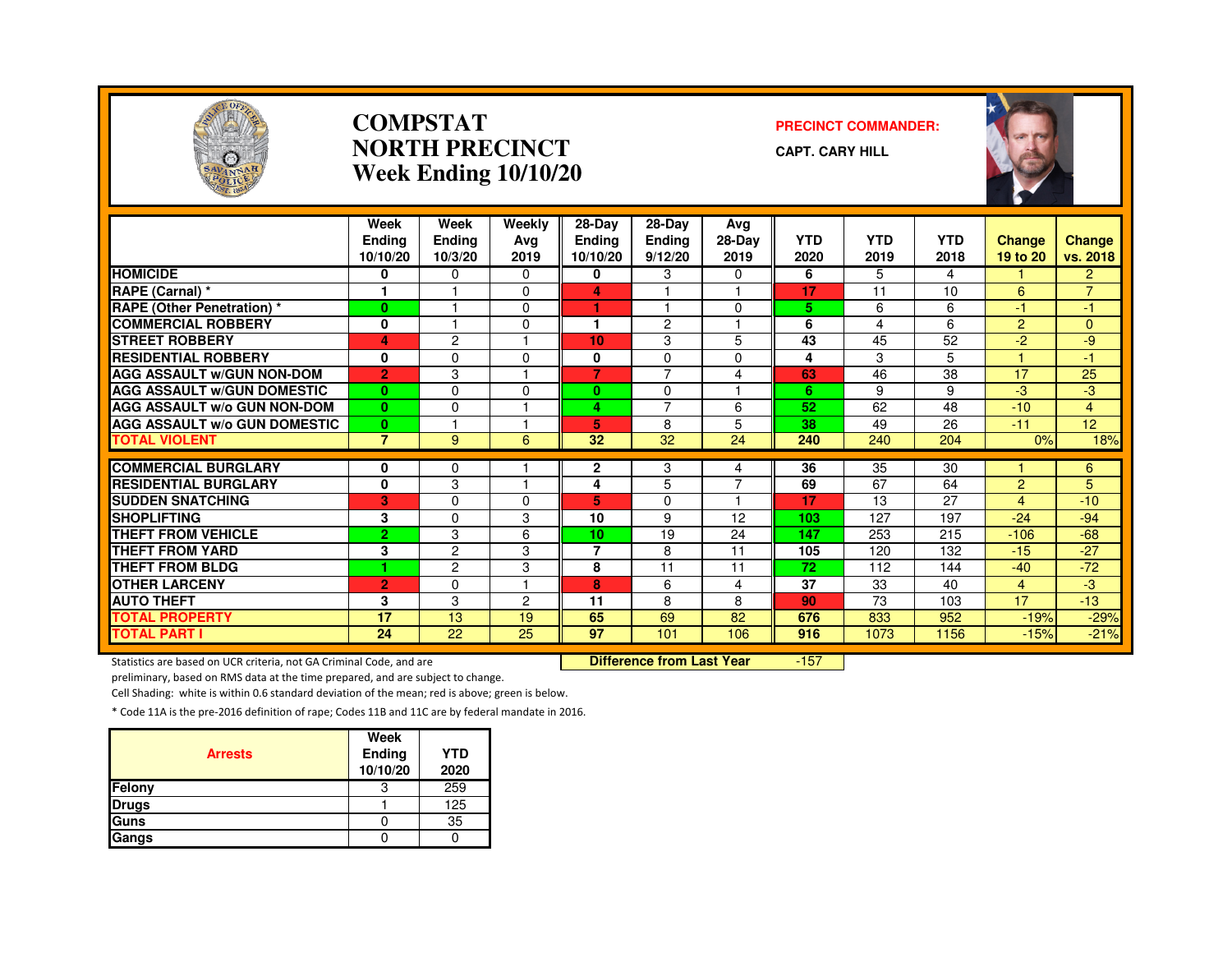

#### **COMPSTATCENTRAL PRECINCTWeek Ending 10/10/20**

#### **PRECINCT COMMANDER:**

**CAPT. TONYA REID**



|                                                                     | Week<br><b>Ending</b> | Week<br><b>Ending</b> | Weekly<br>Avg                    | 28-Day<br>Endina | $28-Dav$<br>Ending | Avg<br>28-Day        | <b>YTD</b> | <b>YTD</b> | <b>YTD</b>     | Change   | <b>Change</b>   |
|---------------------------------------------------------------------|-----------------------|-----------------------|----------------------------------|------------------|--------------------|----------------------|------------|------------|----------------|----------|-----------------|
|                                                                     | 10/10/20              | 10/3/20               | 2019                             | 10/10/20         | 9/12/20            | 2019                 | 2020       | 2019       | 2018           | 19 to 20 | vs. 2018        |
| <b>HOMICIDE</b>                                                     | 0                     | 0                     | 0                                | 0                |                    | 0                    | 12         | 5          | $\overline{c}$ |          | 10 <sup>°</sup> |
| <b>RAPE (Carnal) *</b>                                              | $\mathbf{0}$          | $\Omega$              | 0                                |                  | 3                  |                      | 19         | 8          | 11             | 11       | 8               |
| <b>RAPE (Other Penetration) *</b>                                   | 0                     | $\Omega$              | $\Omega$                         | 0                | 0                  | 0                    | 3          | 5          | 6              | $-2$     | $-3$            |
| <b>COMMERCIAL ROBBERY</b>                                           | 0                     |                       | $\Omega$                         | $\mathbf{2}$     | 5                  | $\overline{2}$       | 12         | 15         | 8              | -3       | 4               |
| <b>STREET ROBBERY</b>                                               |                       | $\Omega$              |                                  | 3                | $\overline{2}$     | 5                    | 34         | 51         | 46             | $-17$    | $-12$           |
| <b>RESIDENTIAL ROBBERY</b>                                          | 0                     | 0                     | $\Omega$                         | 0                | 2                  | 0                    | 9          | 3          | 8              | 6        |                 |
| <b>AGG ASSAULT W/GUN NON-DOM</b>                                    | 3                     | 3                     | $\overline{2}$                   | 10               | 9                  | $\overline{7}$       | 59         | 70         | 58             | $-11$    |                 |
| <b>AGG ASSAULT W/GUN DOMESTIC</b>                                   | $\bf{0}$              | $\Omega$              | $\Omega$                         | $\mathbf{0}$     | $\Omega$           | $\blacktriangleleft$ | 7          | 13         | 10             | $-6$     | $-3$            |
| <b>AGG ASSAULT W/o GUN NON-DOM</b>                                  | $\mathbf{1}$          |                       |                                  | 3                | $\overline{2}$     | 4                    | 32         | 41         | 34             | $-9$     | $-2$            |
| <b>AGG ASSAULT W/o GUN DOMESTIC</b>                                 | 4                     |                       |                                  | 9                | 3                  | 5                    | 57         | 51         | 28             | 6        | 29              |
| <b>TOTAL VIOLENT</b>                                                | 9                     | 6                     | 6                                | 28               | 27                 | 26                   | 244        | 262        | 211            | $-7%$    | 16%             |
| <b>COMMERCIAL BURGLARY</b>                                          |                       |                       |                                  |                  |                    |                      | 38         |            | 30             | $-5$     |                 |
|                                                                     | 0                     | $\Omega$              |                                  | 4                |                    | 6                    |            | 43         |                |          | 8               |
| <b>RESIDENTIAL BURGLARY</b>                                         | 0                     | 3                     |                                  | 9.               | 10                 | 16                   | 109        | 169        | 165            | $-60$    | $-56$           |
| <b>SUDDEN SNATCHING</b>                                             | $\bf{0}$              | $\Omega$              | $\Omega$                         | 0                |                    |                      | 5.         | 9          | 10             | $-4$     | $-5$            |
| <b>SHOPLIFTING</b>                                                  | $\bf{0}$              |                       | 5                                | 9                | 12                 | 19                   | 122        | 197        | 169            | $-75$    | $-47$           |
| <b>THEFT FROM VEHICLE</b>                                           | 5                     | 4                     | 6                                | 20               | 18                 | 25                   | 180        | 272        | 259            | $-92$    | $-79$           |
| <b>THEFT FROM YARD</b>                                              | 3                     |                       | 4                                | 8                | 14                 | 15                   | 124        | 162        | 150            | $-38$    | $-26$           |
| <b>THEFT FROM BLDG</b>                                              | 1                     | $\Omega$              | 3                                | $\mathbf{2}^-$   | 5                  | 10                   | 83         | 112        | 135            | $-29$    | $-52$           |
| <b>OTHER LARCENY</b>                                                | 3                     |                       | $\overline{2}$                   | $\overline{7}$   | $\overline{7}$     | $\overline{7}$       | 49         | 66         | 34             | $-17$    | 15              |
| <b>AUTO THEFT</b>                                                   | 4                     | 4                     | $\overline{c}$                   | 17               | $\overline{7}$     | 10                   | 112        | 94         | 145            | 18       | $-33$           |
| <b>TOTAL PROPERTY</b>                                               | 16                    | 14                    | 24                               | 76               | 75                 | 107                  | 822        | 1124       | 1097           | $-27%$   | $-25%$          |
| <b>TOTAL PART I</b>                                                 | 25                    | 20                    | 30                               | 104              | 102                | 133                  | 1066       | 1386       | 1308           | $-23%$   | $-19%$          |
| Statistics are based on UCR criteria, not GA Criminal Code, and are |                       |                       | <b>Difference from Last Year</b> |                  | $-320$             |                      |            |            |                |          |                 |

Statistics are based on UCR criteria, not GA Criminal Code, and are **Difference from Last Year** 

preliminary, based on RMS data at the time prepared, and are subject to change.

Cell Shading: white is within 0.6 standard deviation of the mean; red is above; green is below.

| <b>Arrests</b> | Week<br>Ending<br>10/10/20 | <b>YTD</b><br>2020 |
|----------------|----------------------------|--------------------|
| Felony         | 12                         | 473                |
| <b>Drugs</b>   |                            | 279                |
| <b>Guns</b>    | 2                          | 62                 |
| Gangs          |                            |                    |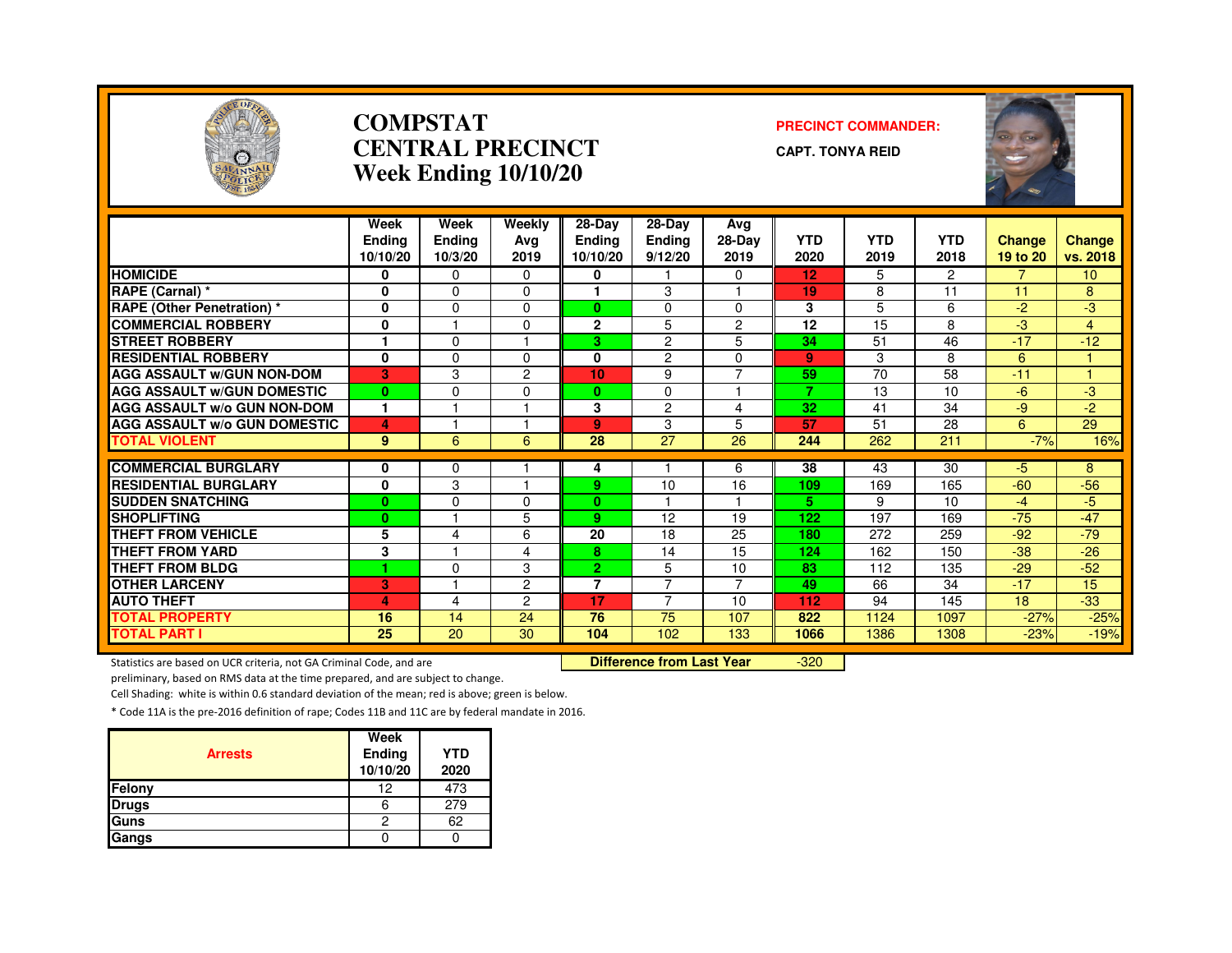

#### **COMPSTATSOUTH PRECINCTWeek Ending 10/10/20**

#### **PRECINCT COMMANDER:**

**CAPT. MICHELLE HALFORD**



|                                               | Week<br><b>Endina</b><br>10/10/20 | Week<br>Ending<br>10/3/20 | Weekly<br>Ava<br>2019 | $28-Dav$<br><b>Ending</b><br>10/10/20 | $28$ -Day<br><b>Ending</b><br>9/12/20 | Avg<br>28-Day<br>2019 | <b>YTD</b><br>2020 | <b>YTD</b><br>2019 | <b>YTD</b><br>2018 | <b>Change</b><br>19 to 20 | <b>Change</b><br>vs. 2018 |
|-----------------------------------------------|-----------------------------------|---------------------------|-----------------------|---------------------------------------|---------------------------------------|-----------------------|--------------------|--------------------|--------------------|---------------------------|---------------------------|
| <b>HOMICIDE</b>                               | 0                                 | $\Omega$                  | 0                     | 0                                     | 0                                     |                       | $\mathbf{2}$       | 5                  | 4                  | $-3$                      | $-2$                      |
| RAPE (Carnal) *                               | 0                                 | $\Omega$                  | $\Omega$              | $\bf{0}$                              |                                       |                       | 14                 | 11                 | 9                  | 3                         | 5                         |
| <b>RAPE (Other Penetration) *</b>             | $\bf{0}$                          | $\Omega$                  | 0                     | $\mathbf{0}$                          | $\Omega$                              | 0                     | 5.                 | 2                  | 13                 | 3                         | -8                        |
| <b>COMMERCIAL ROBBERY</b>                     | 0                                 | $\Omega$                  | 0                     | $\mathbf{0}$                          | 3                                     |                       | 20                 | 16                 | 11                 | $\overline{4}$            | 9                         |
| <b>STREET ROBBERY</b>                         | $\overline{2}$                    | $\Omega$                  |                       | 3                                     | 3                                     | 3                     | 24                 | 25                 | 32                 | $-1$                      | -8                        |
| <b>RESIDENTIAL ROBBERY</b>                    | 0                                 | $\Omega$                  | 0                     | 0                                     |                                       | 0                     | 6                  | 4                  | 10                 | 2                         | $-4$                      |
| <b>AGG ASSAULT W/GUN NON-DOM</b>              | $\overline{2}$                    | $\Omega$                  |                       | 3                                     | 3                                     | 3                     | 49                 | 32                 | 13                 | 17                        | 36                        |
| <b>AGG ASSAULT W/GUN DOMESTIC</b>             | $\bf{0}$                          | $\Omega$                  | 0                     | 4.                                    | $\Omega$                              |                       | 7                  | 11                 | 6                  | $-4$                      | 1                         |
| <b>AGG ASSAULT w/o GUN NON-DOM</b>            | 1                                 | $\overline{c}$            |                       | $\overline{7}$                        | 4                                     | $\overline{c}$        | 31                 | 25                 | 22                 | 6                         | 9                         |
| <b>AGG ASSAULT w/o GUN DOMESTIC</b>           | $\bf{0}$                          | 3                         |                       | 4                                     | 12                                    | 4                     | 44                 | 45                 | 20                 | $-1$                      | 24                        |
| <b>TOTAL VIOLENT</b>                          | 5                                 | 5                         | 4                     | 18                                    | 27                                    | 17                    | 202                | 176                | 140                | 15%                       | 44%                       |
|                                               |                                   |                           |                       |                                       |                                       |                       |                    |                    |                    |                           |                           |
| <b>COMMERCIAL BURGLARY</b>                    |                                   |                           |                       | 5                                     | $\overline{7}$                        | 5                     | 30                 | 50                 | 52                 | $-20$                     | $-22$                     |
| <b>RESIDENTIAL BURGLARY</b>                   | 4                                 | 4                         |                       | 9                                     |                                       | 9                     | 73<br>7            | 94                 | 157                | $-21$                     | $-84$                     |
| <b>SUDDEN SNATCHING</b><br><b>SHOPLIFTING</b> |                                   | 0                         | 0                     | $\overline{2}$                        |                                       |                       |                    | 13                 | 9                  | -6                        | -2                        |
|                                               | 7                                 | 3                         | 12<br>7               | 23                                    | 33                                    | 48                    | 243                | 512                | 513                | $-269$                    | $-270$                    |
| <b>THEFT FROM VEHICLE</b>                     | 5                                 | 6                         |                       | 20                                    | 21                                    | 26                    | 240                | 280                | 297                | $-40$                     | $-57$                     |
| <b>THEFT FROM YARD</b>                        | 0                                 |                           |                       | 4                                     | 6                                     | 6                     | 68                 | 63                 | 86                 | 5                         | $-18$                     |
| <b>THEFT FROM BLDG</b>                        | 4                                 | $\overline{c}$            | 3                     | 11                                    | 9                                     | 13                    | 100                | 135                | 117                | $-35$                     | $-17$                     |
| <b>OTHER LARCENY</b>                          | $\overline{2}$                    | $\Omega$                  |                       | 5                                     | $\overline{ }$                        | 4                     | 32                 | 43                 | 22                 | $-11$                     | 10                        |
| <b>AUTO THEFT</b>                             | 4                                 | $\overline{c}$            | 3                     | 7                                     | 14                                    | 11                    | 111                | 106                | 113                | 5                         | $-2$                      |
| <b>TOTAL PROPERTY</b>                         | 25                                | 19                        | 29                    | 86                                    | 93                                    | 123                   | 904                | 1296               | 1366               | $-30%$                    | $-34%$                    |
| <b>TOTAL PART I</b>                           | 30                                | 24                        | 34                    | 104                                   | 120                                   | 141                   | 1106               | 1472               | 1506               | $-25%$                    | $-27%$                    |

Statistics are based on UCR criteria, not GA Criminal Code, and are **Difference from Last Year** 

-366

preliminary, based on RMS data at the time prepared, and are subject to change.

Cell Shading: white is within 0.6 standard deviation of the mean; red is above; green is below.

| <b>Arrests</b> | Week<br>Ending<br>10/10/20 | <b>YTD</b><br>2020 |
|----------------|----------------------------|--------------------|
| Felony         |                            | 242                |
| <b>Drugs</b>   |                            | 119                |
| Guns           |                            | 21                 |
| Gangs          |                            |                    |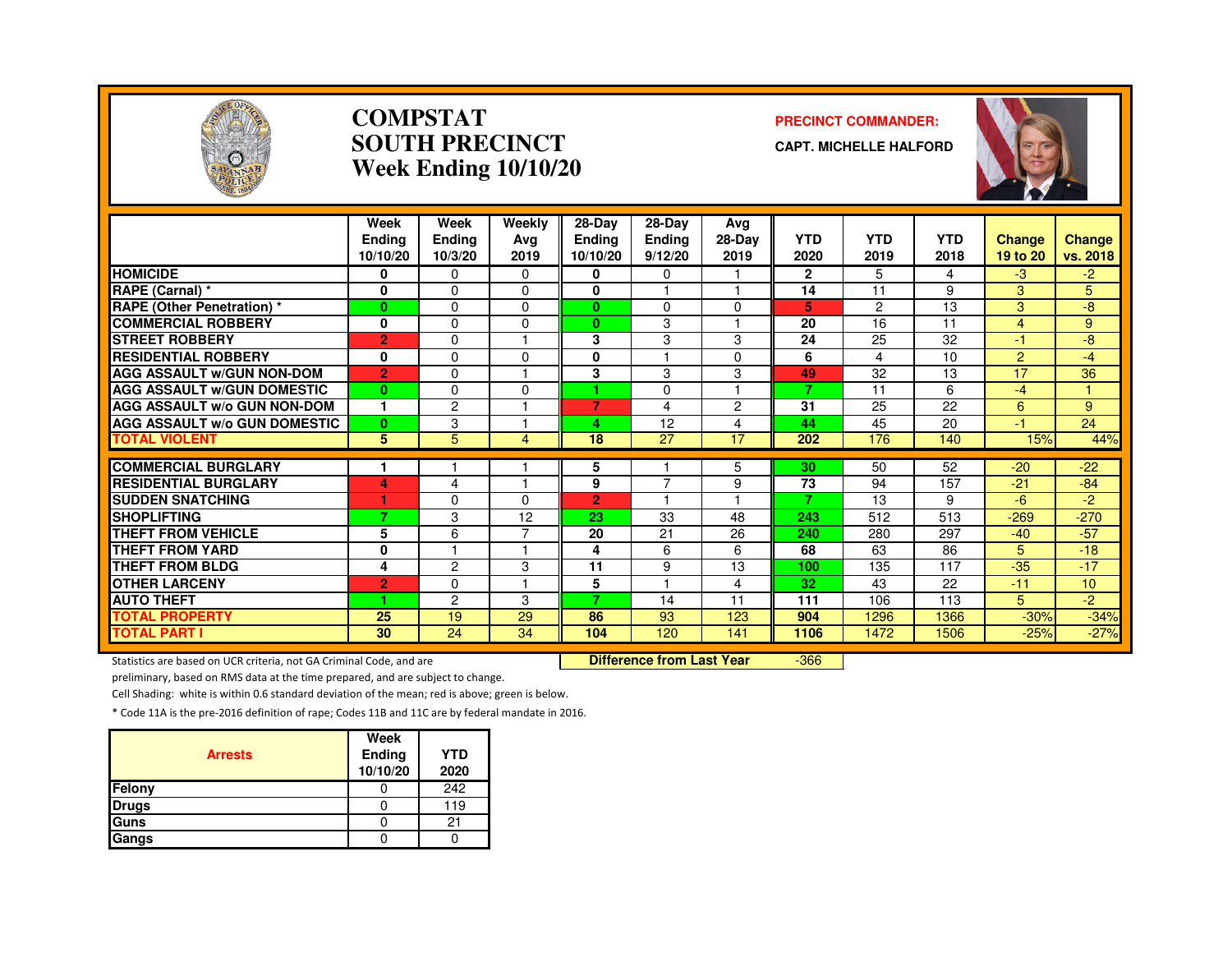

#### **COMPSTATEAST PRECINCTWeek Ending 10/10/20**

#### **PRECINCT COMMANDER:**

**CAPT. GEORGE GUNDICH**



|                                               | Week<br>Endina          | Week<br><b>Ending</b> | Weekly<br>Ava  | $28-Dav$<br><b>Endina</b> | 28-Day<br><b>Ending</b> | Avg<br>28-Day        | <b>YTD</b>     | <b>YTD</b> | <b>YTD</b> | <b>Change</b>  | Change         |
|-----------------------------------------------|-------------------------|-----------------------|----------------|---------------------------|-------------------------|----------------------|----------------|------------|------------|----------------|----------------|
|                                               | 10/10/20                | 10/3/20               | 2019           | 10/10/20                  | 9/12/20                 | 2019                 | 2020           | 2019       | 2018       | 19 to 20       | vs. 2018       |
| <b>HOMICIDE</b>                               |                         | $\Omega$              | $\Omega$       |                           | 0                       | $\Omega$             | 4              | 4          | 9          | $\Omega$       | $-5$           |
| RAPE (Carnal) *                               | 0                       | $\Omega$              | $\Omega$       |                           |                         |                      | $\overline{2}$ | 13         | 8          | $-11$          | $-6$           |
| <b>RAPE (Other Penetration) *</b>             | $\bf{0}$                | $\Omega$              | $\Omega$       | $\mathbf{0}$              |                         | $\Omega$             | 5              | 3          | 6          | $\overline{2}$ | 47             |
| <b>COMMERCIAL ROBBERY</b>                     | 0                       | $\Omega$              | $\Omega$       | $\overline{2}$            | 2                       |                      | 10             | 3          | 5          | $\overline{7}$ | 5              |
| <b>STREET ROBBERY</b>                         |                         | 2                     |                | 4                         | 2                       | 4                    | 23             | 41         | 31         | $-18$          | -8             |
| <b>RESIDENTIAL ROBBERY</b>                    | ٠                       | $\Omega$              | $\Omega$       |                           | $\Omega$                |                      | 4              | 5          | 2          | -1             | $\overline{2}$ |
| <b>AGG ASSAULT w/GUN NON-DOM</b>              | 6                       | 3                     | $\overline{c}$ | 12                        | 6                       | 6                    | 62             | 62         | 54         | $\Omega$       | 8              |
| <b>AGG ASSAULT W/GUN DOMESTIC</b>             | $\mathbf{0}$            | $\Omega$              | $\Omega$       | $\mathbf{0}$              | $\Omega$                | $\overline{2}$       | 12             | 15         | 5          | -3             | $\overline{7}$ |
| <b>AGG ASSAULT W/o GUN NON-DOM</b>            | $\bf{0}$                |                       |                | 5                         | 5                       | 5                    | 54             | 48         | 42         | 6              | 12             |
| <b>AGG ASSAULT W/o GUN DOMESTIC</b>           | 1                       | $\overline{c}$        |                | 5.                        | 4                       | 5                    | 65             | 61         | 31         | $\overline{4}$ | 34             |
| <b>TOTAL VIOLENT</b>                          | 10                      | 8                     | 6              | 31                        | 21                      | 24                   | 241            | 255        | 193        | $-5%$          | 25%            |
|                                               |                         |                       |                |                           |                         |                      |                |            |            |                |                |
| <b>COMMERCIAL BURGLARY</b>                    | 0                       |                       | $\Omega$       | 7.                        | 2                       | $\overline{2}$<br>17 | 21             | 16         | 17         | 5              | $\overline{4}$ |
| <b>RESIDENTIAL BURGLARY</b>                   | $\mathbf{2}$            | 3                     | $\overline{c}$ |                           | 13                      |                      | 104            | 187        | 188        | $-83$<br>$-7$  | $-84$          |
| <b>SUDDEN SNATCHING</b><br><b>SHOPLIFTING</b> | $\bf{0}$<br>и           | $\Omega$              | $\Omega$       | $\mathbf{0}$              | 0                       |                      | 4              | 11         | 14         |                | $-10$          |
|                                               |                         | 4                     | 6              | 11                        | 16                      | 23                   | 175            | 232        | 237        | $-57$          | $-62$          |
| <b>THEFT FROM VEHICLE</b>                     | 4                       | $\overline{c}$        | 6              | 11                        | 24                      | 24                   | 187            | 266        | 274        | $-79$          | $-87$          |
| <b>THEFT FROM YARD</b>                        | $\overline{\mathbf{c}}$ |                       | $\overline{c}$ | 8<br>$\overline{z}$       | 9                       | 10                   | 94             | 104        | 114        | $-10$          | $-20$          |
| <b>THEFT FROM BLDG</b>                        | 3                       | $\overline{c}$        | 3              |                           | 14<br>$\overline{7}$    | 12                   | 113            | 125        | 124        | $-12$          | $-11$          |
| <b>OTHER LARCENY</b>                          | $\mathbf{0}$            |                       |                | 3                         |                         | 5                    | 42             | 47         | 50         | $-5$           | -8             |
| <b>AUTO THEFT</b>                             | 4                       | 4                     | 2              | 13                        | 15                      | 10                   | 88             | 101        | 123        | $-13$          | $-35$          |
| <b>TOTAL PROPERTY</b>                         | 16                      | 18                    | 23             | 61                        | 100                     | 103                  | 828            | 1089       | 1141       | $-24%$         | $-27%$         |
| <b>TOTAL PART I</b>                           | 26                      | 26                    | 29             | 92                        | 121                     | 127                  | 1069           | 1344       | 1334       | $-20%$         | $-20%$         |

Statistics are based on UCR criteria, not GA Criminal Code, and are **Difference from Last Year** 

-275

preliminary, based on RMS data at the time prepared, and are subject to change.

Cell Shading: white is within 0.6 standard deviation of the mean; red is above; green is below.

| <b>Arrests</b> | Week<br>Ending<br>10/10/20 | <b>YTD</b><br>2020 |
|----------------|----------------------------|--------------------|
| Felony         |                            | 161                |
| <b>Drugs</b>   | З                          | 53                 |
| Guns           |                            | 15                 |
| Gangs          |                            |                    |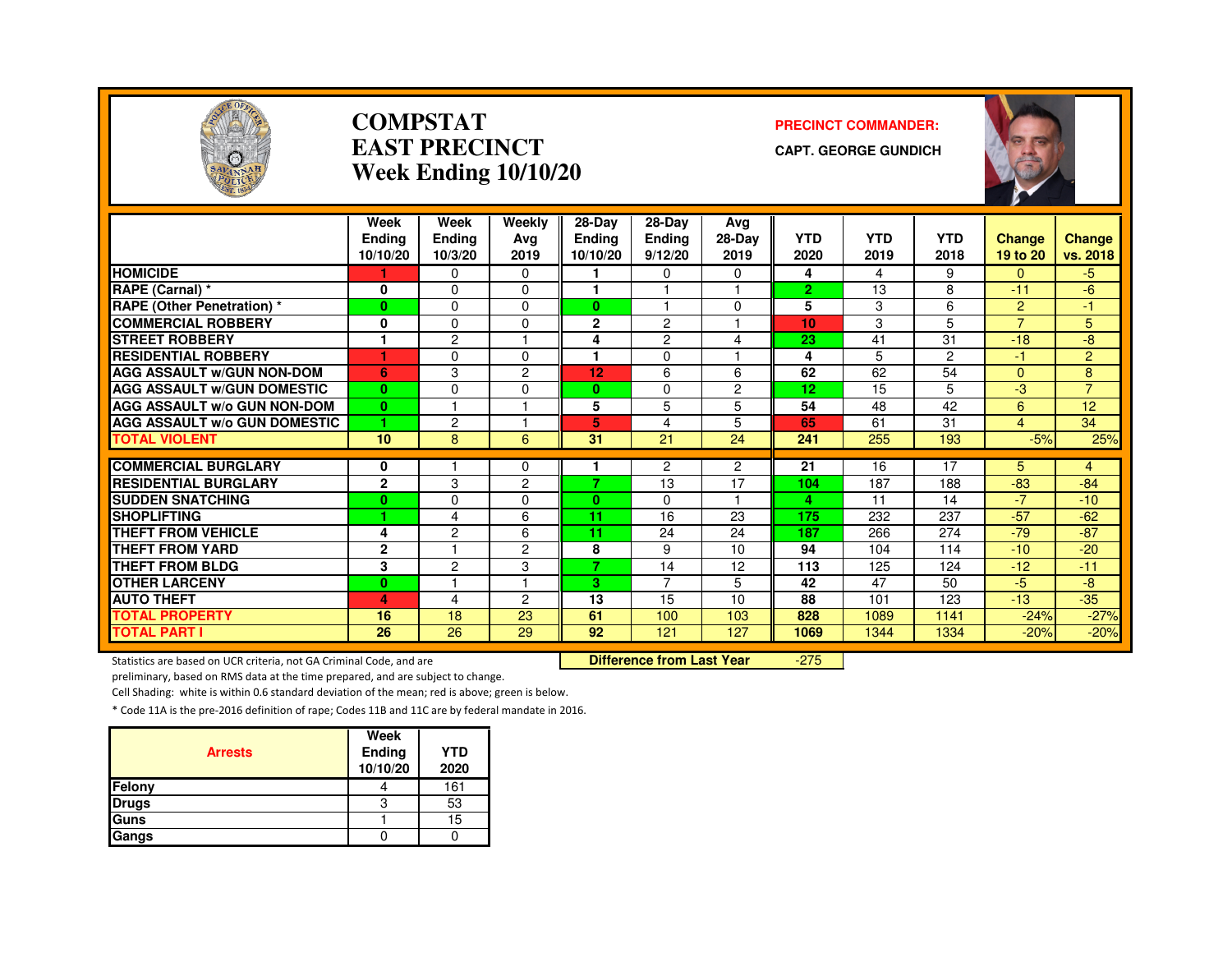# **BEAT 21 North PrecinctWeek Ending 10/10/20**

|                                               |                   | <b>Last 4 Weeks</b> |                      |                      | 28 Days                        | 28 Day     |                     |                |                |                   |                |
|-----------------------------------------------|-------------------|---------------------|----------------------|----------------------|--------------------------------|------------|---------------------|----------------|----------------|-------------------|----------------|
|                                               | <b>Endina</b>     | Ending              | <b>Endina</b>        | <b>Endina</b>        | <b>Endina</b>                  | Average    | <b>YTD</b>          | <b>YTD</b>     | <b>YTD</b>     | <b>Change</b>     | <b>Change</b>  |
|                                               |                   | 09/19/20 9/26/2020  |                      | 10/03/20   10/10/20  | 10/10/20                       | 2019       | 2020                | 2019           | 2018           | 19 to 20          | vs. 2018       |
| <b>HOMICIDE</b>                               | $\Omega$          | $\Omega$            | $\Omega$             | $\mathbf{0}$         | $\Omega$                       | 0.0        | $\mathbf{0}$        | $\Omega$       | $\Omega$       | $\mathbf{0}$      | $\mathbf{0}$   |
| RAPE (Carnal) *                               | $\Omega$          | $\overline{2}$      | $\Omega$             | $\mathbf{0}$         | $\overline{2}$                 | 0.2        | 3                   | $\overline{2}$ | $\Omega$       | $\mathbf{1}$      | 3              |
| <b>RAPE (Other Penetration)*</b>              | $\Omega$          | $\Omega$            | $\Omega$             | $\Omega$             | $\Omega$                       | 0.0        | $\Omega$            | $\Omega$       | $\mathbf{1}$   | $\Omega$          | $-1$           |
| <b>COMMERCIAL ROBBERY</b>                     | 0                 | 0                   | $\Omega$             | $\Omega$             | $\Omega$                       | 0.0        | $\Omega$            | $\Omega$       | $\Omega$       | $\Omega$          | $\Omega$       |
| <b>STREET ROBBERY</b>                         | $\mathbf{1}$      | 0                   | 0                    | 1                    | $\overline{2}$                 | 0.0        | 5                   | 0              | 0              | 5                 | 5              |
| <b>RESIDENTIAL ROBBERY</b>                    | 0                 | 0                   | $\Omega$             | $\Omega$             | $\Omega$                       | 0.0        | $\Omega$            | $\Omega$       | $\Omega$       | $\Omega$          | $\Omega$       |
| <b>AGG ASSAULT W/GUN NON-DOM</b>              | $\mathbf{1}$      | 0                   | 0                    | $\Omega$             | $\mathbf{1}$                   | 0.1        | 3                   | 3              | $\mathbf{1}$   | $\Omega$          | $\overline{c}$ |
| <b>AGG ASSAULT W/GUN DOMESTIC</b>             | $\Omega$          | $\Omega$            | $\Omega$             | $\mathbf{0}$         | $\Omega$                       | 0.0        | $\overline{2}$      | $\Omega$       | $\mathbf{1}$   | $\overline{2}$    | 1              |
| <b>AGG ASSAULT W/o GUN NON-DOM</b>            | $\Omega$          | $\Omega$            | $\Omega$             | $\Omega$             | $\Omega$                       | 0.2        | $\mathbf{1}$        | $\mathbf{1}$   | $\overline{2}$ | $\Omega$          | $-1$           |
| <b>AGG ASSAULT W/o GUN DOMESTIC</b>           | 0                 | 1                   | 0                    | 0                    | 1                              | 0.4        | $\overline{7}$      | 1              | $\mathbf{1}$   | 6                 | 6              |
| <b>TOTAL VIOLENT</b>                          | $\overline{2}$    | 3                   | $\mathbf{0}$         | $\mathbf{1}$         | 6                              | 0.8        | 21                  | $\overline{7}$ | 6              | 200%              | 250%           |
| <b>COMMERCIAL BURGLARY</b>                    |                   |                     |                      |                      |                                |            |                     |                |                |                   |                |
| <b>RESIDENTIAL BURGLARY</b>                   | 0                 | $\mathbf{1}$        | $\Omega$             | 0                    | $\mathbf{1}$                   | 0.1        | $\overline{2}$      | $\mathbf{1}$   | 5              | 1                 | -3             |
|                                               | 0                 | 0                   | 1                    | 0                    | 1                              | 1.3        | 6                   | 14             | 12             | $-8$              | $-6$           |
| <b>SUDDEN SNATCHING</b><br><b>SHOPLIFTING</b> | 0                 | $\mathbf{1}$        | 0                    | $\Omega$             | $\mathbf{1}$                   | 0.0        | $\mathbf{1}$        | 0              | $\Omega$       | 1                 | 1              |
| <b>THEFT FROM VEHICLE</b>                     | 0                 | 0                   | $\Omega$<br>$\Omega$ | $\Omega$<br>$\Omega$ | $\Omega$<br>$\Omega$           | 0.5        | $\overline{2}$      | 6<br>44        | $\overline{2}$ | $-4$              | $\Omega$       |
| <b>THEFT FROM YARD</b>                        | 0                 | 0                   | $\Omega$             |                      |                                | 3.8        | 5                   | 4              | 29<br>13       | $-39$<br>$\Omega$ | $-24$<br>$-9$  |
| <b>THEFT FROM BLDG</b>                        | $\mathbf{1}$<br>0 | $\Omega$<br>0       |                      | $\mathbf{0}$         | $\mathbf{1}$<br>$\overline{2}$ | 0.6<br>0.5 | 4<br>9              | 6              | 12             | 3                 | -3             |
|                                               |                   |                     | 1                    | $\mathbf{1}$         |                                |            |                     |                |                |                   |                |
| <b>OTHER LARCENY</b><br><b>AUTO THEFT</b>     | 1                 | 0                   | 0                    | 0                    | $\mathbf{1}$                   | 0.6<br>1.5 | 1<br>$\overline{7}$ | 3              | 12<br>15       | $-2$<br>$-7$      | $-11$<br>$-8$  |
|                                               | 0                 | 0                   | $\mathbf{1}$         | 0                    | 1                              |            |                     | 14             |                |                   |                |
| <b>TOTAL PROPERTY</b>                         | $\overline{2}$    | $\overline{2}$      | 3                    | $\mathbf{1}$         | 8                              | 8.7        | 37                  | 92             | 100            | $-60%$            | $-63%$         |
| <b>TOTAL PART I</b>                           | 4                 | 5                   | 3                    | $\overline{2}$       | 14                             | 9.5        | 58                  | 99             | 106            | $-41%$            | $-45%$         |

 **Difference from Last Year**

-41

Statistics are based on UCR criteria, not GA Criminal Code.

\* Rape Code 11A is the historical definition of rape (aka Legacy Rape); Rape Codes 11B and 11C are those moved from Part II to Part I in 2017.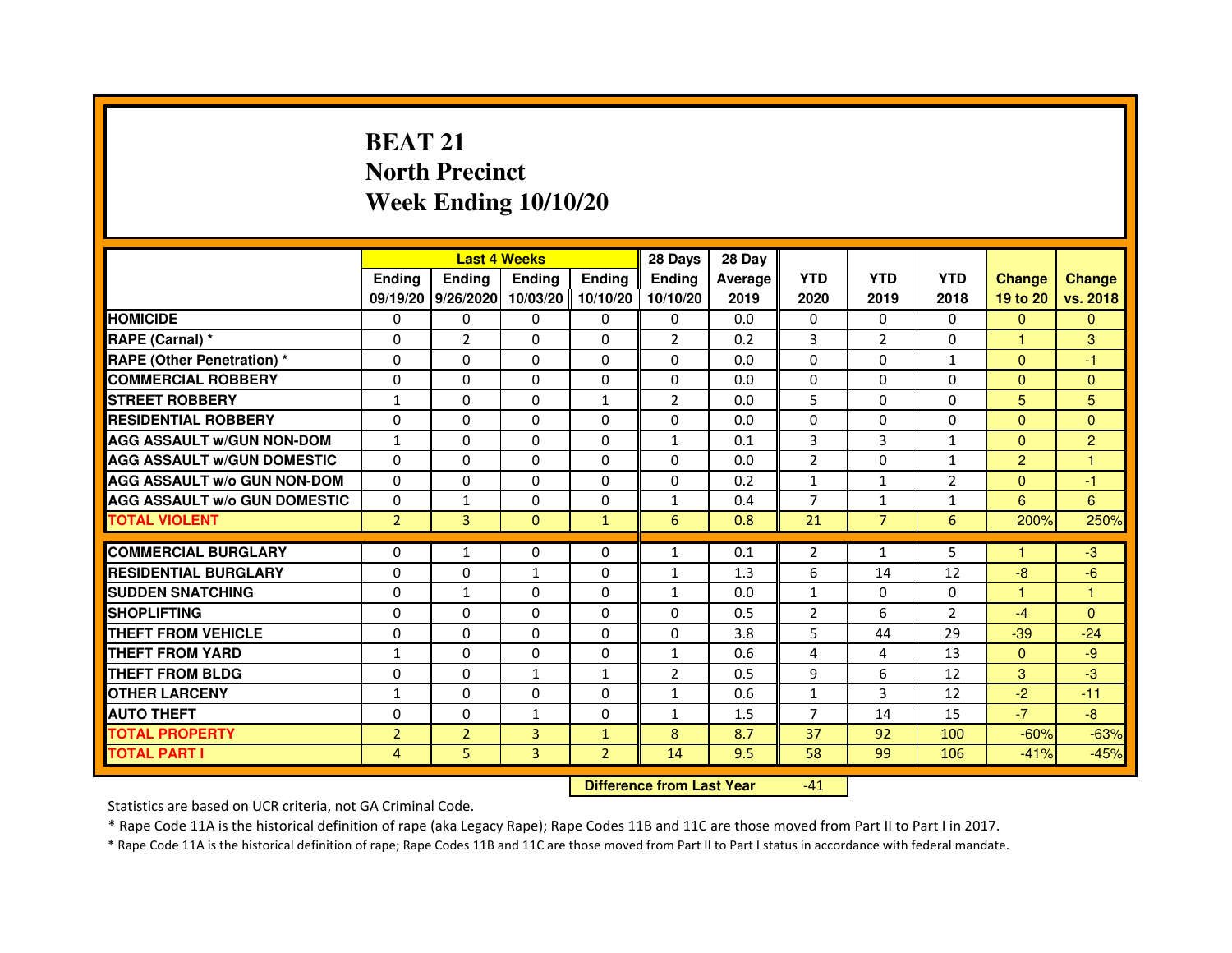## **BEAT 22 North PrecinctWeek Ending 10/10/20**

|                                     |                | <b>Last 4 Weeks</b> |                |               | 28 Days                          | 28 Day  |                |                |              |                |                |
|-------------------------------------|----------------|---------------------|----------------|---------------|----------------------------------|---------|----------------|----------------|--------------|----------------|----------------|
|                                     | <b>Ending</b>  | Ending              | <b>Ending</b>  | <b>Ending</b> | <b>Ending</b>                    | Average | <b>YTD</b>     | <b>YTD</b>     | <b>YTD</b>   | <b>Change</b>  | <b>Change</b>  |
|                                     |                | 09/19/20 9/26/2020  | 10/03/20       | 10/10/20      | 10/10/20                         | 2019    | 2020           | 2019           | 2018         | 19 to 20       | vs. 2018       |
| <b>HOMICIDE</b>                     | 0              | $\Omega$            | 0              | $\Omega$      | 0                                | 0.1     | $\mathbf{1}$   | $\mathbf{1}$   | 3            | $\Omega$       | $-2$           |
| RAPE (Carnal) *                     | 0              | 0                   | $\Omega$       | $\Omega$      | 0                                | 0.2     | 2              | $\mathbf{1}$   | 3            |                | $-1$           |
| <b>RAPE (Other Penetration) *</b>   | $\Omega$       | 0                   | 0              | 0             | 0                                | 0.0     | $\mathbf{1}$   | $\mathbf{0}$   | $\mathbf{1}$ | 1              | $\overline{0}$ |
| <b>COMMERCIAL ROBBERY</b>           | $\Omega$       | $\Omega$            | $\Omega$       | $\Omega$      | $\Omega$                         | 0.2     | $\mathbf{1}$   | $\mathbf{1}$   | 3            | $\Omega$       | $-2$           |
| <b>STREET ROBBERY</b>               | $\mathbf{1}$   | $\Omega$            | $\Omega$       | $\Omega$      | $\mathbf{1}$                     | 0.7     | 4              | $\overline{7}$ | 10           | $-3$           | $-6$           |
| <b>RESIDENTIAL ROBBERY</b>          | $\Omega$       | 0                   | $\Omega$       | 0             | $\Omega$                         | 0.1     | $\overline{2}$ | 1              | $\mathbf{0}$ | $\mathbf{1}$   | $\overline{2}$ |
| <b>AGG ASSAULT W/GUN NON-DOM</b>    | $\Omega$       | $\Omega$            | $\mathbf{1}$   | $\Omega$      | $\mathbf{1}$                     | 1.5     | 25             | 15             | 11           | 10             | 14             |
| <b>AGG ASSAULT w/GUN DOMESTIC</b>   | $\Omega$       | $\Omega$            | $\Omega$       | $\Omega$      | $\Omega$                         | 0.4     | $\mathbf{1}$   | 3              | $\mathbf{1}$ | $-2$           | $\Omega$       |
| <b>AGG ASSAULT W/o GUN NON-DOM</b>  | $\Omega$       | $\Omega$            | $\Omega$       | $\Omega$      | $\Omega$                         | 1.2     | 3              | 13             | 9            | $-10$          | $-6$           |
| <b>AGG ASSAULT W/o GUN DOMESTIC</b> | $\Omega$       | $\Omega$            | $\Omega$       | $\Omega$      | $\Omega$                         | 1.6     | 6              | 17             | 9            | $-11$          | $-3$           |
| <b>TOTAL VIOLENT</b>                | $\mathbf{1}$   | $\mathbf{0}$        | $\mathbf{1}$   | $\mathbf{0}$  | $\overline{2}$                   | 5.8     | 46             | 59             | 50           | $-22%$         | $-8%$          |
| <b>COMMERCIAL BURGLARY</b>          | 0              | 0                   | 0              | 0             | 0                                | 0.5     | 3              | 4              | 5            | $-1$           | $-2$           |
| <b>RESIDENTIAL BURGLARY</b>         | 0              | $\Omega$            | 0              | 0             | 0                                | 1.3     | 28             | 10             | 19           | 18             | 9              |
| <b>SUDDEN SNATCHING</b>             | $\Omega$       | $\Omega$            | $\Omega$       | $\Omega$      | $\Omega$                         | 0.2     | $\mathbf{1}$   | $\overline{2}$ | 3            | $-1$           | $-2$           |
| <b>SHOPLIFTING</b>                  | $\mathbf{1}$   | 0                   | 0              | $\mathbf{1}$  | $\overline{2}$                   | 0.9     | 7              | 8              | 33           | $-1$           | $-26$          |
| THEFT FROM VEHICLE                  | 1              | $\Omega$            | $\overline{2}$ | $\Omega$      | 3                                | 2.8     | 22             | 27             | 30           | $-5$           | $-8$           |
| <b>THEFT FROM YARD</b>              | $\Omega$       | $\Omega$            | $\Omega$       | $\Omega$      | $\Omega$                         | 1.4     | 10             | 14             | 18           | $-4$           | $-8$           |
| <b>THEFT FROM BLDG</b>              | $\Omega$       | $\overline{2}$      | $\Omega$       | $\Omega$      | $\overline{2}$                   | 1.8     | 12             | 16             | 15           | $-4$           | $-3$           |
| <b>OTHER LARCENY</b>                | 0              | $\mathbf{1}$        | $\Omega$       | $\Omega$      | $\mathbf{1}$                     | 0.2     | 4              | $\overline{2}$ | 1            | $\overline{2}$ | 3              |
| <b>AUTO THEFT</b>                   | $\Omega$       | $\Omega$            | $\Omega$       | $\Omega$      | $\Omega$                         | 1.8     | 16             | 15             | 22           | $\mathbf{1}$   | $-6$           |
| <b>TOTAL PROPERTY</b>               | $\overline{2}$ | 3                   | $\overline{2}$ | $\mathbf{1}$  | 8                                | 10.9    | 103            | 98             | 146          | 5%             | $-29%$         |
| <b>TOTAL PART I</b>                 | 3              | 3                   | $\overline{3}$ | $\mathbf{1}$  | 10                               | 16.7    | 149            | 157            | 196          | $-5%$          | $-24%$         |
|                                     |                |                     |                |               | <b>Difference from Last Year</b> |         | $-8$           |                |              |                |                |

 **Difference from Last Year**

Statistics are based on UCR criteria, not GA Criminal Code.

\* Rape Code 11A is the historical definition of rape (aka Legacy Rape); Rape Codes 11B and 11C are those moved from Part II to Part I in 2017.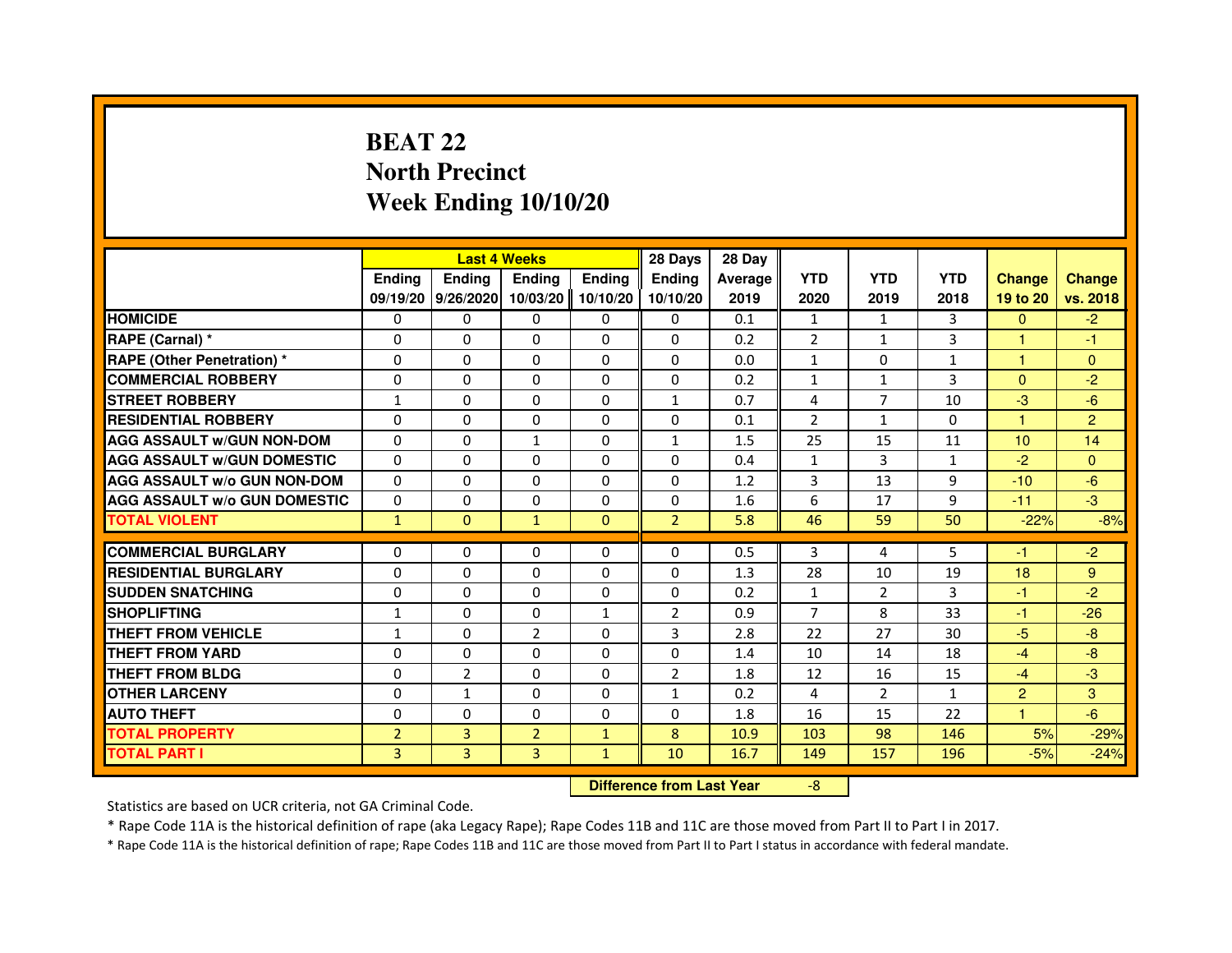# **BEAT 23 North PrecinctWeek Ending 10/10/20**

|                                     |                | <b>Last 4 Weeks</b> |                                  |                | 28 Days        | 28 Day  |                |                |                |                |                |
|-------------------------------------|----------------|---------------------|----------------------------------|----------------|----------------|---------|----------------|----------------|----------------|----------------|----------------|
|                                     | <b>Ending</b>  | <b>Ending</b>       | <b>Ending</b>                    | <b>Ending</b>  | <b>Ending</b>  | Average | <b>YTD</b>     | <b>YTD</b>     | <b>YTD</b>     | <b>Change</b>  | <b>Change</b>  |
|                                     |                | 09/19/20 9/26/2020  | 10/03/20                         | 10/10/20       | 10/10/20       | 2019    | 2020           | 2019           | 2018           | 19 to 20       | vs. 2018       |
| <b>HOMICIDE</b>                     | $\Omega$       | $\Omega$            | $\Omega$                         | 0              | 0              | 0.2     | 3              | $\overline{2}$ | $\mathbf{1}$   | $\mathbf{1}$   | $\overline{2}$ |
| RAPE (Carnal) *                     | 0              | 0                   | 0                                | 1              | $\mathbf{1}$   | 0.1     | $\mathbf{1}$   | $\mathbf{1}$   | 3              | $\Omega$       | $-2$           |
| RAPE (Other Penetration) *          | $\Omega$       | 0                   | $\Omega$                         | $\Omega$       | $\Omega$       | 0.0     | $\overline{2}$ | $\Omega$       | $\Omega$       | $\overline{2}$ | $\overline{2}$ |
| <b>COMMERCIAL ROBBERY</b>           | $\Omega$       | $\Omega$            | $\Omega$                         | $\Omega$       | $\Omega$       | 0.0     | $\Omega$       | $\Omega$       | $\mathbf{1}$   | $\Omega$       | $-1$           |
| <b>STREET ROBBERY</b>               | $\Omega$       | $\Omega$            | $\Omega$                         | $\Omega$       | $\Omega$       | 0.2     | 9              | 5              | 5              | $\overline{4}$ | $\overline{4}$ |
| <b>RESIDENTIAL ROBBERY</b>          | 0              | 0                   | $\Omega$                         | 0              | 0              | 0.0     | $\mathbf{1}$   | 0              | 3              | 1              | $-2$           |
| <b>AGG ASSAULT W/GUN NON-DOM</b>    | $\mathbf{1}$   | $\Omega$            | $\Omega$                         | $\Omega$       | $\mathbf{1}$   | 1.0     | 9              | 9              | 13             | $\Omega$       | $-4$           |
| <b>AGG ASSAULT W/GUN DOMESTIC</b>   | $\Omega$       | $\Omega$            | $\Omega$                         | $\Omega$       | $\Omega$       | 0.2     | $\overline{2}$ | 3              | 3              | $-1$           | $-1$           |
| <b>AGG ASSAULT W/o GUN NON-DOM</b>  | $\Omega$       | $\Omega$            | $\Omega$                         | $\Omega$       | $\Omega$       | 1.2     | 4              | 14             | $\overline{7}$ | $-10$          | $-3$           |
| <b>AGG ASSAULT W/o GUN DOMESTIC</b> | $\mathbf{1}$   | $\Omega$            | $\mathbf{1}$                     | $\Omega$       | 2              | 0.8     | $\overline{7}$ | $\overline{7}$ | 7              | $\mathbf{0}$   | $\Omega$       |
| <b>TOTAL VIOLENT</b>                | $\overline{2}$ | $\mathbf{0}$        | $\mathbf{1}$                     | $\mathbf{1}$   | $\overline{4}$ | 3.6     | 38             | 41             | 43             | $-7%$          | $-12%$         |
| <b>COMMERCIAL BURGLARY</b>          | 0              | 0                   | 0                                | 0              | 0              | 1.3     | 6              | 8              | 10             | $-2$           | $-4$           |
| <b>RESIDENTIAL BURGLARY</b>         | 0              | 1                   | $\overline{2}$                   | $\Omega$       | 3              | 0.8     | 15             | 10             | 13             | 5              | $\overline{c}$ |
| <b>SUDDEN SNATCHING</b>             | $\Omega$       | $\Omega$            | $\Omega$                         | $\mathbf{1}$   | $\mathbf{1}$   | 0.2     | 3              | $\overline{2}$ | $\overline{2}$ | $\mathbf{1}$   | $\mathbf{1}$   |
| <b>SHOPLIFTING</b>                  | 0              | $\Omega$            | $\Omega$                         | 0              | $\Omega$       | 1.5     | 8              | 17             | 30             | $-9$           | $-22$          |
| THEFT FROM VEHICLE                  | 0              | $\Omega$            | 0                                | $\Omega$       | 0              | 2.5     | 27             | 23             | 29             | $\overline{4}$ | $-2$           |
| <b>THEFT FROM YARD</b>              | $\Omega$       | $\Omega$            | $\Omega$                         | $\Omega$       | $\Omega$       | 1.0     | 22             | 11             | 25             | 11             | $-3$           |
| <b>THEFT FROM BLDG</b>              | $\Omega$       | $\Omega$            | $\Omega$                         | $\Omega$       | $\Omega$       | 1.0     | 9              | 11             | 21             | $-2$           | $-12$          |
| <b>OTHER LARCENY</b>                | 0              | $\Omega$            | 0                                | 0              | 0              | 0.2     | 4              | $\overline{2}$ | 5              | $\overline{2}$ | $-1$           |
| <b>AUTO THEFT</b>                   | $\Omega$       | $\mathbf{1}$        | $\Omega$                         | $\overline{2}$ | 3              | 1.1     | 14             | 11             | 13             | 3 <sup>1</sup> | $\mathbf{1}$   |
| <b>TOTAL PROPERTY</b>               | $\Omega$       | $\overline{2}$      | $\overline{2}$                   | 3              | $\overline{7}$ | 9.6     | 108            | 95             | 148            | 14%            | $-27%$         |
| <b>TOTAL PART I</b>                 | $\overline{2}$ | $\overline{2}$      | 3                                | 4              | 11             | 13.2    | 146            | 136            | 191            | 7%             | $-24%$         |
|                                     |                |                     | <b>Difference from Last Year</b> |                | 10             |         |                |                |                |                |                |

 **Difference from Last Year**

Statistics are based on UCR criteria, not GA Criminal Code.

\* Rape Code 11A is the historical definition of rape (aka Legacy Rape); Rape Codes 11B and 11C are those moved from Part II to Part I in 2017.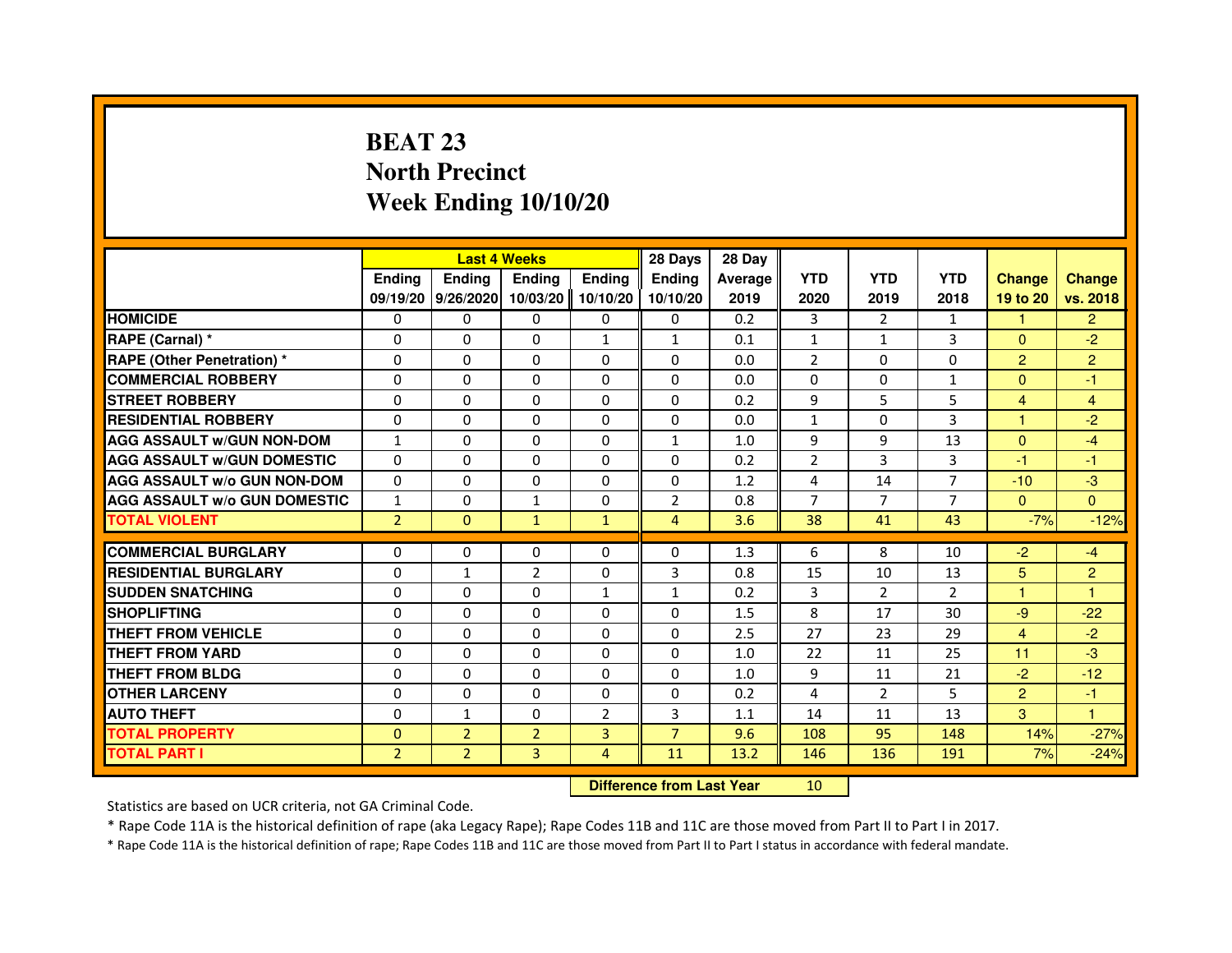# **BEAT 24 North PrecinctWeek Ending 10/10/20**

|                                     |                | <b>Last 4 Weeks</b> |                |                | 28 Days        | 28 Day  |                |                |              |                |                |
|-------------------------------------|----------------|---------------------|----------------|----------------|----------------|---------|----------------|----------------|--------------|----------------|----------------|
|                                     | <b>Endina</b>  | Ending              | <b>Endina</b>  | <b>Endina</b>  | <b>Endina</b>  | Average | <b>YTD</b>     | <b>YTD</b>     | <b>YTD</b>   | <b>Change</b>  | <b>Change</b>  |
|                                     |                | 09/19/20 9/26/2020  | 10/03/20       | 10/10/20       | 10/10/20       | 2019    | 2020           | 2019           | 2018         | 19 to 20       | vs. 2018       |
| <b>HOMICIDE</b>                     | 0              | 0                   | 0              | 0              | 0              | 0.0     | $\mathbf{1}$   | $\Omega$       | $\Omega$     | $\mathbf{1}$   | 1              |
| RAPE (Carnal) *                     | $\Omega$       | $\Omega$            | $\Omega$       | $\Omega$       | $\Omega$       | 0.2     | 2              | 2              | $\Omega$     | $\Omega$       | $\overline{2}$ |
| <b>RAPE (Other Penetration)*</b>    | $\Omega$       | $\Omega$            | $\Omega$       | $\Omega$       | $\Omega$       | 0.2     | $\Omega$       | 3              | $\Omega$     | $-3$           | $\Omega$       |
| <b>COMMERCIAL ROBBERY</b>           | 0              | 0                   | 1              | 0              | $\mathbf{1}$   | 0.2     | 4              | 0              | 0            | 4              | 4              |
| <b>STREET ROBBERY</b>               | $\Omega$       | 0                   | 0              | 0              | 0              | 0.8     | 4              | 6              | 5            | $-2$           | $-1$           |
| <b>RESIDENTIAL ROBBERY</b>          | $\Omega$       | $\Omega$            | $\Omega$       | $\Omega$       | $\Omega$       | 0.1     | $\Omega$       | $\mathbf{1}$   | $\Omega$     | $-1$           | $\Omega$       |
| <b>AGG ASSAULT W/GUN NON-DOM</b>    | $\Omega$       | $\Omega$            | $\Omega$       | $\mathbf{1}$   | $\mathbf{1}$   | 0.3     | $\overline{7}$ | $\overline{3}$ | $\mathbf{1}$ | $\overline{4}$ | 6              |
| <b>AGG ASSAULT W/GUN DOMESTIC</b>   | $\Omega$       | $\Omega$            | $\Omega$       | $\Omega$       | $\Omega$       | 0.0     | $\Omega$       | $\Omega$       | $\Omega$     | $\Omega$       | $\Omega$       |
| <b>AGG ASSAULT W/o GUN NON-DOM</b>  | $\Omega$       | 0                   | $\Omega$       | $\Omega$       | $\Omega$       | 0.4     | 4              | 5              | 5            | $-1$           | $-1$           |
| <b>AGG ASSAULT W/o GUN DOMESTIC</b> | $\Omega$       | 0                   | 0              | 0              | 0              | 0.5     | $\overline{2}$ | 5              | 4            | $-3$           | $-2$           |
| <b>TOTAL VIOLENT</b>                | $\Omega$       | $\Omega$            | $\mathbf{1}$   | $\mathbf{1}$   | $\overline{2}$ | 2.7     | 24             | 25             | 15           | $-4%$          | 60%            |
| <b>COMMERCIAL BURGLARY</b>          |                |                     |                |                |                |         |                |                |              |                |                |
| <b>RESIDENTIAL BURGLARY</b>         | $\Omega$       | 0                   | $\Omega$       | 0              | 0              | 0.4     | $\overline{2}$ | 5              | 2            | $-3$           | $\mathbf{0}$   |
|                                     | 0              | 0                   | 0              | 0              | 0              | 1.2     | 6              | 11             | 7            | $-5$           | $-1$           |
| <b>SUDDEN SNATCHING</b>             | $\Omega$       | $\Omega$            | $\Omega$       | $\Omega$       | $\Omega$       | 0.2     | $\mathbf{1}$   | $\mathbf{1}$   | 3            | $\Omega$       | $-2$           |
| <b>SHOPLIFTING</b>                  | $\mathbf{1}$   | $\Omega$            | $\Omega$       | $\Omega$       | $\mathbf{1}$   | 2.1     | 24             | 24             | 58           | $\Omega$       | $-34$          |
| <b>THEFT FROM VEHICLE</b>           | 0              | 2                   | $\mathbf{1}$   | $\overline{2}$ | 5              | 3.6     | 26             | 41             | 35           | $-15$          | -9             |
| <b>THEFT FROM YARD</b>              | $\Omega$       | $\mathbf{1}$        | $\Omega$       | $\mathbf{1}$   | $\overline{2}$ | 4.1     | 17             | 47             | 19           | $-30$          | $-2$           |
| <b>THEFT FROM BLDG</b>              | 1              | $\Omega$            | $\Omega$       | $\Omega$       | 1              | 1.1     | 8              | 12             | 22           | $-4$           | $-14$          |
| <b>OTHER LARCENY</b>                | $\overline{2}$ | $\Omega$            | $\Omega$       | $\mathbf{1}$   | 3              | 1.4     | 15             | 12             | 4            | 3              | 11             |
| <b>AUTO THEFT</b>                   | $\Omega$       | $\Omega$            | 1              | 1              | $\overline{2}$ | 0.7     | 14             | $\overline{7}$ | 10           | $\overline{7}$ | $\overline{4}$ |
| <b>TOTAL PROPERTY</b>               | 4              | 3                   | $\overline{2}$ | 5              | 14             | 14.8    | 113            | 160            | 160          | $-29%$         | $-29%$         |
| <b>TOTAL PART I</b>                 | 4              | 3                   | 3              | 6              | 16             | 17.5    | 137            | 185            | 175          | $-26%$         | $-22%$         |

 **Difference from Last Year**-48

Statistics are based on UCR criteria, not GA Criminal Code.

\* Rape Code 11A is the historical definition of rape (aka Legacy Rape); Rape Codes 11B and 11C are those moved from Part II to Part I in 2017.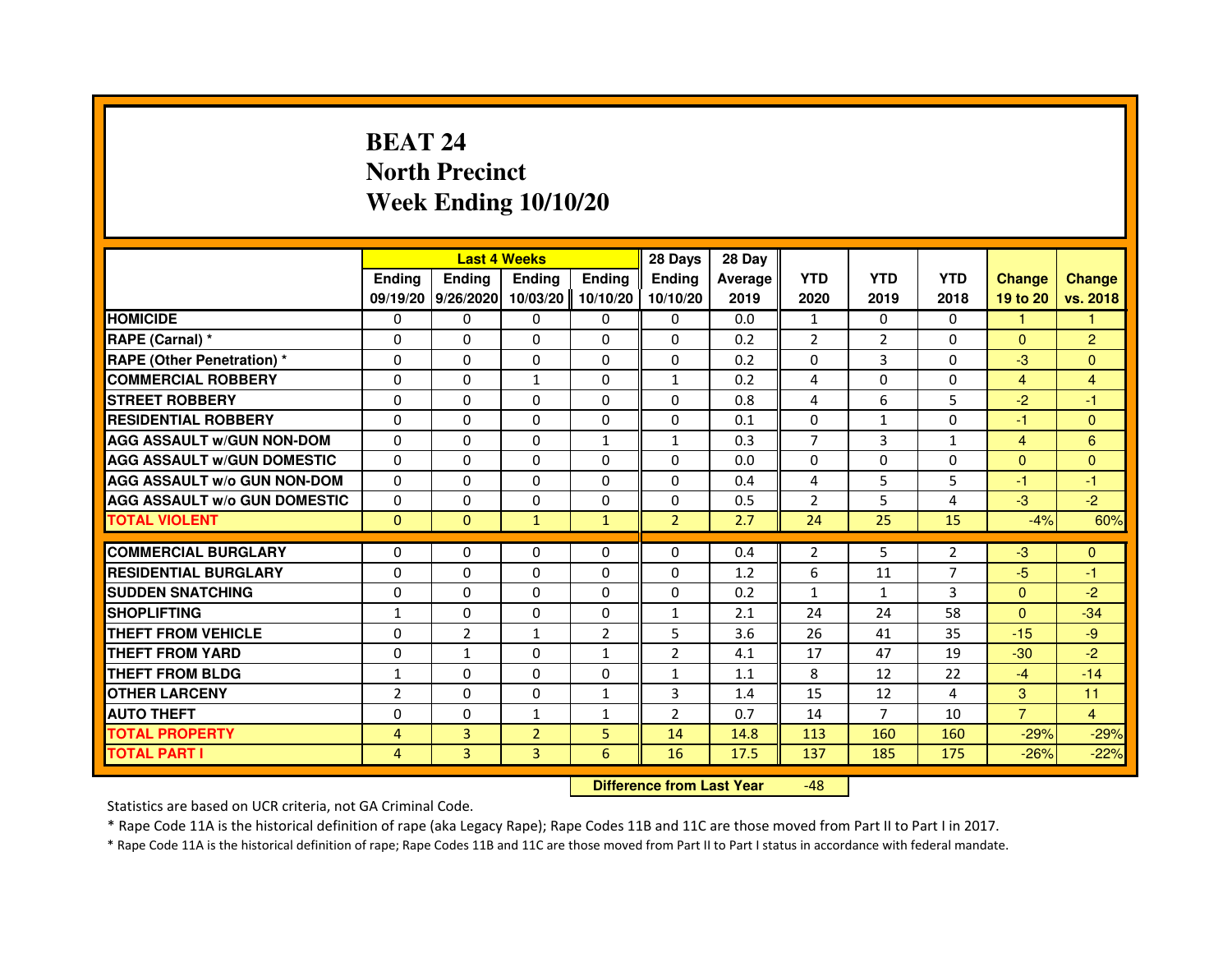## **BEAT 25 North PrecinctWeek Ending 10/10/20**

|                                     |               |                    | <b>Last 4 Weeks</b> |               | 28 Days                          | 28 Day  |                |                |                |                |                |
|-------------------------------------|---------------|--------------------|---------------------|---------------|----------------------------------|---------|----------------|----------------|----------------|----------------|----------------|
|                                     | <b>Ending</b> | <b>Ending</b>      | <b>Ending</b>       | <b>Ending</b> | <b>Ending</b>                    | Average | <b>YTD</b>     | <b>YTD</b>     | <b>YTD</b>     | <b>Change</b>  | <b>Change</b>  |
|                                     |               | 09/19/20 9/26/2020 | 10/03/20            | 10/10/20      | 10/10/20                         | 2019    | 2020           | 2019           | 2018           | 19 to 20       | vs. 2018       |
| <b>HOMICIDE</b>                     | $\Omega$      | $\Omega$           | $\Omega$            | 0             | 0                                | 0.0     | $\mathbf{1}$   | $\Omega$       | $\Omega$       | $\mathbf{1}$   | $\mathbf{1}$   |
| RAPE (Carnal) *                     | 0             | $\Omega$           | $\Omega$            | $\Omega$      | 0                                | 0.1     | $\overline{2}$ | $\mathbf{1}$   | $\overline{2}$ | 1              | $\Omega$       |
| <b>RAPE (Other Penetration) *</b>   | $\Omega$      | $\Omega$           | $\Omega$            | $\Omega$      | $\Omega$                         | 0.0     | $\Omega$       | $\Omega$       | $\Omega$       | $\Omega$       | $\overline{0}$ |
| <b>COMMERCIAL ROBBERY</b>           | 0             | $\Omega$           | $\Omega$            | $\Omega$      | $\Omega$                         | 0.1     | $\Omega$       | $\mathbf{1}$   | $\Omega$       | $-1$           | $\mathbf{0}$   |
| <b>STREET ROBBERY</b>               | 0             | $\Omega$           | $\mathbf{1}$        | $\Omega$      | $\mathbf{1}$                     | 0.5     | $\Omega$       | 4              | 13             | $-4$           | $-13$          |
| <b>RESIDENTIAL ROBBERY</b>          | 0             | $\Omega$           | 0                   | $\Omega$      | $\Omega$                         | 0.0     | $\mathbf{1}$   | $\mathbf{0}$   | $\mathbf{0}$   | 1              | 1              |
| <b>AGG ASSAULT W/GUN NON-DOM</b>    | $\Omega$      | $\Omega$           | $\Omega$            | $\Omega$      | $\Omega$                         | 0.2     | $\Omega$       | $\overline{2}$ | $\Omega$       | $-2$           | $\Omega$       |
| <b>AGG ASSAULT W/GUN DOMESTIC</b>   | $\Omega$      | $\Omega$           | $\Omega$            | $\Omega$      | $\Omega$                         | 0.0     | $\Omega$       | $\Omega$       | $\overline{2}$ | $\Omega$       | $-2$           |
| <b>AGG ASSAULT w/o GUN NON-DOM</b>  | 0             | $\mathbf{0}$       | $\mathbf{0}$        | 0             | 0                                | 0.2     | 5              | 3              | 2              | $\overline{2}$ | 3              |
| <b>AGG ASSAULT W/o GUN DOMESTIC</b> | $\Omega$      | 0                  | 0                   | 0             | $\Omega$                         | 0.2     | 6              | $\overline{2}$ | $\overline{2}$ | 4              | $\overline{4}$ |
| <b>TOTAL VIOLENT</b>                | $\mathbf 0$   | $\mathbf{0}$       | $\mathbf{1}$        | $\mathbf{0}$  | $\mathbf{1}$                     | 1.2     | 15             | 13             | 21             | 15%            | $-29%$         |
| <b>COMMERCIAL BURGLARY</b>          | 0             | $\mathbf{1}$       | 0                   | 0             | $\mathbf{1}$                     | 0.8     | 7              | 8              | $\mathbf{1}$   | -1             | 6              |
| <b>RESIDENTIAL BURGLARY</b>         | $\Omega$      | $\Omega$           | $\Omega$            | $\Omega$      | $\Omega$                         | 1.4     | 10             | 16             | 3              | $-6$           | $\overline{7}$ |
| <b>SUDDEN SNATCHING</b>             | $\Omega$      | $\Omega$           | $\Omega$            | $\Omega$      | $\Omega$                         | 0.1     | $\mathfrak{p}$ | $\mathbf{1}$   | $\Omega$       | $\mathbf{1}$   | $\overline{2}$ |
| <b>SHOPLIFTING</b>                  | 0             | 0                  | 0                   | 1             | 1                                | 1.5     | 18             | 13             | 14             | 5              | 4              |
| THEFT FROM VEHICLE                  | $\Omega$      | $\Omega$           | 0                   | $\Omega$      | 0                                | 5.0     | 24             | 51             | 43             | $-27$          | $-19$          |
| <b>THEFT FROM YARD</b>              | 0             | 0                  | $\mathbf{1}$        | $\mathbf{1}$  | $\overline{2}$                   | 1.8     | 16             | 19             | 21             | $-3$           | $-5$           |
| <b>THEFT FROM BLDG</b>              | $\Omega$      | $\Omega$           | $\Omega$            | $\Omega$      | $\Omega$                         | 2.0     | 6              | 16             | 17             | $-10$          | $-11$          |
| <b>OTHER LARCENY</b>                | 1             | $\Omega$           | $\Omega$            | $\mathbf{1}$  | $\overline{2}$                   | 0.5     | 10             | $\overline{7}$ | 7              | 3              | 3              |
| <b>AUTO THEFT</b>                   | $\Omega$      | $\mathbf{1}$       | $\Omega$            | $\Omega$      | $\mathbf{1}$                     | 1.3     | 9              | 11             | 12             | $-2$           | $-3$           |
| <b>TOTAL PROPERTY</b>               | $\mathbf{1}$  | $\overline{2}$     | $\mathbf{1}$        | 3             | $\overline{7}$                   | 14.3    | 102            | 142            | 118            | $-28%$         | $-14%$         |
| <b>TOTAL PART I</b>                 | $\mathbf{1}$  | $\overline{2}$     | $\overline{2}$      | 3             | 8                                | 15.4    | 117            | 155            | 139            | $-25%$         | $-16%$         |
|                                     |               |                    |                     |               | <b>Difference from Last Year</b> |         | $-38$          |                |                |                |                |

Statistics are based on UCR criteria, not GA Criminal Code.

\* Rape Code 11A is the historical definition of rape (aka Legacy Rape); Rape Codes 11B and 11C are those moved from Part II to Part I in 2017.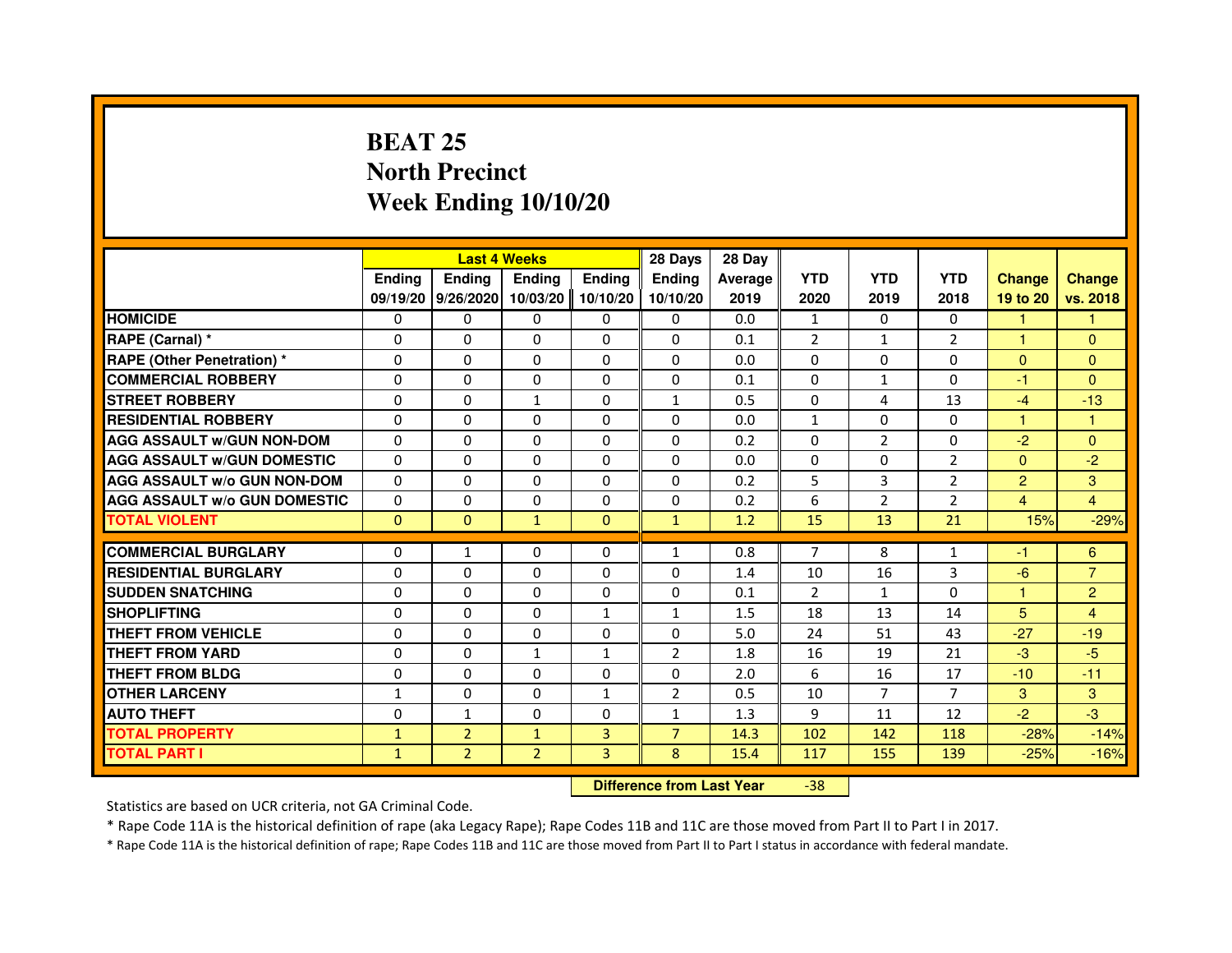# **BEAT 26 North PrecinctWeek Ending 10/10/20**

|                                     |                | <b>Last 4 Weeks</b>         |                                  |                | 28 Days        | 28 Day  |                |                |                |                |                         |
|-------------------------------------|----------------|-----------------------------|----------------------------------|----------------|----------------|---------|----------------|----------------|----------------|----------------|-------------------------|
|                                     | <b>Ending</b>  | <b>Ending</b>               | <b>Ending</b>                    | <b>Ending</b>  | Ending         | Average | <b>YTD</b>     | <b>YTD</b>     | <b>YTD</b>     | <b>Change</b>  | <b>Change</b>           |
|                                     |                | 09/19/20 9/26/2020 10/03/20 |                                  | 10/10/20       | 10/10/20       | 2019    | 2020           | 2019           | 2018           | 19 to 20       | vs. 2018                |
| <b>HOMICIDE</b>                     | $\Omega$       | $\Omega$                    | $\Omega$                         | 0              | 0              | 0.1     | 0              | $\mathbf{1}$   | $\Omega$       | $-1$           | $\Omega$                |
| RAPE (Carnal) *                     | 0              | 0                           | 0                                | 0              | 0              | 0.2     | 4              | $\overline{2}$ | $\overline{2}$ | $\overline{2}$ | $\overline{c}$          |
| RAPE (Other Penetration) *          | $\Omega$       | $\Omega$                    | $\Omega$                         | $\Omega$       | $\Omega$       | 0.0     | $\mathbf{1}$   | $\Omega$       | $\mathbf{1}$   | 1              | $\overline{0}$          |
| <b>COMMERCIAL ROBBERY</b>           | $\Omega$       | $\Omega$                    | $\Omega$                         | $\Omega$       | 0              | 0.1     | $\mathbf{1}$   | $\mathbf{1}$   | $\Omega$       | $\mathbf{0}$   | 1                       |
| <b>STREET ROBBERY</b>               | $\Omega$       | $\Omega$                    | $\mathbf{1}$                     | $\overline{2}$ | 3              | 1.2     | 10             | 9              | 12             | $\mathbf{1}$   | $-2$                    |
| <b>RESIDENTIAL ROBBERY</b>          | 0              | 0                           | 0                                | 0              | 0              | 0.0     | 0              | $\Omega$       | $\mathbf{0}$   | $\overline{0}$ | $\overline{0}$          |
| <b>AGG ASSAULT w/GUN NON-DOM</b>    | $\Omega$       | $\Omega$                    | $\mathbf{1}$                     | $\Omega$       | $\mathbf{1}$   | 0.4     | 5              | 4              | $\mathbf{1}$   | $\overline{1}$ | $\overline{\mathbf{4}}$ |
| <b>AGG ASSAULT W/GUN DOMESTIC</b>   | $\Omega$       | $\Omega$                    | $\Omega$                         | $\Omega$       | $\Omega$       | 0.0     | $\Omega$       | $\Omega$       | $\mathbf{1}$   | $\mathbf{0}$   | $-1$                    |
| <b>AGG ASSAULT W/o GUN NON-DOM</b>  | $\mathbf{1}$   | $\mathbf{1}$                | $\Omega$                         | $\Omega$       | $\overline{2}$ | 1.2     | 18             | 12             | 18             | 6              | $\overline{0}$          |
| <b>AGG ASSAULT w/o GUN DOMESTIC</b> | $\mathbf{1}$   | $\Omega$                    | 0                                | $\Omega$       | $\mathbf{1}$   | 0.2     | 6              | 3              | $\mathbf{1}$   | 3              | 5                       |
| <b>TOTAL VIOLENT</b>                | $\overline{2}$ | $\mathbf{1}$                | $\overline{2}$                   | $\overline{2}$ | $\overline{7}$ | 3.4     | 45             | 32             | 36             | 41%            | 25%                     |
| <b>COMMERCIAL BURGLARY</b>          | 0              | 0                           | 0                                | 0              | 0              | 0.5     | 13             | 5              | $\overline{2}$ | 8              | 11                      |
| <b>RESIDENTIAL BURGLARY</b>         | $\Omega$       | $\Omega$                    | $\Omega$                         | $\Omega$       | 0              | 0.2     | 0              | $\mathbf{1}$   | $\mathbf{1}$   | $-1$           | $-1$                    |
| <b>SUDDEN SNATCHING</b>             | $\Omega$       | $\mathbf{1}$                | $\Omega$                         | $\mathbf{1}$   | $\overline{2}$ | 0.5     | 4              | 5              | 11             | $-1$           | $-7$                    |
| <b>SHOPLIFTING</b>                  | $\overline{2}$ | $\Omega$                    | 0                                | $\mathbf{1}$   | 3              | 2.6     | 23             | 25             | 25             | $-2$           | $-2$                    |
| <b>THEFT FROM VEHICLE</b>           | 0              | 0                           | 0                                | $\Omega$       | 0              | 2.9     | 22             | 34             | 26             | $-12$          | $-4$                    |
| <b>THEFT FROM YARD</b>              | $\Omega$       | $\Omega$                    | $\mathbf{1}$                     | $\Omega$       | $\mathbf{1}$   | 1.7     | 17             | 17             | 20             | $\Omega$       | $-3$                    |
| <b>THEFT FROM BLDG</b>              | $\Omega$       | $\Omega$                    | $\Omega$                         | $\Omega$       | $\Omega$       | 2.5     | 10             | 23             | 28             | $-13$          | $-18$                   |
| <b>OTHER LARCENY</b>                | 0              | $\mathbf{1}$                | 0                                | 0              | 1              | 0.4     | $\overline{2}$ | 4              | 9              | $-2$           | $-7$                    |
| <b>AUTO THEFT</b>                   | $\mathbf{1}$   | $\mathbf{1}$                | $\Omega$                         | $\Omega$       | $\overline{2}$ | 0.7     | 13             | 5              | 17             | 8              | $-4$                    |
| <b>TOTAL PROPERTY</b>               | 3              | 3                           | $\mathbf{1}$                     | $\overline{2}$ | $\overline{9}$ | 11.9    | 104            | 119            | 139            | $-13%$         | $-25%$                  |
| <b>TOTAL PART I</b>                 | 5              | $\overline{4}$              | 3                                | 4              | 16             | 15.3    | 149            | 151            | 175            | $-1%$          | $-15%$                  |
|                                     |                |                             | <b>Difference from Last Year</b> |                | $-2$           |         |                |                |                |                |                         |

 **Difference from Last Year**

Statistics are based on UCR criteria, not GA Criminal Code.

\* Rape Code 11A is the historical definition of rape (aka Legacy Rape); Rape Codes 11B and 11C are those moved from Part II to Part I in 2017.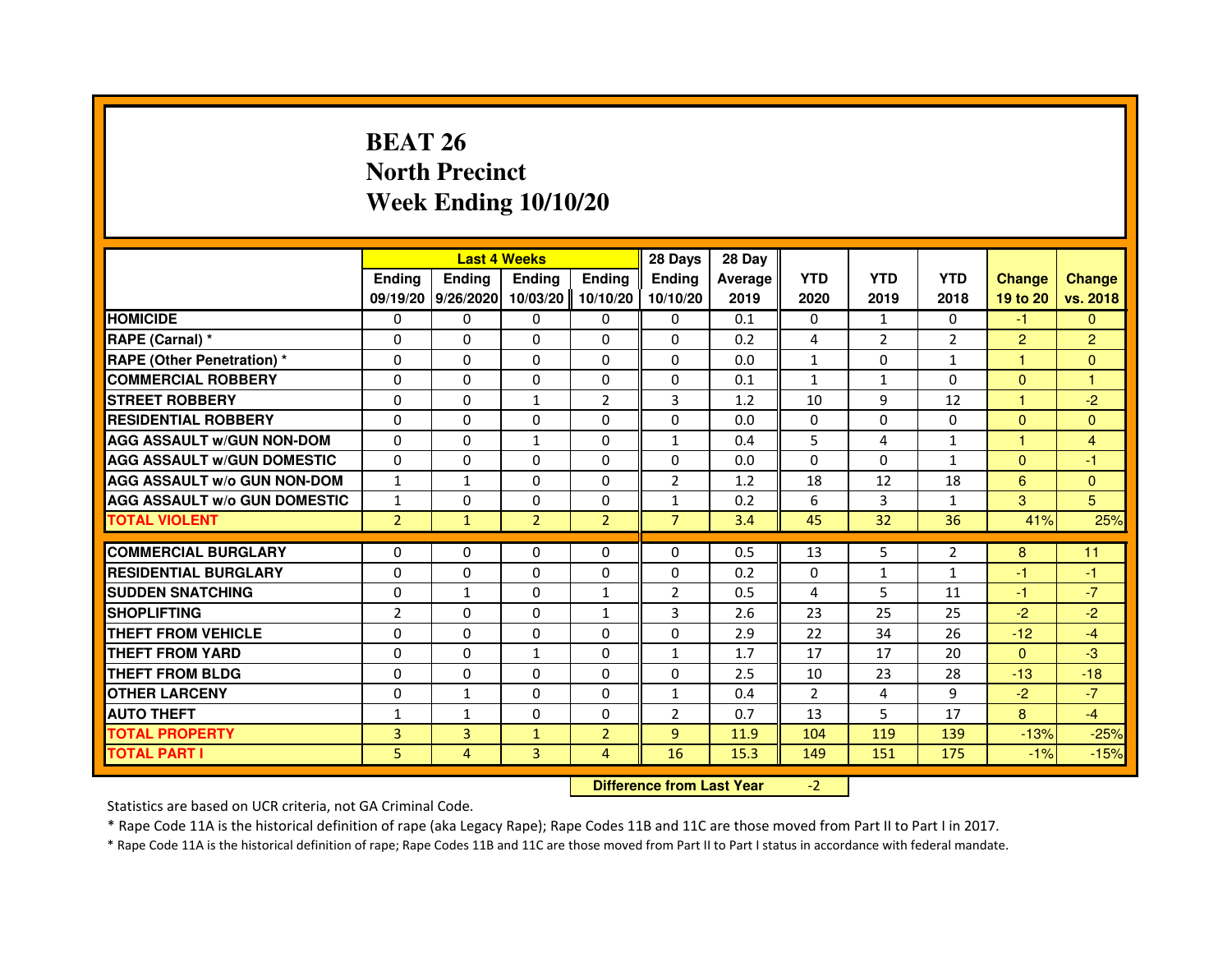# **BEAT 27 North PrecinctWeek Ending 10/10/20**

|                                     |                | <b>Last 4 Weeks</b> |                |                | 28 Days        | 28 Day  |              |                |                |                |                |
|-------------------------------------|----------------|---------------------|----------------|----------------|----------------|---------|--------------|----------------|----------------|----------------|----------------|
|                                     | <b>Ending</b>  | <b>Endina</b>       | <b>Endina</b>  | Ending         | <b>Endina</b>  | Average | <b>YTD</b>   | <b>YTD</b>     | <b>YTD</b>     | <b>Change</b>  | <b>Change</b>  |
|                                     |                | 09/19/20 9/26/2020  | 10/03/20       | 10/10/20       | 10/10/20       | 2019    | 2020         | 2019           | 2018           | 19 to 20       | vs. 2018       |
| <b>HOMICIDE</b>                     | 0              | $\mathbf{0}$        | 0              | 0              | 0              | 0.1     | $\mathbf{0}$ | 1              | $\mathbf{0}$   | $-1$           | $\mathbf{0}$   |
| RAPE (Carnal) *                     | $\Omega$       | $\Omega$            | $\mathbf{1}$   | $\Omega$       | $\mathbf{1}$   | 0.3     | 3            | $\overline{2}$ | $\Omega$       | $\mathbf{1}$   | 3              |
| RAPE (Other Penetration) *          | 0              | $\Omega$            | $\mathbf{1}$   | $\Omega$       | $\mathbf{1}$   | 0.2     | $\mathbf{1}$ | 3              | 3              | $-2$           | $-2$           |
| <b>COMMERCIAL ROBBERY</b>           | 0              | 0                   | 0              | 0              | 0              | 0.1     | $\Omega$     | $\mathbf{1}$   | 2              | $-1$           | $-2$           |
| <b>STREET ROBBERY</b>               | $\overline{2}$ | 0                   | 0              | 1              | 3              | 1.4     | 11           | 14             | 7              | $-3$           | $\overline{4}$ |
| <b>RESIDENTIAL ROBBERY</b>          | 0              | $\Omega$            | $\Omega$       | $\Omega$       | $\Omega$       | 0.1     | $\Omega$     | $\mathbf{1}$   | $\overline{2}$ | $-1$           | $-2$           |
| <b>AGG ASSAULT W/GUN NON-GUN</b>    | $\Omega$       | $\mathbf 0$         | $\mathbf{1}$   | $\mathbf{1}$   | $\overline{2}$ | 1.0     | 14           | 10             | 11             | $\overline{4}$ | 3              |
| <b>AGG ASSAULT W/GUN DOMESTIC</b>   | 0              | 0                   | 0              | 0              | 0              | 0.2     | $\mathbf{1}$ | 3              | $\mathbf{1}$   | $-2$           | $\Omega$       |
| <b>AGG ASSAULT W/o GUN NON-DOM</b>  | $\overline{2}$ | 0                   | 0              | $\Omega$       | $\overline{2}$ | 1.5     | 17           | 14             | 5              | 3              | 12             |
| <b>AGG ASSAULT W/o GUN DOMESTIC</b> | $\mathbf{1}$   | $\Omega$            | 0              | $\Omega$       | $\mathbf{1}$   | 1.3     | 4            | 14             | $\overline{2}$ | $-10$          | $\overline{2}$ |
| <b>TOTAL VIOLENT</b>                | 5              | $\mathbf{0}$        | 3              | $\overline{2}$ | 10             | 6.2     | 51           | 63             | 33             | $-19%$         | 55%            |
|                                     |                |                     |                |                |                |         |              |                |                |                |                |
| <b>COMMERCIAL BURGLARY</b>          | 0              | 0                   | 0              | 0              | $\Omega$       | 0.7     | 3            | 4              | 5              | -1             | $-2$           |
| <b>RESIDENTIAL BURGLARY</b>         | 0              | $\Omega$            | 0              | $\Omega$       | 0              | 0.5     | 4            | 5              | 9              | $-1$           | -5             |
| <b>SUDDEN SNATCHING</b>             | 0              | 0                   | 0              | $\mathbf{1}$   | $\mathbf{1}$   | 0.3     | 5            | $\overline{2}$ | 8              | 3              | -3             |
| <b>SHOPLIFTING</b>                  | $\mathbf{1}$   | $\overline{2}$      | $\Omega$       | $\Omega$       | 3              | 3.1     | 21           | 34             | 35             | $-13$          | $-14$          |
| <b>THEFT FROM VEHICLE</b>           | 0              | $\overline{2}$      | $\Omega$       | $\Omega$       | $\overline{2}$ | 3.1     | 21           | 33             | 23             | $-12$          | $-2$           |
| <b>THEFT FROM YARD</b>              | $\Omega$       | $\Omega$            | $\Omega$       | $\mathbf{1}$   | $\mathbf{1}$   | 0.8     | 19           | 8              | 16             | 11             | 3              |
| <b>THEFT FROM BLDG</b>              | 0              | $\overline{2}$      | 1              | 0              | 3              | 2.4     | 18           | 28             | 29             | $-10$          | $-11$          |
| <b>OTHER LARCENY</b>                | 0              | 0                   | $\Omega$       | $\Omega$       | $\Omega$       | 0.2     | $\mathbf{1}$ | 3              | $\mathcal{P}$  | $-2$           | $-1$           |
| <b>AUTO THEFT</b>                   | 1              | 0                   | 1              | $\Omega$       | $\overline{2}$ | 0.9     | 17           | 10             | 14             | $\overline{7}$ | 3              |
| <b>TOTAL PROPERTY</b>               | $\overline{2}$ | 6                   | $\overline{2}$ | $\overline{2}$ | 12             | 12.0    | 109          | 127            | 141            | $-14%$         | $-23%$         |
| <b>TOTAL PART I</b>                 | $\overline{7}$ | 6                   | 5              | $\overline{4}$ | 22             | 18.3    | 160          | 190            | 174            | $-16%$         | $-8%$          |

 **Difference from Last Year**-30

Statistics are based on UCR criteria, not GA Criminal Code.

\* Rape Code 11A is the historical definition of rape (aka Legacy Rape); Rape Codes 11B and 11C are those moved from Part II to Part I in 2017.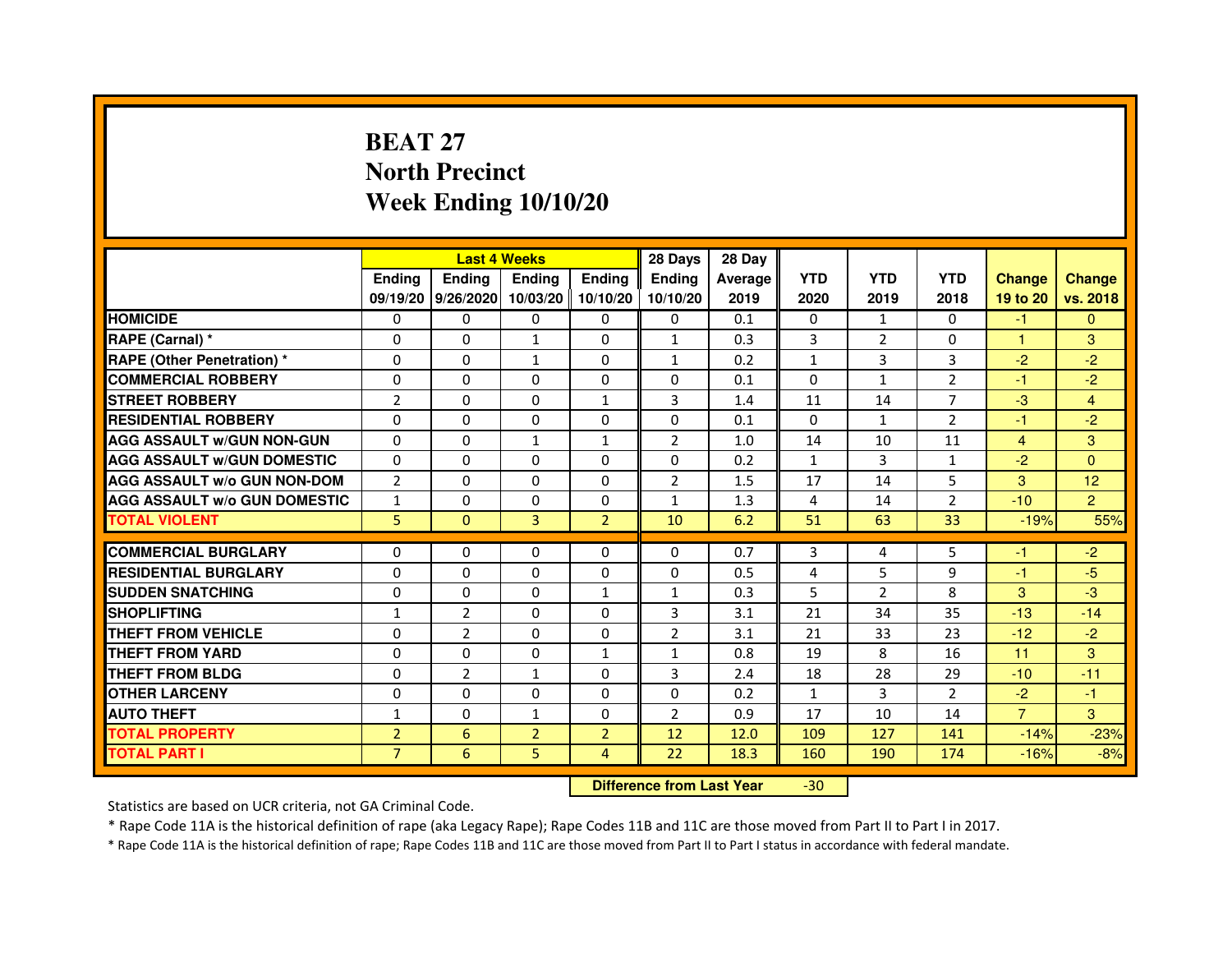# **BEAT 31 Central PrecinctWeek Ending 10/10/20**

|                                     |                | <b>Last 4 Weeks</b> |                     |                | 28 Days        | 28 Day  |                |                |                |                |                |
|-------------------------------------|----------------|---------------------|---------------------|----------------|----------------|---------|----------------|----------------|----------------|----------------|----------------|
|                                     | <b>Endina</b>  | Ending              | <b>Endina</b>       | <b>Ending</b>  | <b>Endina</b>  | Average | <b>YTD</b>     | <b>YTD</b>     | <b>YTD</b>     | <b>Change</b>  | <b>Change</b>  |
|                                     |                | 09/19/20 9/26/2020  | 10/03/20   10/10/20 |                | 10/10/20       | 2019    | 2020           | 2019           | 2018           | 19 to 20       | vs. 2018       |
| <b>HOMICIDE</b>                     | 0              | 0                   | $\mathbf{0}$        | 0              | 0              | 0.1     | 1              | $\mathbf{1}$   | $\mathbf{1}$   | $\mathbf{0}$   | $\mathbf{0}$   |
| RAPE (Carnal) *                     | $\Omega$       | $\Omega$            | $\Omega$            | $\Omega$       | $\Omega$       | 0.3     | 4              | 3              | $\Omega$       | $\mathbf{1}$   | $\overline{4}$ |
| <b>RAPE (Other Penetration)*</b>    | $\Omega$       | $\Omega$            | $\Omega$            | $\Omega$       | 0              | 0.2     | $\mathbf{1}$   | $\overline{2}$ | $\mathbf{1}$   | $-1$           | $\Omega$       |
| <b>COMMERCIAL ROBBERY</b>           | 0              | 0                   | $\mathbf{1}$        | 0              | 1              | 0.0     | $\mathbf{1}$   | 0              | 1              | 1              | $\Omega$       |
| <b>STREET ROBBERY</b>               | 0              | 0                   | 0                   | 0              | 0              | 0.7     | 4              | $\overline{7}$ | 8              | $-3$           | $-4$           |
| <b>RESIDENTIAL ROBBERY</b>          | $\Omega$       | $\Omega$            | $\Omega$            | 0              | 0              | 0.0     | 4              | $\Omega$       | $\Omega$       | $\overline{4}$ | $\overline{4}$ |
| <b>AGG ASSAULT w/GUN NON-DOM</b>    | $\mathbf{1}$   | $\Omega$            | $\Omega$            | $\mathbf{1}$   | $\overline{2}$ | 1.1     | 11             | 12             | 6              | $-1$           | 5              |
| <b>AGG ASSAULT w/GUN DOMESTIC</b>   | $\Omega$       | $\Omega$            | $\Omega$            | $\Omega$       | 0              | 0.2     | $\overline{2}$ | $\overline{2}$ | $\mathbf{1}$   | $\Omega$       | 1              |
| <b>AGG ASSAULT W/o GUN NON-DOM</b>  | $\Omega$       | 0                   | $\Omega$            | $\mathbf{1}$   | 1              | 0.7     | 4              | 8              | 5              | $-4$           | $-1$           |
| <b>AGG ASSAULT W/o GUN DOMESTIC</b> | $\mathbf{1}$   | 1                   | $\Omega$            | 0              | $\overline{2}$ | 0.9     | $\overline{7}$ | 11             | 3              | $-4$           | $\overline{4}$ |
| <b>TOTAL VIOLENT</b>                | $\overline{2}$ | $\mathbf{1}$        | $\mathbf{1}$        | $\overline{2}$ | 6              | 4.1     | 39             | 46             | 26             | $-15%$         | 50%            |
|                                     |                |                     |                     |                |                |         |                |                |                |                |                |
| <b>COMMERCIAL BURGLARY</b>          | 1              | $\Omega$            | 0                   | $\Omega$       | 1              | 1.2     | 8              | 12             | 8              | $-4$           | $\Omega$       |
| <b>RESIDENTIAL BURGLARY</b>         | $\mathbf{1}$   | $\mathbf{1}$        | $\Omega$            | 0              | $\overline{2}$ | 3.5     | 25             | 36             | 22             | $-11$          | 3              |
| <b>SUDDEN SNATCHING</b>             | $\Omega$       | $\Omega$            | $\Omega$            | 0              | 0              | 0.3     | 0              | 3              | $\mathbf{1}$   | $-3$           | $-1$           |
| <b>SHOPLIFTING</b>                  | $\Omega$       | 0                   | $\Omega$            | 0              | 0              | 0.4     | 6              | 3              | $\overline{2}$ | 3              | 4              |
| <b>THEFT FROM VEHICLE</b>           | $\mathbf{1}$   | $\overline{2}$      | $\mathbf{1}$        | $\overline{2}$ | 6              | 4.3     | 28             | 49             | 52             | $-21$          | $-24$          |
| <b>THEFT FROM YARD</b>              | $\overline{2}$ | $\Omega$            | $\Omega$            | $\Omega$       | $\mathfrak{p}$ | 4.4     | 30             | 46             | 32             | $-16$          | $-2$           |
| <b>THEFT FROM BLDG</b>              | 0              | 0                   | 0                   | 0              | 0              | 1.5     | 14             | 17             | 21             | $-3$           | $-7$           |
| <b>OTHER LARCENY</b>                | $\Omega$       | $\mathbf{1}$        | $\Omega$            | $\mathbf{1}$   | 2              | 1.9     | 14             | 18             | 5              | $-4$           | 9              |
| <b>AUTO THEFT</b>                   | $\Omega$       | 0                   | $\mathbf{1}$        | $\mathbf{1}$   | $\overline{2}$ | 1.1     | 19             | 11             | 18             | 8              | $\mathbf{1}$   |
| <b>TOTAL PROPERTY</b>               | 5              | 4                   | $\overline{2}$      | $\overline{4}$ | 15             | 18.6    | 144            | 195            | 161            | $-26%$         | $-11%$         |
| <b>TOTAL PART I</b>                 | $\overline{7}$ | 5                   | 3                   | 6              | 21             | 22.7    | 183            | 241            | 187            | $-24%$         | $-2%$          |

 **Difference from Last Year**-58

Statistics are based on UCR criteria, not GA Criminal Code.

\* Rape Code 11A is the historical definition of rape (aka Legacy Rape); Rape Codes 11B and 11C are those moved from Part II to Part I in 2017.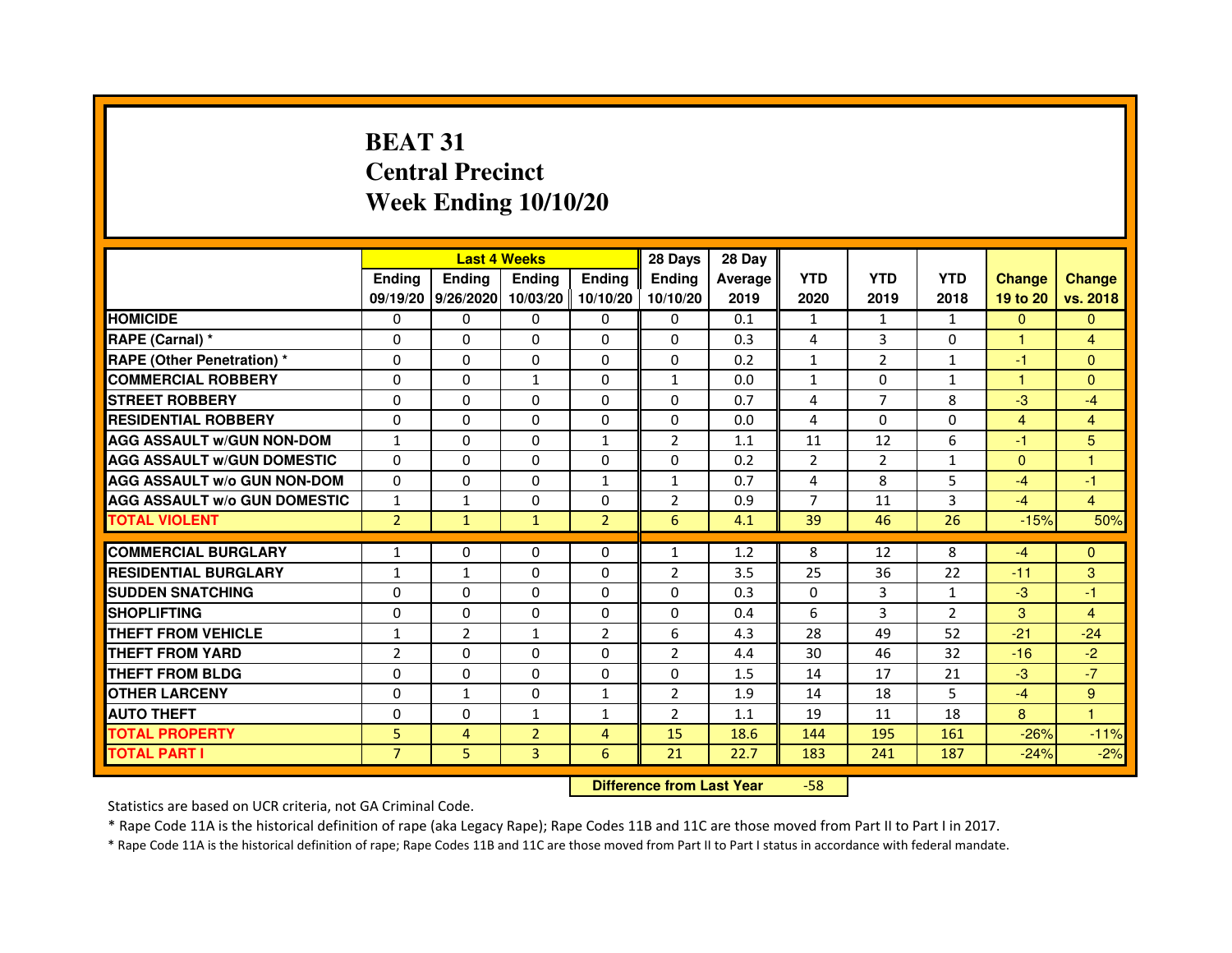## **BEAT 32 Central PrecinctWeek Ending 10/10/20**

|                                     |                | <b>Last 4 Weeks</b>         |                                  |                | 28 Days        | 28 Day  |              |                |                |                |                      |
|-------------------------------------|----------------|-----------------------------|----------------------------------|----------------|----------------|---------|--------------|----------------|----------------|----------------|----------------------|
|                                     | <b>Ending</b>  | <b>Ending</b>               | <b>Ending</b>                    | <b>Ending</b>  | <b>Ending</b>  | Average | <b>YTD</b>   | <b>YTD</b>     | <b>YTD</b>     | <b>Change</b>  | <b>Change</b>        |
|                                     |                | 09/19/20 9/26/2020 10/03/20 |                                  | 10/10/20       | 10/10/20       | 2019    | 2020         | 2019           | 2018           | 19 to 20       | vs. 2018             |
| <b>HOMICIDE</b>                     | 0              | $\Omega$                    | $\mathbf{0}$                     | 0              | 0              | 0.1     | $\mathbf{0}$ | $\mathbf{1}$   | 0              | $-1$           | $\mathbf{0}$         |
| RAPE (Carnal) *                     | 0              | 0                           | 0                                | 0              | 0              | 0.2     | $\mathbf{1}$ | 1              | $\mathbf{1}$   | $\mathbf{0}$   | $\mathbf{0}$         |
| <b>RAPE (Other Penetration) *</b>   | $\Omega$       | $\Omega$                    | 0                                | $\Omega$       | $\mathbf{0}$   | 0.1     | $\mathbf{0}$ | 1              | $\mathbf{1}$   | $-1$           | -1                   |
| <b>COMMERCIAL ROBBERY</b>           | 0              | $\Omega$                    | $\Omega$                         | $\Omega$       | 0              | 0.9     | 5            | 8              | 4              | $-3$           | $\mathbf{1}$         |
| <b>STREET ROBBERY</b>               | $\mathbf{1}$   | $\Omega$                    | $\Omega$                         | $\Omega$       | $\mathbf{1}$   | 0.2     | $\mathbf{1}$ | 3              | 4              | $-2$           | -3                   |
| <b>RESIDENTIAL ROBBERY</b>          | 0              | 0                           | 0                                | 0              | $\Omega$       | 0.0     | 0            | 0              | $\mathbf{1}$   | $\overline{0}$ | $-1$                 |
| <b>AGG ASSAULT W/GUN NON-DOM</b>    | $\Omega$       | $\Omega$                    | 0                                | $\Omega$       | $\Omega$       | 0.2     | 4            | $\overline{2}$ | $\overline{7}$ | $\overline{2}$ | $-3$                 |
| <b>AGG ASSAULT W/GUN DOMESTIC</b>   | $\Omega$       | $\Omega$                    | 0                                | $\Omega$       | $\Omega$       | 0.0     | $\mathbf{1}$ | $\Omega$       | $\Omega$       | $\mathbf{1}$   | $\mathbf{1}$         |
| <b>AGG ASSAULT W/o GUN NON-DOM</b>  | $\mathbf{1}$   | $\Omega$                    | $\Omega$                         | $\Omega$       | $\mathbf{1}$   | 0.3     | 3            | 4              | $\overline{2}$ | $-1$           | $\mathbf{1}$         |
| <b>AGG ASSAULT W/o GUN DOMESTIC</b> | 0              | $\Omega$                    | 0                                | $\Omega$       | $\Omega$       | 0.4     | 4            | 4              | 3              | $\Omega$       | $\blacktriangleleft$ |
| <b>TOTAL VIOLENT</b>                | $\overline{2}$ | $\overline{0}$              | $\mathbf{0}$                     | $\mathbf{0}$   | $\overline{2}$ | 2.5     | 19           | 24             | 23             | $-21%$         | $-17%$               |
| <b>COMMERCIAL BURGLARY</b>          | 0              | 0                           | 0                                | 0              | 0              | 0.3     | 6            | 3              | $\overline{2}$ | 3              | 4                    |
| <b>RESIDENTIAL BURGLARY</b>         | 0              | $\Omega$                    | 0                                | $\Omega$       | 0              | 1.8     | 12           | 22             | 23             | $-10$          | $-11$                |
| <b>SUDDEN SNATCHING</b>             | 0              | $\Omega$                    | $\Omega$                         | $\Omega$       | $\Omega$       | 0.2     | $\Omega$     | $\overline{2}$ | $\Omega$       | $-2$           | $\mathbf{0}$         |
| <b>SHOPLIFTING</b>                  | $\mathbf{1}$   | $\overline{2}$              | 0                                | $\mathbf{0}$   | 3              | 3.1     | 22           | 37             | 60             | $-15$          | $-38$                |
| THEFT FROM VEHICLE                  | 0              | $\Omega$                    | $\mathbf{1}$                     | $\Omega$       | $\mathbf{1}$   | 4.9     | 30           | 51             | 60             | $-21$          | $-30$                |
| <b>THEFT FROM YARD</b>              | $\Omega$       | $\Omega$                    | $\Omega$                         | $\Omega$       | 0              | 2.6     | 22           | 27             | 42             | $-5$           | $-20$                |
| <b>THEFT FROM BLDG</b>              | $\Omega$       | $\mathbf{1}$                | $\Omega$                         | $\Omega$       | $\mathbf{1}$   | 2.5     | 15           | 29             | 30             | $-14$          | $-15$                |
| <b>OTHER LARCENY</b>                | 1              | $\Omega$                    | $\mathbf{1}$                     | $\mathbf{1}$   | 3              | 0.8     | 17           | 5              | 15             | 12             | $\overline{2}$       |
| <b>AUTO THEFT</b>                   | $\mathbf{1}$   | $\mathbf{1}$                | $\mathbf{1}$                     | $\mathbf{1}$   | 4              | 1.2     | 11           | 13             | 17             | $-2$           | $-6$                 |
| <b>TOTAL PROPERTY</b>               | 3              | 4                           | $\overline{3}$                   | $\overline{2}$ | 12             | 17.3    | 135          | 189            | 249            | $-29%$         | $-46%$               |
| <b>TOTAL PART I</b>                 | 5              | $\overline{4}$              | 3                                | $\overline{2}$ | 14             | 19.8    | 154          | 213            | 272            | $-28%$         | $-43%$               |
|                                     |                |                             | <b>Difference from Last Year</b> |                | $-59$          |         |              |                |                |                |                      |

 **Difference from Last Year**

Statistics are based on UCR criteria, not GA Criminal Code.

\* Rape Code 11A is the historical definition of rape (aka Legacy Rape); Rape Codes 11B and 11C are those moved from Part II to Part I in 2017.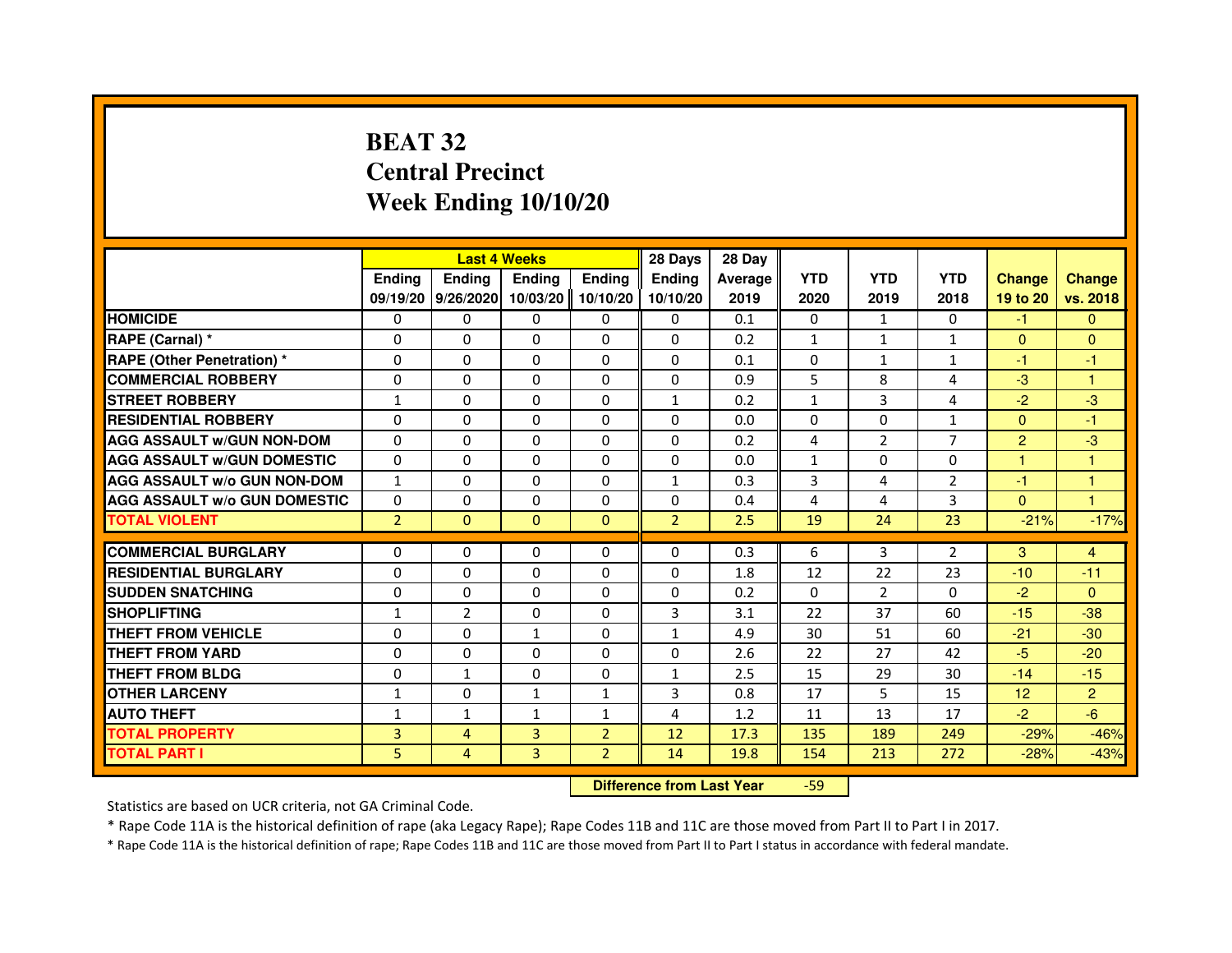# **BEAT 33 Central PrecinctWeek Ending 10/10/20**

|                                     |                | <b>Last 4 Weeks</b> |               |                   | 28 Days        | 28 Day  |                |                |              |                |                |
|-------------------------------------|----------------|---------------------|---------------|-------------------|----------------|---------|----------------|----------------|--------------|----------------|----------------|
|                                     | <b>Ending</b>  | <b>Endina</b>       | <b>Endina</b> | <b>Ending</b>     | <b>Endina</b>  | Average | <b>YTD</b>     | <b>YTD</b>     | <b>YTD</b>   | <b>Change</b>  | <b>Change</b>  |
|                                     |                | 09/19/20 9/26/2020  |               | 10/03/20 10/10/20 | 10/10/20       | 2019    | 2020           | 2019           | 2018         | 19 to 20       | vs. 2018       |
| <b>HOMICIDE</b>                     | 0              | 0                   | 0             | 0                 | 0              | 0.2     | $\mathbf{1}$   | $\overline{2}$ | 0            | $-1$           |                |
| RAPE (Carnal) *                     | $\mathbf{1}$   | $\Omega$            | $\Omega$      | $\Omega$          | $\mathbf{1}$   | 0.0     | 2              | $\Omega$       | 3            | $\overline{2}$ | $-1$           |
| <b>RAPE (Other Penetration) *</b>   | $\Omega$       | $\Omega$            | $\Omega$      | $\Omega$          | $\Omega$       | 0.1     | $\Omega$       | $\mathbf{1}$   | $\mathbf{1}$ | $-1$           | $-1$           |
| <b>COMMERCIAL ROBBERY</b>           | 0              | $\Omega$            | $\Omega$      | 0                 | $\Omega$       | 0.3     | 2              | 3              | 2            | $-1$           | $\mathbf{0}$   |
| <b>STREET ROBBERY</b>               | 1              | 0                   | 0             | 1                 | $\overline{2}$ | 1.3     | 10             | 14             | 18           | $-4$           | -8             |
| <b>RESIDENTIAL ROBBERY</b>          | 0              | 0                   | $\Omega$      | $\Omega$          | $\Omega$       | 0.0     | $\Omega$       | $\Omega$       | $\Omega$     | $\Omega$       | $\Omega$       |
| <b>AGG ASSAULT W/GUN NON-DOM</b>    | $\Omega$       | $\mathbf{1}$        | $\Omega$      | $\mathbf{0}$      | $\mathbf{1}$   | 1.0     | 8              | 9              | 8            | $-1$           | $\mathbf{0}$   |
| <b>AGG ASSAULT W/GUN DOMESTIC</b>   | $\Omega$       | 0                   | $\Omega$      | $\mathbf{0}$      | 0              | 0.2     | $\mathbf{1}$   | 2              | $\Omega$     | $-1$           | $\mathbf{1}$   |
| <b>AGG ASSAULT W/o GUN NON-DOM</b>  | $\Omega$       | $\Omega$            | $\Omega$      | 0                 | $\Omega$       | 0.9     | $\overline{7}$ | 10             | 6            | $-3$           | $\mathbf{1}$   |
| <b>AGG ASSAULT W/o GUN DOMESTIC</b> | $\Omega$       | $\Omega$            | 0             | $\overline{2}$    | $\overline{2}$ | 0.7     | 9              | 9              | $\mathbf{1}$ | $\Omega$       | 8              |
| <b>TOTAL VIOLENT</b>                | $\overline{2}$ | $\mathbf{1}$        | $\mathbf{0}$  | $\overline{3}$    | 6              | 4.7     | 40             | 50             | 39           | $-20%$         | 3%             |
|                                     |                |                     |               |                   |                |         |                |                |              |                |                |
| <b>COMMERCIAL BURGLARY</b>          | 1              | 0                   | 0             | 0                 | $\mathbf{1}$   | 1.3     | 8              | 9              | 9            | -1             | -1             |
| <b>RESIDENTIAL BURGLARY</b>         | 0              | 0                   | 0             | $\Omega$          | $\Omega$       | 1.8     | 13             | 23             | 15           | $-10$          | $-2$           |
| <b>SUDDEN SNATCHING</b>             | 0              | 0                   | $\Omega$      | 0                 | $\Omega$       | 0.1     | $\overline{2}$ | $\mathbf{1}$   | 4            | 1              | $-2$           |
| <b>SHOPLIFTING</b>                  | $\mathbf{1}$   | 0                   | $\mathbf{1}$  | $\Omega$          | $\overline{2}$ | 7.9     | 25             | 87             | 47           | $-62$          | $-22$          |
| <b>THEFT FROM VEHICLE</b>           | 1              | $\Omega$            | $\mathbf{1}$  | $\mathbf{1}$      | 3              | 3.4     | 31             | 40             | 44           | $-9$           | $-13$          |
| <b>THEFT FROM YARD</b>              | $\mathbf{1}$   | $\Omega$            | $\Omega$      | $\Omega$          | $\mathbf{1}$   | 3.6     | 39             | 46             | 34           | $-7$           | 5              |
| THEFT FROM BLDG                     | 0              | 0                   | 0             | 0                 | 0              | 1.7     | 13             | 16             | 26           | $-3$           | $-13$          |
| <b>OTHER LARCENY</b>                | 0              | 0                   | $\Omega$      | $\Omega$          | $\Omega$       | 2.0     | 8              | 24             | 6            | $-16$          | $\overline{2}$ |
| <b>AUTO THEFT</b>                   | 1              | $\mathbf 0$         | $\mathbf{1}$  | $\Omega$          | $\overline{2}$ | 1.4     | 14             | 14             | 32           | $\Omega$       | $-18$          |
| <b>TOTAL PROPERTY</b>               | 5              | $\mathbf{0}$        | 3             | $\mathbf{1}$      | 9              | 23.2    | 153            | 260            | 217          | $-41%$         | $-29%$         |
| <b>TOTAL PART I</b>                 | $\overline{7}$ | $\mathbf{1}$        | 3             | 4                 | 15             | 27.8    | 193            | 310            | 256          | $-38%$         | $-25%$         |

 **Difference from Last Year**-117

Statistics are based on UCR criteria, not GA Criminal Code.

\* Rape Code 11A is the historical definition of rape (aka Legacy Rape); Rape Codes 11B and 11C are those moved from Part II to Part I in 2017.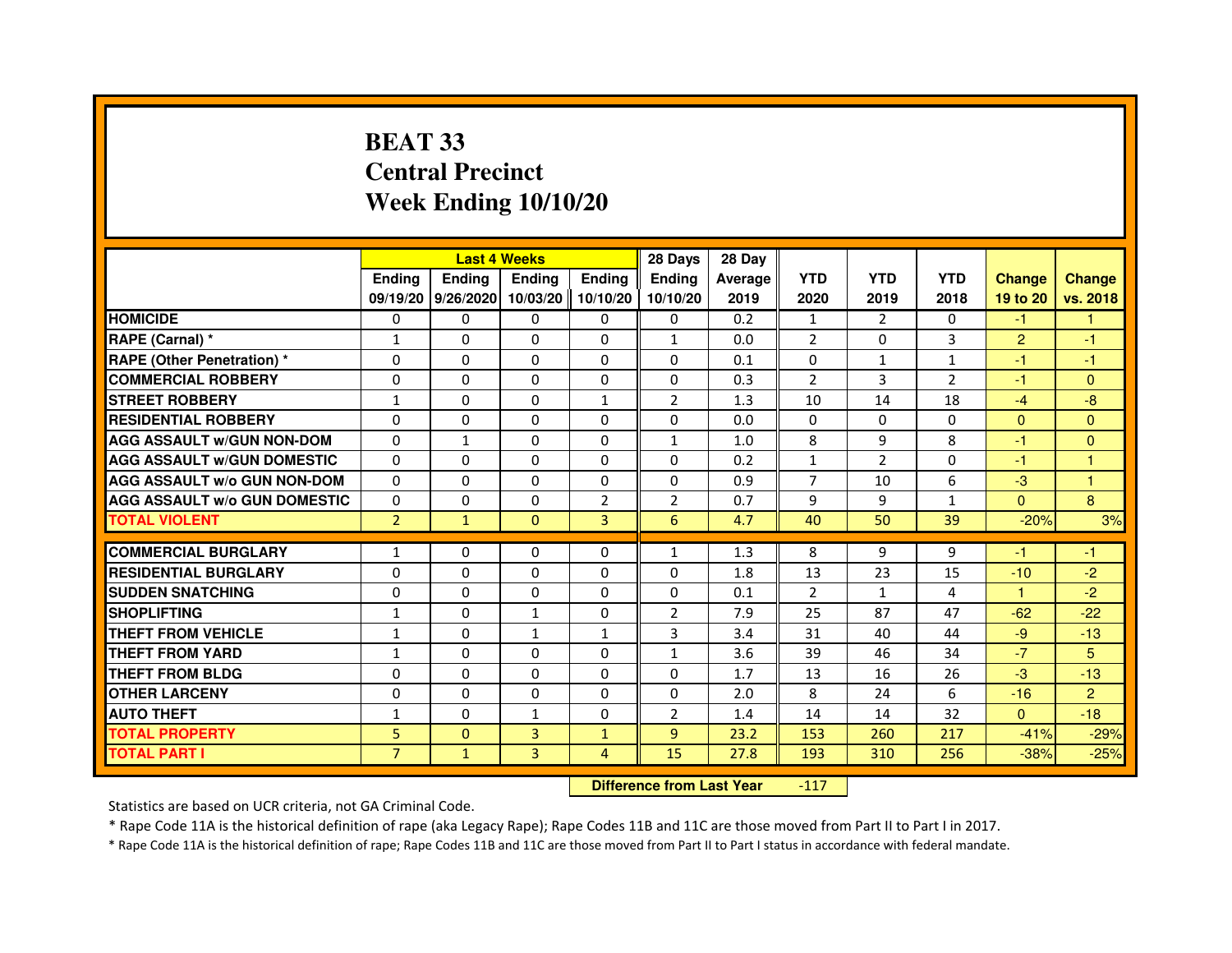# **BEAT 34 Central PrecinctWeek Ending 10/10/20**

|                                     |                | <b>Last 4 Weeks</b> |                     |                | 28 Days        | 28 Day  |                |                |                |                |                |
|-------------------------------------|----------------|---------------------|---------------------|----------------|----------------|---------|----------------|----------------|----------------|----------------|----------------|
|                                     | <b>Endina</b>  | <b>Ending</b>       | <b>Endina</b>       | <b>Endina</b>  | <b>Endina</b>  | Average | <b>YTD</b>     | <b>YTD</b>     | <b>YTD</b>     | <b>Change</b>  | <b>Change</b>  |
|                                     |                | 09/19/20 9/26/2020  | 10/03/20   10/10/20 |                | 10/10/20       | 2019    | 2020           | 2019           | 2018           | 19 to 20       | vs. 2018       |
| <b>HOMICIDE</b>                     | 0              | 0                   | 0                   | 0              | 0              | 0.1     | 3              | $\mathbf{1}$   | $\mathbf{1}$   | $\overline{2}$ | $\overline{2}$ |
| RAPE (Carnal) *                     | $\Omega$       | $\Omega$            | $\Omega$            | $\Omega$       | $\Omega$       | 0.2     | 5              | $\overline{2}$ | $\mathbf{1}$   | 3              | $\overline{4}$ |
| <b>RAPE (Other Penetration) *</b>   | $\Omega$       | $\Omega$            | $\Omega$            | $\Omega$       | $\Omega$       | 0.1     | $\mathbf{1}$   | $\mathbf{1}$   | $\Omega$       | $\Omega$       | $\mathbf{1}$   |
| <b>COMMERCIAL ROBBERY</b>           | 0              | $\Omega$            | 0                   | 0              | 0              | 0.0     | $\mathbf{1}$   | 0              | 0              | 1              | 1              |
| <b>STREET ROBBERY</b>               | $\Omega$       | $\Omega$            | $\Omega$            | 0              | 0              | 0.9     | 12             | 10             | $\overline{7}$ | $\overline{2}$ | 5              |
| <b>RESIDENTIAL ROBBERY</b>          | $\Omega$       | $\Omega$            | $\Omega$            | $\Omega$       | 0              | 0.2     | $\Omega$       | $\overline{2}$ | $\overline{2}$ | $-2$           | $-2$           |
| <b>AGG ASSAULT w/GUN NON-DOM</b>    | $\overline{2}$ | $\Omega$            | 3                   | $\Omega$       | 5              | 1.8     | 18             | 15             | 14             | 3              | 4              |
| <b>AGG ASSAULT W/GUN DOMESTIC</b>   | $\Omega$       | $\Omega$            | $\Omega$            | $\Omega$       | $\Omega$       | 0.5     | $\Omega$       | 5              | 3              | $-5$           | -3             |
| <b>AGG ASSAULT W/o GUN NON-DOM</b>  | $\Omega$       | 0                   | $\Omega$            | 0              | $\Omega$       | 0.9     | 11             | 10             | 11             | 1              | $\Omega$       |
| <b>AGG ASSAULT W/o GUN DOMESTIC</b> | 0              | 0                   | 0                   | $\mathbf{1}$   | $\mathbf{1}$   | 1.6     | 16             | 16             | 12             | $\mathbf{0}$   | 4              |
| <b>TOTAL VIOLENT</b>                | $\overline{2}$ | $\Omega$            | 3                   | $\mathbf{1}$   | 6              | 6.2     | 67             | 62             | 51             | 8%             | 31%            |
|                                     |                |                     |                     |                |                |         |                |                |                |                |                |
| <b>COMMERCIAL BURGLARY</b>          | 0              | $\mathbf{1}$        | 0                   | 0              | 1              | 0.5     | 4              | 3              | $\mathbf{1}$   | 1              | 3              |
| <b>RESIDENTIAL BURGLARY</b>         | $\mathbf{1}$   | $\mathbf{1}$        | 0                   | 0              | $\overline{2}$ | 3.2     | 23             | 34             | 49             | $-11$          | $-26$          |
| <b>SUDDEN SNATCHING</b>             | $\Omega$       | $\Omega$            | $\Omega$            | $\Omega$       | $\Omega$       | 0.2     | $\mathbf{1}$   | $\mathbf{1}$   | $\overline{2}$ | $\Omega$       | $-1$           |
| <b>SHOPLIFTING</b>                  | $\mathbf{1}$   | $\Omega$            | $\Omega$            | $\Omega$       | $\mathbf{1}$   | 1.2     | 5              | 10             | 6              | $-5$           | $-1$           |
| <b>THEFT FROM VEHICLE</b>           | 0              | $\mathbf{1}$        | 0                   | 0              | $\mathbf{1}$   | 2.3     | 26             | 25             | 33             | $\mathbf{1}$   | $-7$           |
| <b>THEFT FROM YARD</b>              | $\Omega$       | $\mathbf{1}$        | $\mathbf{1}$        | $\Omega$       | $\overline{2}$ | 2.3     | 14             | 25             | 15             | $-11$          | $-1$           |
| <b>THEFT FROM BLDG</b>              | $\Omega$       | $\Omega$            | $\Omega$            | 0              | 0              | 1.4     | 14             | 11             | 22             | 3              | $-8$           |
| <b>OTHER LARCENY</b>                | $\Omega$       | 1                   | 0                   | $\mathbf{1}$   | $\overline{2}$ | 0.3     | $\overline{a}$ | 4              | 1              | $\Omega$       | 3              |
| <b>AUTO THEFT</b>                   | $\mathbf{1}$   | 1                   | 0                   | $\mathbf{1}$   | 3              | 2.0     | 18             | 20             | 27             | $-2$           | -9             |
| <b>TOTAL PROPERTY</b>               | 3              | 6                   | $\mathbf{1}$        | $\overline{2}$ | 12             | 13.3    | 109            | 133            | 156            | $-18%$         | $-30%$         |
| <b>TOTAL PART I</b>                 | 5              | 6                   | 4                   | 3              | 18             | 19.6    | 176            | 195            | 207            | $-10%$         | $-15%$         |

 **Difference from Last Year**-19

Statistics are based on UCR criteria, not GA Criminal Code.

\* Rape Code 11A is the historical definition of rape (aka Legacy Rape); Rape Codes 11B and 11C are those moved from Part II to Part I in 2017.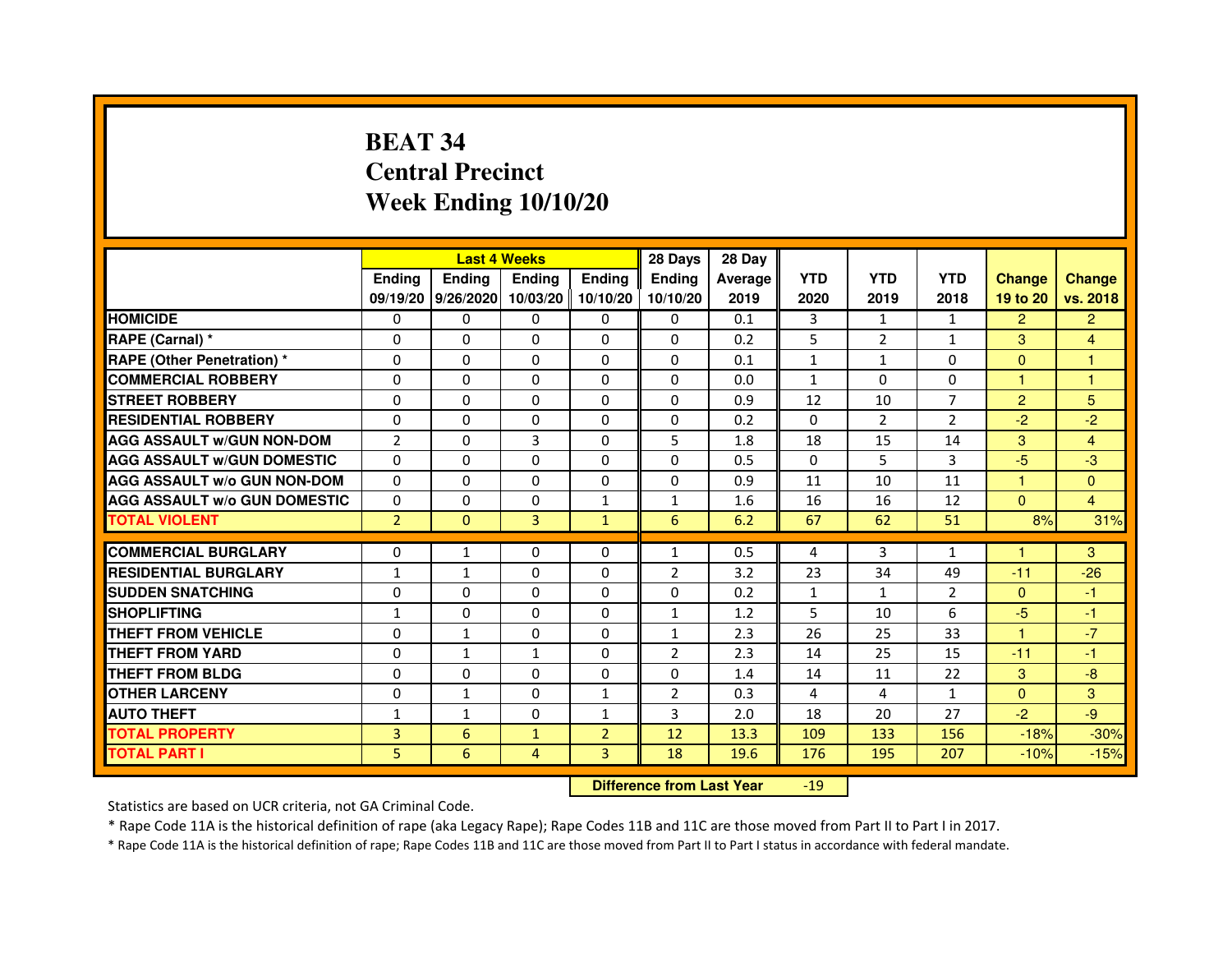# **BEAT 35 Central PrecinctWeek Ending 10/10/20**

|                                     |               | <b>Last 4 Weeks</b> |                     |                | 28 Days        | 28 Day  |                |                |                |                |                |
|-------------------------------------|---------------|---------------------|---------------------|----------------|----------------|---------|----------------|----------------|----------------|----------------|----------------|
|                                     | <b>Endina</b> | <b>Ending</b>       | <b>Endina</b>       | <b>Ending</b>  | <b>Endina</b>  | Average | <b>YTD</b>     | <b>YTD</b>     | <b>YTD</b>     | <b>Change</b>  | <b>Change</b>  |
|                                     |               | 09/19/20 9/26/2020  | 10/03/20   10/10/20 |                | 10/10/20       | 2019    | 2020           | 2019           | 2018           | 19 to 20       | vs. 2018       |
| <b>HOMICIDE</b>                     | 0             | 0                   | $\mathbf{0}$        | 0              | 0              | 0.0     | 6              | 0              | 0              | 6              | 6              |
| RAPE (Carnal) *                     | $\Omega$      | $\Omega$            | $\Omega$            | $\Omega$       | $\Omega$       | 0.0     | $\overline{2}$ | $\Omega$       | $\overline{4}$ | $\overline{2}$ | $-2$           |
| <b>RAPE (Other Penetration)*</b>    | $\Omega$      | $\Omega$            | $\Omega$            | $\Omega$       | 0              | 0.0     | $\mathbf{1}$   | 0              | 3              | 1              | $-2$           |
| <b>COMMERCIAL ROBBERY</b>           | 0             | 1                   | 0                   | 0              | 1              | 0.2     | 3              | 1              | 1              | $\overline{2}$ | $\overline{2}$ |
| <b>STREET ROBBERY</b>               | 0             | 0                   | 0                   | 0              | 0              | 1.1     | 5              | 11             | 5              | $-6$           | $\Omega$       |
| <b>RESIDENTIAL ROBBERY</b>          | $\Omega$      | $\Omega$            | $\Omega$            | 0              | 0              | 0.0     | $\mathbf{1}$   | $\Omega$       | $\Omega$       | $\mathbf{1}$   | 1              |
| <b>AGG ASSAULT W/GUN NON-DOM</b>    | $\Omega$      | $\Omega$            | $\Omega$            | $\mathbf{1}$   | $\mathbf{1}$   | 2.2     | 15             | 24             | 17             | $-9$           | $-2$           |
| <b>AGG ASSAULT w/GUN DOMESTIC</b>   | $\Omega$      | $\Omega$            | $\Omega$            | $\Omega$       | 0              | 0.2     | $\overline{2}$ | $\overline{2}$ | 5              | $\Omega$       | -3             |
| <b>AGG ASSAULT W/o GUN NON-DOM</b>  | $\Omega$      | $\Omega$            | $\Omega$            | 0              | $\Omega$       | 0.6     | 3              | 7              | 7              | $-4$           | $-4$           |
| <b>AGG ASSAULT w/o GUN DOMESTIC</b> | $\Omega$      | $\Omega$            | $\mathbf{1}$        | $\mathbf{1}$   | $\overline{2}$ | 0.9     | 9              | 8              | 5              | 1.             | $\overline{4}$ |
| <b>TOTAL VIOLENT</b>                | $\Omega$      | $\mathbf{1}$        | $\mathbf{1}$        | $\overline{2}$ | 4              | 5.2     | 47             | 53             | 47             | $-11%$         | 0%             |
|                                     |               |                     |                     |                |                |         |                | $\overline{7}$ |                |                |                |
| <b>COMMERCIAL BURGLARY</b>          | 0             | $\Omega$            | 0                   | $\Omega$       | $\Omega$       | 1.2     | 6              |                | 5              | $-1$           | 1              |
| <b>RESIDENTIAL BURGLARY</b>         | $\Omega$      | $\mathbf{1}$        | $\overline{2}$      | 0              | 3              | 2.9     | 24             | 31             | 39             | $-7$           | $-15$          |
| <b>SUDDEN SNATCHING</b>             | $\Omega$      | $\Omega$            | 0                   | 0              | 0              | 0.2     | $\Omega$       | $\mathbf{1}$   | $\mathfrak{p}$ | $-1$           | $-2$           |
| <b>SHOPLIFTING</b>                  | $\Omega$      | 0                   | $\Omega$            | 0              | 0              | 2.4     | 23             | 23             | 21             | $\Omega$       | $\overline{2}$ |
| <b>THEFT FROM VEHICLE</b>           | 4             | $\mathbf{1}$        | $\Omega$            | $\overline{2}$ | $\overline{7}$ | 6.5     | 36             | 70             | 36             | $-34$          | $\Omega$       |
| <b>THEFT FROM YARD</b>              | 0             | $\Omega$            | $\Omega$            | $\mathbf{1}$   | 1              | 1.4     | $\overline{a}$ | 13             | 18             | $-9$           | $-14$          |
| <b>THEFT FROM BLDG</b>              | 0             | 0                   | 0                   | 0              | 0              | 1.8     | 11             | 20             | 16             | $-9$           | $-5$           |
| <b>OTHER LARCENY</b>                | $\Omega$      | $\Omega$            | $\Omega$            | $\Omega$       | 0              | 1.2     | 3              | 12             | 6              | $-9$           | $-3$           |
| <b>AUTO THEFT</b>                   | $\Omega$      | $\overline{2}$      | $\Omega$            | 0              | $\overline{2}$ | 2.1     | 25             | 19             | 38             | 6              | $-13$          |
| <b>TOTAL PROPERTY</b>               | 4             | 4                   | $\overline{2}$      | 3              | 13             | 19.7    | 132            | 196            | 181            | $-33%$         | $-27%$         |
| <b>TOTAL PART I</b>                 | 4             | 5                   | $\overline{3}$      | 5              | 17             | 24.9    | 179            | 249            | 228            | $-28%$         | $-21%$         |

 **Difference from Last Year**-70

Statistics are based on UCR criteria, not GA Criminal Code.

\* Rape Code 11A is the historical definition of rape (aka Legacy Rape); Rape Codes 11B and 11C are those moved from Part II to Part I in 2017.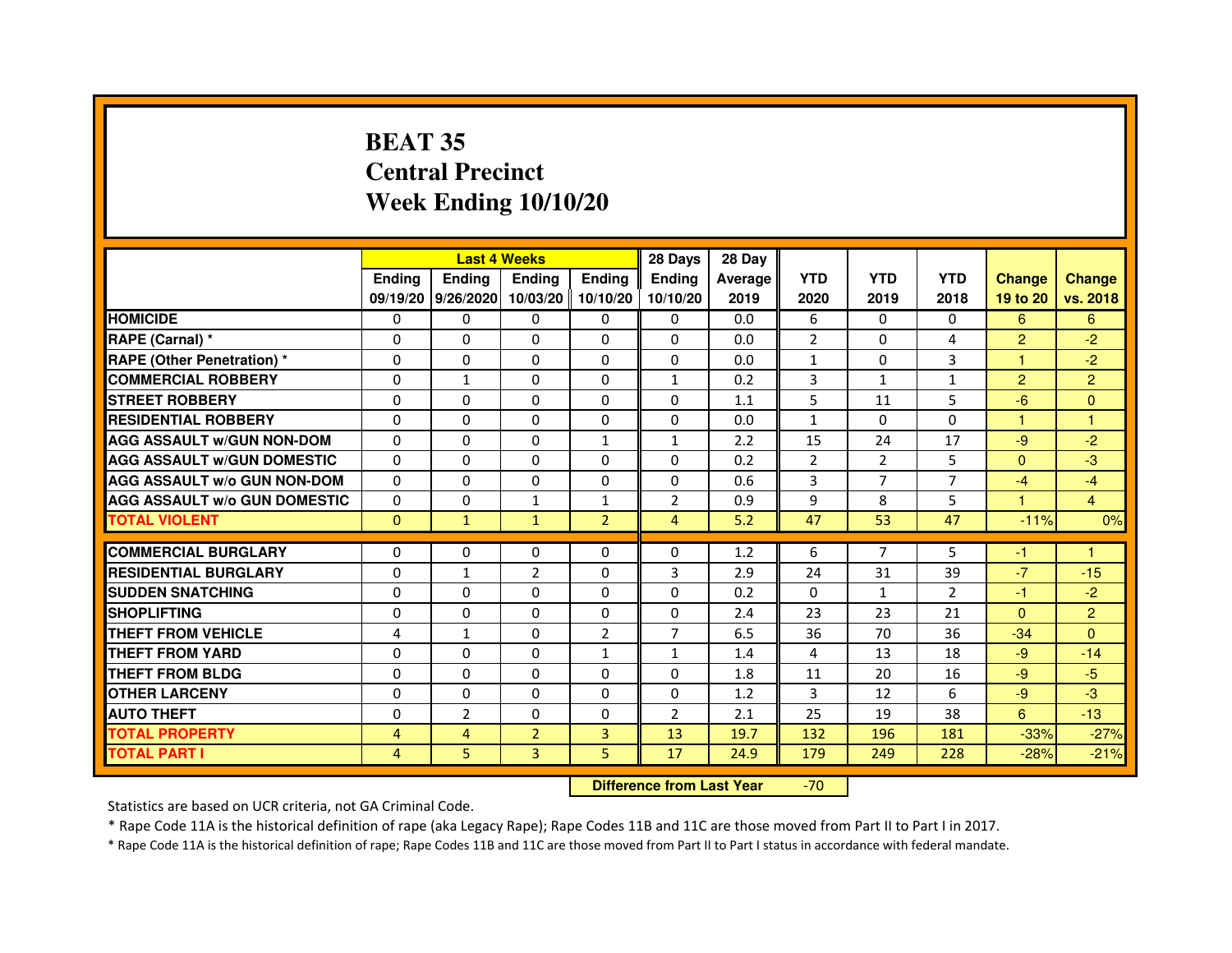#### **BEAT 36 Central PrecinctWeek Ending 10/10/20**

|                                     |               | <b>Last 4 Weeks</b> |                |                | 28 Days        | 28 Day  |                |                |                |                      |               |
|-------------------------------------|---------------|---------------------|----------------|----------------|----------------|---------|----------------|----------------|----------------|----------------------|---------------|
|                                     | <b>Endina</b> | <b>Endina</b>       | <b>Endina</b>  | <b>Endina</b>  | <b>Endina</b>  | Average | <b>YTD</b>     | <b>YTD</b>     | <b>YTD</b>     | <b>Change</b>        | <b>Change</b> |
|                                     | 09/19/20      | 9/26/2020 10/03/20  |                | 10/10/20       | 10/10/20       | 2019    | 2020           | 2019           | 2018           | 19 to 20             | vs. 2018      |
| <b>HOMICIDE</b>                     | $\Omega$      | $\Omega$            | $\mathbf{0}$   | $\mathbf{0}$   | $\Omega$       | 0.0     | $\mathbf{1}$   | $\Omega$       | $\Omega$       | $\blacktriangleleft$ | $\mathbf{1}$  |
| RAPE (Carnal) *                     | 0             | 0                   | 0              | 0              | $\Omega$       | 0.2     | 5              | $\overline{2}$ | $\overline{2}$ | 3                    | 3             |
| <b>RAPE (Other Penetration) *</b>   | 0             | 0                   | $\Omega$       | 0              | 0              | 0.0     | 0              | 0              | 0              | $\Omega$             | $\Omega$      |
| <b>COMMERCIAL ROBBERY</b>           | 0             | $\Omega$            | $\Omega$       | 0              | 0              | 0.2     | 0              | 3              | $\Omega$       | $-3$                 | $\Omega$      |
| <b>STREET ROBBERY</b>               | $\Omega$      | $\mathbf 0$         | $\Omega$       | $\Omega$       | $\Omega$       | 0.6     | $\overline{2}$ | 6              | 4              | $-4$                 | $-2$          |
| <b>RESIDENTIAL ROBBERY</b>          | $\Omega$      | $\Omega$            | $\Omega$       | $\Omega$       | $\Omega$       | 0.1     | 4              | $\mathbf{1}$   | 5              | 3                    | $-1$          |
| <b>AGG ASSAULT W/GUN NON-DOM</b>    | $\Omega$      | $\Omega$            | $\Omega$       | $\mathbf{1}$   | $\mathbf{1}$   | 0.8     | 3              | 8              | 6              | -5                   | $-3$          |
| <b>AGG ASSAULT W/GUN DOMESTIC</b>   | $\Omega$      | 0                   | 0              | 0              | 0              | 0.2     | $\mathbf{1}$   | 2              | $\mathbf{1}$   | -1                   | $\Omega$      |
| <b>AGG ASSAULT W/o GUN NON-DOM</b>  | $\Omega$      | $\Omega$            | $\mathbf{1}$   | 0              | $\mathbf{1}$   | 0.5     | 4              | $\overline{2}$ | 3              | 2                    | -1            |
| <b>AGG ASSAULT W/o GUN DOMESTIC</b> | $\Omega$      | $\overline{2}$      | $\Omega$       | $\Omega$       | $\overline{2}$ | 0.3     | 12             | 3              | 4              | 9                    | 8             |
| <b>TOTAL VIOLENT</b>                | $\mathbf{0}$  | $\overline{2}$      | $\mathbf{1}$   | $\mathbf{1}$   | $\overline{4}$ | 2.9     | 32             | 27             | 25             | 19%                  | 28%           |
|                                     |               |                     |                |                |                |         |                |                |                |                      |               |
| <b>COMMERCIAL BURGLARY</b>          | 1             | 0                   | 0              | 0              | 1              | 1.1     | 6              | 9              | 5              | -3                   |               |
| <b>RESIDENTIAL BURGLARY</b>         | 0             | $\mathbf{1}$        | $\mathbf{1}$   | 0              | 2              | 2.3     | 12             | 23             | 17             | $-11$                | $-5$          |
| <b>SUDDEN SNATCHING</b>             | $\Omega$      | 0                   | 0              | $\Omega$       | 0              | 0.1     | $\overline{2}$ | $\mathbf{1}$   | $\mathbf{1}$   | 1                    | -1            |
| <b>SHOPLIFTING</b>                  | $\mathbf{1}$  | $\overline{2}$      | $\Omega$       | $\Omega$       | 3              | 3.7     | 41             | 37             | 33             | $\overline{4}$       | 8             |
| THEFT FROM VEHICLE                  | $\mathbf{1}$  | $\Omega$            | $\mathbf{1}$   | $\Omega$       | $\overline{2}$ | 3.3     | 29             | 37             | 34             | -8                   | $-5$          |
| <b>THEFT FROM YARD</b>              | 0             | 0                   | 0              | $\overline{2}$ | $\overline{2}$ | 0.7     | 15             | 5              | 9              | 10 <sup>1</sup>      | 6             |
| THEFT FROM BLDG                     | 0             | 0                   | 0              | $\mathbf{1}$   | $\mathbf{1}$   | 1.5     | 16             | 19             | 20             | $-3$                 | $-4$          |
| <b>OTHER LARCENY</b>                | $\Omega$      | $\Omega$            | $\Omega$       | 0              | $\Omega$       | 0.3     | 3              | 3              | $\mathbf{1}$   | $\Omega$             | 2             |
| <b>AUTO THEFT</b>                   | $\mathbf{1}$  | $\mathbf{1}$        | $\mathbf{1}$   | $\mathbf{1}$   | 4              | 1.8     | 25             | 17             | 13             | 8                    | 12            |
| <b>TOTAL PROPERTY</b>               | 4             | 4                   | $\overline{3}$ | $\overline{4}$ | 15             | 14.8    | 149            | 151            | 133            | $-1%$                | 12%           |
| <b>TOTAL PART I</b>                 | 4             | 6                   | 4              | 5.             | 19             | 17.7    | 181            | 178            | 158            | 2%                   | 15%           |

#### **Difference from Last Year** 3

Statistics are based on UCR criteria, not GA Criminal Code.

\* Rape Code 11A is the historical definition of rape (aka Legacy Rape); Rape Codes 11B and 11C are those moved from Part II to Part I in 2017.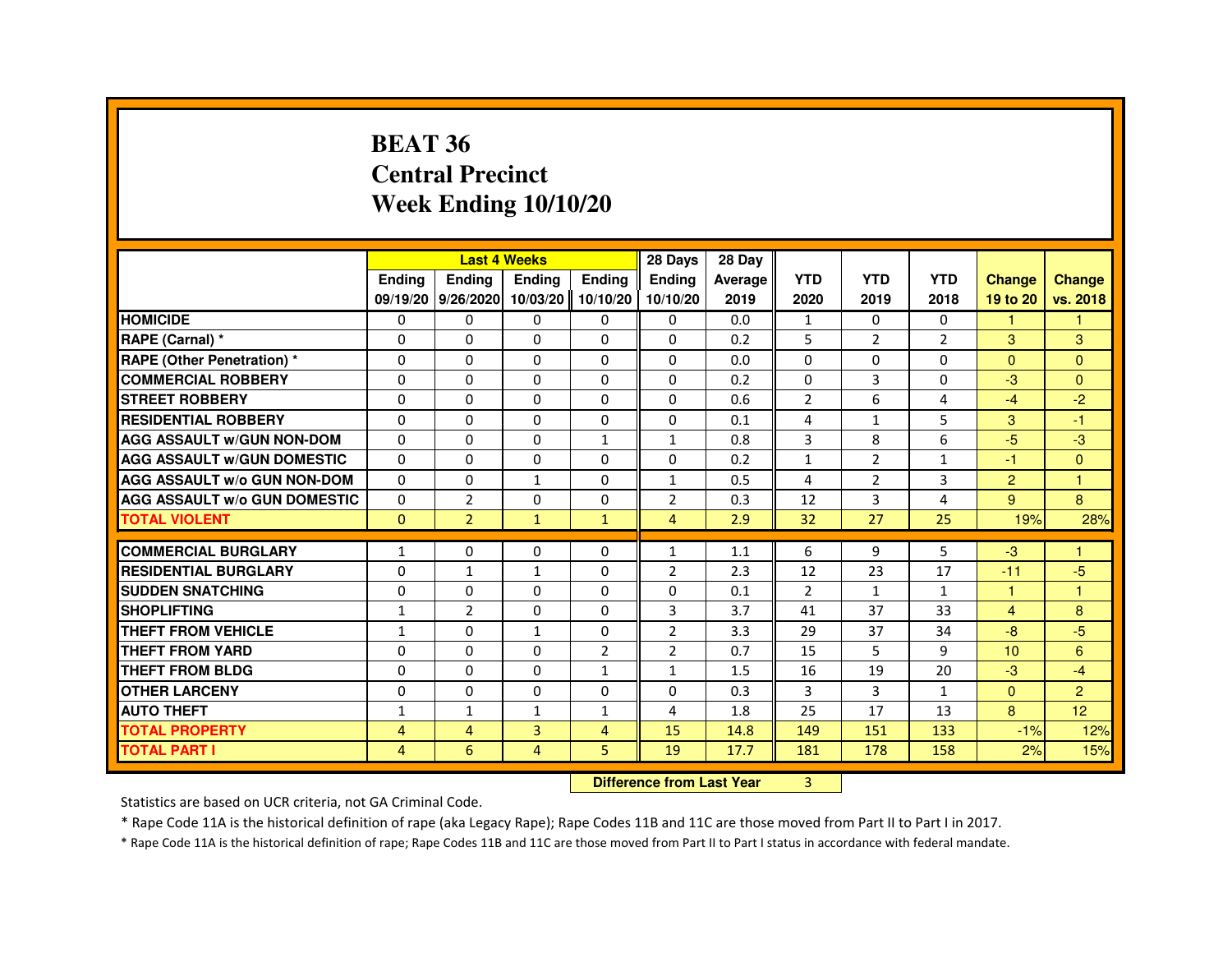# **BEAT 41 South PrecinctWeek Ending 10/10/20**

|                                     |                | <b>Last 4 Weeks</b> |                                  |                | 28 Days        | 28 Day  |                |                |              |                |                |
|-------------------------------------|----------------|---------------------|----------------------------------|----------------|----------------|---------|----------------|----------------|--------------|----------------|----------------|
|                                     | <b>Ending</b>  | <b>Endina</b>       | <b>Ending</b>                    | <b>Ending</b>  | <b>Endina</b>  | Average | <b>YTD</b>     | <b>YTD</b>     | <b>YTD</b>   | <b>Change</b>  | <b>Change</b>  |
|                                     |                | 09/19/20 9/26/2020  | 10/03/20                         | 10/10/20       | 10/10/20       | 2019    | 2020           | 2019           | 2018         | 19 to 20       | vs. 2018       |
| <b>HOMICIDE</b>                     | $\Omega$       | $\Omega$            | $\mathbf{0}$                     | $\mathbf{0}$   | $\mathbf{0}$   | 0.1     | 0              | $\mathbf{1}$   | $\Omega$     | $-1$           | $\mathbf{0}$   |
| RAPE (Carnal) *                     | 0              | 0                   | 0                                | $\Omega$       | 0              | 0.2     | 1              | 3              | 0            | $-2$           | 1              |
| <b>RAPE (Other Penetration) *</b>   | 0              | 0                   | $\Omega$                         | $\Omega$       | $\Omega$       | 0.0     | $\Omega$       | $\Omega$       | $\mathbf{1}$ | $\mathbf{0}$   | $-1$           |
| <b>COMMERCIAL ROBBERY</b>           | $\Omega$       | $\Omega$            | $\Omega$                         | $\Omega$       | $\Omega$       | 0.6     | $\mathbf{1}$   | 6              | $\mathbf{1}$ | $-5$           | $\mathbf{0}$   |
| <b>STREET ROBBERY</b>               | 0              | 0                   | 0                                | 0              | 0              | 0.9     | 6              | 8              | 4            | $-2$           | $\overline{2}$ |
| <b>RESIDENTIAL ROBBERY</b>          | $\Omega$       | $\Omega$            | 0                                | $\Omega$       | 0              | 0.1     | $\mathbf{1}$   | $\mathbf{1}$   | $\mathbf{1}$ | $\Omega$       | $\Omega$       |
| <b>AGG ASSAULT w/GUN NON-DOM</b>    | $\Omega$       | $\Omega$            | 0                                | $\Omega$       | $\Omega$       | 0.2     | 4              | $\overline{2}$ | $\Omega$     | $\overline{2}$ | 4              |
| <b>AGG ASSAULT W/GUN DOMESTIC</b>   | $\Omega$       | $\Omega$            | $\Omega$                         | $\Omega$       | $\Omega$       | 0.1     | $\mathbf{1}$   | $\mathbf{1}$   | $\Omega$     | $\Omega$       | 1              |
| <b>AGG ASSAULT w/o GUN NON-DOM</b>  | $\mathbf{1}$   | 0                   | 0                                | 0              | 1              | 0.3     | 4              | $\overline{2}$ | $\mathbf{1}$ | $\overline{2}$ | 3              |
| <b>AGG ASSAULT w/o GUN DOMESTIC</b> | $\Omega$       | 0                   | 1                                | $\Omega$       | 1              | 0.5     | 5              | 6              | $\mathbf{1}$ | $-1$           | $\overline{4}$ |
| <b>TOTAL VIOLENT</b>                | $\mathbf{1}$   | $\overline{0}$      | $\mathbf{1}$                     | $\mathbf{0}$   | $\overline{2}$ | 3.0     | 23             | 30             | 9            | $-23%$         | 156%           |
| <b>COMMERCIAL BURGLARY</b>          | 0              | 0                   | 0                                | $\mathbf{0}$   | 0              | 1.1     | 6              | 12             | 9            | $-6$           | $-3$           |
| <b>RESIDENTIAL BURGLARY</b>         | 0              | $\Omega$            | $\Omega$                         | $\Omega$       | $\Omega$       | 0.8     | $\overline{7}$ | 8              | 11           | $-1$           | $-4$           |
| <b>SUDDEN SNATCHING</b>             | $\Omega$       | $\Omega$            | $\Omega$                         | $\Omega$       | 0              | 0.2     | $\mathbf{1}$   | $\overline{2}$ | 3            | $-1$           | $-2$           |
| <b>SHOPLIFTING</b>                  | 0              | 0                   | 0                                | $\overline{2}$ | $\overline{2}$ | 1.8     | 9              | 22             | 18           | $-13$          | $-9$           |
| THEFT FROM VEHICLE                  | $\Omega$       | $\Omega$            | $\mathbf{1}$                     | $\mathbf{1}$   | $\overline{2}$ | 5.4     | 32             | 59             | 37           | $-27$          | $-5$           |
| <b>THEFT FROM YARD</b>              | 0              | 0                   | $\Omega$                         | $\Omega$       | $\Omega$       | 0.9     | 9              | $\overline{7}$ | 11           | $\overline{2}$ | $-2$           |
| <b>THEFT FROM BLDG</b>              | $\overline{2}$ | $\mathbf{1}$        | $\Omega$                         | $\Omega$       | 3              | 3.3     | 22             | 34             | 19           | $-12$          | 3              |
| <b>OTHER LARCENY</b>                | 0              | $\Omega$            | 0                                | $\Omega$       | 0              | 0.3     | 4              | 3              | 3            | $\mathbf{1}$   | 1              |
| <b>AUTO THEFT</b>                   | 0              | 0                   | $\overline{2}$                   | 0              | 2              | 1.5     | 18             | 17             | 10           | $\mathbf{1}$   | 8              |
| <b>TOTAL PROPERTY</b>               | $\overline{2}$ | $\mathbf{1}$        | $\overline{3}$                   | 3              | $\overline{9}$ | 15.3    | 108            | 164            | 121          | $-34%$         | $-11%$         |
|                                     |                |                     |                                  |                |                |         |                |                |              |                |                |
| <b>TOTAL PART I</b>                 | $\overline{3}$ | $\mathbf{1}$        | 4                                | 3              | 11             | 18.3    | 131            | 194            | 130          | $-32%$         | 1%             |
|                                     |                |                     | <b>Difference from Last Year</b> |                | $-63$          |         |                |                |              |                |                |

 **Difference from Last Year**

Statistics are based on UCR criteria, not GA Criminal Code.

\* Rape Code 11A is the historical definition of rape (aka Legacy Rape); Rape Codes 11B and 11C are those moved from Part II to Part I in 2017.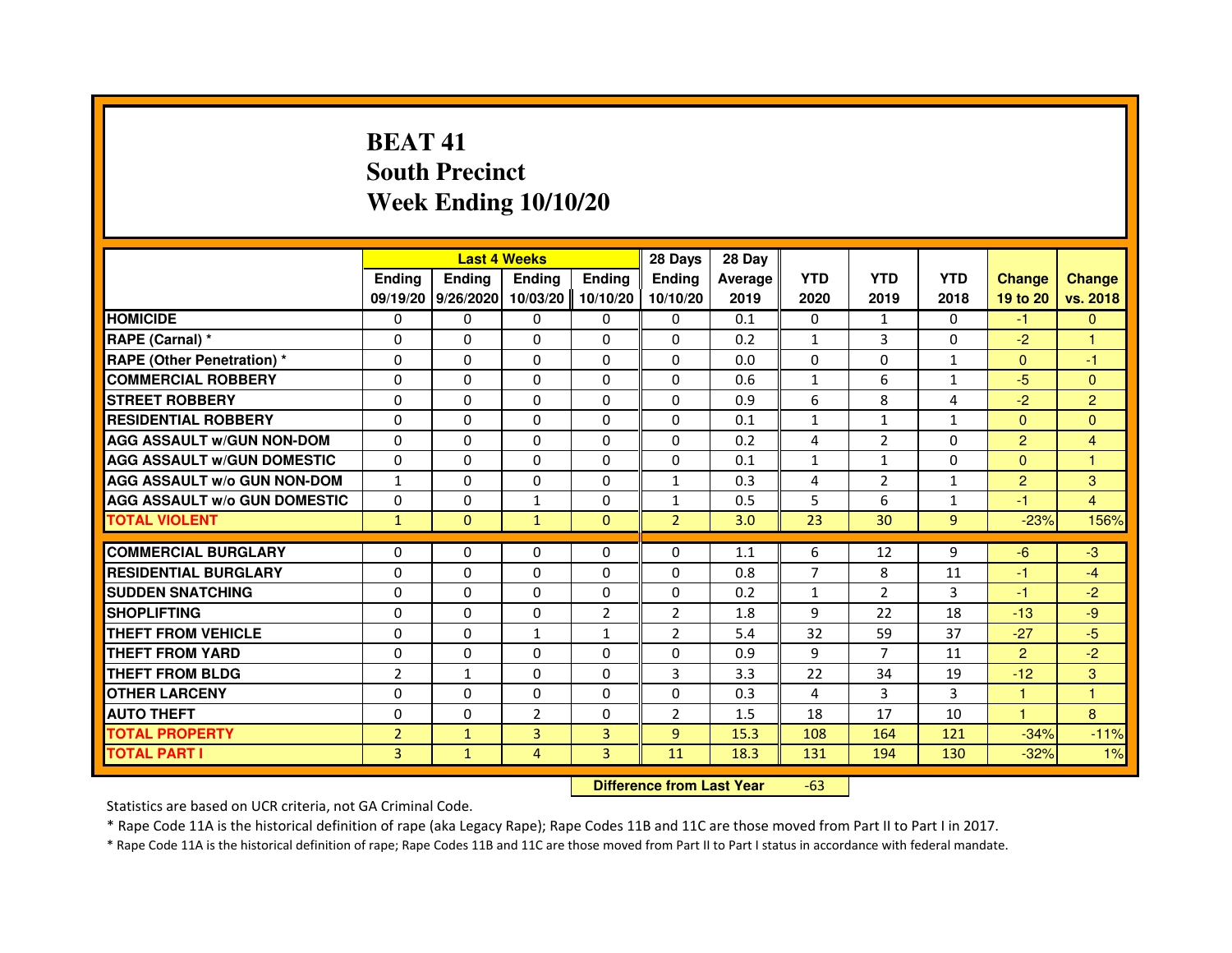# **BEAT 42 South PrecinctWeek Ending 10/10/20**

|                                     |                | <b>Last 4 Weeks</b> |               |                | 28 Days        | 28 Day  |                |                |                |                |                |
|-------------------------------------|----------------|---------------------|---------------|----------------|----------------|---------|----------------|----------------|----------------|----------------|----------------|
|                                     | <b>Endina</b>  | Ending              | <b>Endina</b> | <b>Endina</b>  | <b>Endina</b>  | Average | <b>YTD</b>     | <b>YTD</b>     | <b>YTD</b>     | <b>Change</b>  | <b>Change</b>  |
|                                     |                | 09/19/20 9/26/2020  | 10/03/20      | 10/10/20       | 10/10/20       | 2019    | 2020           | 2019           | 2018           | 19 to 20       | vs. 2018       |
| <b>HOMICIDE</b>                     | 0              | 0                   | 0             | 0              | 0              | 0.1     | 0              | $\Omega$       | $\Omega$       | $\mathbf{0}$   | $\mathbf{0}$   |
| RAPE (Carnal) *                     | $\Omega$       | $\Omega$            | $\Omega$      | $\Omega$       | $\Omega$       | 0.2     | $\overline{3}$ | 2              | $\Omega$       | $\mathbf{1}$   | 3              |
| <b>RAPE (Other Penetration)*</b>    | $\Omega$       | $\Omega$            | $\Omega$      | $\Omega$       | $\Omega$       | 0.1     | $\mathbf{1}$   | $\mathbf{1}$   | 3              | $\Omega$       | $-2$           |
| <b>COMMERCIAL ROBBERY</b>           | 0              | $\Omega$            | 0             | 0              | $\Omega$       | 0.2     | 6              | 3              | $\mathbf{1}$   | 3              | 5              |
| <b>STREET ROBBERY</b>               | $\Omega$       | $\mathbf{1}$        | $\Omega$      | 0              | $\mathbf{1}$   | 0.4     | $\overline{2}$ | 4              | 4              | $-2$           | $-2$           |
| <b>RESIDENTIAL ROBBERY</b>          | $\Omega$       | $\Omega$            | $\Omega$      | $\Omega$       | $\Omega$       | 0.1     | $\overline{2}$ | $\mathbf{1}$   | $\Omega$       | 1              | $\overline{2}$ |
| <b>AGG ASSAULT W/GUN NON-DOM</b>    | $\Omega$       | $\Omega$            | $\Omega$      | $\Omega$       | $\Omega$       | 0.4     | 4              | 4              | $\Omega$       | $\Omega$       | 4              |
| <b>AGG ASSAULT W/GUN DOMESTIC</b>   | $\Omega$       | $\Omega$            | $\Omega$      | $\Omega$       | $\Omega$       | 0.1     | $\Omega$       | $\mathbf{1}$   | $\overline{2}$ | $-1$           | $-2$           |
| <b>AGG ASSAULT W/o GUN NON-DOM</b>  | $\Omega$       | 1                   | 1             | $\Omega$       | $\overline{2}$ | 0.2     | $\overline{7}$ | 3              | 8              | 4              | $-1$           |
| <b>AGG ASSAULT W/o GUN DOMESTIC</b> | $\Omega$       | 0                   | 0             | 0              | $\Omega$       | 0.3     | $\overline{2}$ | 3              | $\mathbf{1}$   | $-1$           | 1              |
| <b>TOTAL VIOLENT</b>                | $\Omega$       | $\overline{2}$      | $\mathbf{1}$  | $\Omega$       | 3              | 2.1     | 27             | 22             | 19             | 23%            | 42%            |
|                                     |                |                     |               |                |                |         |                |                |                |                |                |
| <b>COMMERCIAL BURGLARY</b>          | $\Omega$       | 3                   | 1             | $\mathbf{1}$   | 5              | 0.9     | 10             | $\overline{7}$ | 11             | 3              | -1             |
| <b>RESIDENTIAL BURGLARY</b>         | $\Omega$       | 1                   | 0             | 0              | $\mathbf{1}$   | 0.8     | 2              | 9              | 5              | $-7$           | -3             |
| <b>SUDDEN SNATCHING</b>             | $\mathbf{1}$   | $\Omega$            | $\Omega$      | $\Omega$       | $\mathbf{1}$   | 0.2     | $\mathbf{1}$   | $\mathcal{P}$  | $\mathfrak{p}$ | $-1$           | $-1$           |
| <b>SHOPLIFTING</b>                  | 3              | $\overline{2}$      | 3             | 4              | 12             | 18.6    | 119            | 198            | 260            | $-79$          | $-141$         |
| <b>THEFT FROM VEHICLE</b>           | $\overline{2}$ | $\overline{2}$      | $\Omega$      | $\overline{2}$ | 6              | 3.2     | 46             | 35             | 42             | 11             | $\overline{4}$ |
| <b>THEFT FROM YARD</b>              | $\Omega$       | $\mathbf{1}$        | $\Omega$      | $\Omega$       | $\mathbf{1}$   | 0.7     | 13             | 6              | 12             | $\overline{7}$ | 1              |
| <b>THEFT FROM BLDG</b>              | $\Omega$       | $\Omega$            | 1             | $\Omega$       | 1              | 2.3     | 22             | 22             | 17             | $\Omega$       | 5              |
| <b>OTHER LARCENY</b>                | $\Omega$       | $\Omega$            | $\Omega$      | $\Omega$       | $\Omega$       | 0.8     | 5              | 8              | 1              | $-3$           | 4              |
| <b>AUTO THEFT</b>                   | $\mathbf{1}$   | $\Omega$            | $\Omega$      | $\Omega$       | $\mathbf{1}$   | 2.0     | 22             | 18             | 15             | $\overline{4}$ | $\overline{7}$ |
| <b>TOTAL PROPERTY</b>               | $\overline{7}$ | 9                   | 5             | $\overline{7}$ | 28             | 29.5    | 240            | 305            | 365            | $-21%$         | $-34%$         |
| <b>TOTAL PART I</b>                 | $\overline{7}$ | 11                  | 6             | $\overline{7}$ | 31             | 31.5    | 267            | 327            | 384            | $-18%$         | $-30%$         |

 **Difference from Last Year**-60

Statistics are based on UCR criteria, not GA Criminal Code.

\* Rape Code 11A is the historical definition of rape (aka Legacy Rape); Rape Codes 11B and 11C are those moved from Part II to Part I in 2017.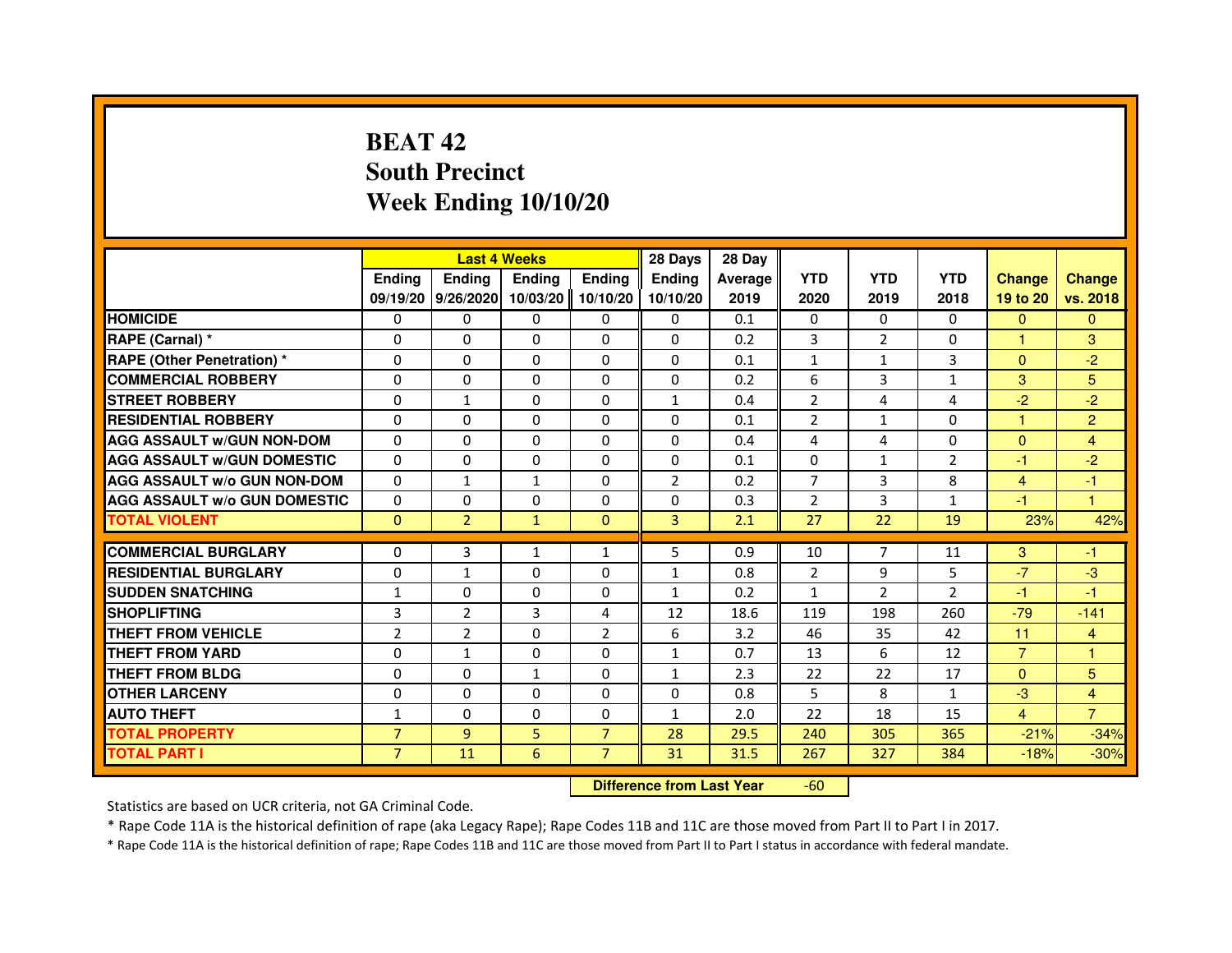# **BEAT 43 South PrecinctWeek Ending 10/10/20**

|                                     |                | <b>Last 4 Weeks</b> |                |                | 28 Days        | 28 Day  |                |               |                |               |                |
|-------------------------------------|----------------|---------------------|----------------|----------------|----------------|---------|----------------|---------------|----------------|---------------|----------------|
|                                     | <b>Endina</b>  | Ending              | <b>Endina</b>  | <b>Endina</b>  | <b>Endina</b>  | Average | <b>YTD</b>     | <b>YTD</b>    | <b>YTD</b>     | <b>Change</b> | <b>Change</b>  |
|                                     |                | 09/19/20 9/26/2020  | 10/03/20       | 10/10/20       | 10/10/20       | 2019    | 2020           | 2019          | 2018           | 19 to 20      | vs. 2018       |
| <b>HOMICIDE</b>                     | 0              | 0                   | 0              | 0              | 0              | 0.2     | $\mathbf{0}$   | $\mathbf{1}$  | $\mathbf{1}$   | -1            | -1             |
| RAPE (Carnal) *                     | $\Omega$       | $\Omega$            | $\Omega$       | $\Omega$       | $\Omega$       | 0.2     | $\overline{2}$ | 2             | $\overline{2}$ | $\Omega$      | $\Omega$       |
| <b>RAPE (Other Penetration)*</b>    | $\Omega$       | $\Omega$            | $\Omega$       | $\Omega$       | $\Omega$       | 0.1     | $\mathbf{1}$   | $\mathbf{1}$  | $\Omega$       | $\Omega$      | $\mathbf{1}$   |
| <b>COMMERCIAL ROBBERY</b>           | 0              | 0                   | 0              | 0              | 0              | 0.3     | 8              | 3             | 2              | 5             | 6              |
| <b>STREET ROBBERY</b>               | 0              | $\Omega$            | 0              | 0              | 0              | 0.7     | 3              | 4             | 7              | $-1$          | $-4$           |
| <b>RESIDENTIAL ROBBERY</b>          | 0              | $\Omega$            | 0              | $\Omega$       | $\Omega$       | 0.1     | $\Omega$       | $\mathbf{1}$  | 4              | $-1$          | $-4$           |
| <b>AGG ASSAULT w/GUN ON-DOM</b>     | $\Omega$       | $\mathbf{1}$        | $\Omega$       | $\Omega$       | $\mathbf{1}$   | 0.6     | 17             | 8             | $\overline{2}$ | 9             | 15             |
| <b>AGG ASSAULT W/GUN DOMESTIC</b>   | $\Omega$       | $\mathbf{1}$        | $\Omega$       | $\Omega$       | $\mathbf{1}$   | 0.2     | $\overline{2}$ | $\mathcal{P}$ | $\mathbf{1}$   | $\Omega$      | 1              |
| <b>AGG ASSAULT W/o GUN NON-DOM</b>  | $\Omega$       | 0                   | $\Omega$       | $\Omega$       | $\Omega$       | 0.6     | 5              | 6             | 5              | -1            | $\Omega$       |
| <b>AGG ASSAULT W/o GUN DOMESTIC</b> | 0              | 0                   | 0              | $\mathbf{0}$   | 0              | 0.6     | 12             | 7             | $\overline{2}$ | 5             | 10             |
| <b>TOTAL VIOLENT</b>                | $\Omega$       | $\overline{2}$      | $\Omega$       | $\Omega$       | $\overline{2}$ | 3.5     | 50             | 35            | 26             | 43%           | 92%            |
|                                     |                |                     |                |                |                |         |                |               |                |               |                |
| <b>COMMERCIAL BURGLARY</b>          | 0              | 0                   | 0              | 0              | $\Omega$       | 1.2     | 6              | 10            | 14             | $-4$          | -8             |
| <b>RESIDENTIAL BURGLARY</b>         | 0              | 0                   | $\mathbf{1}$   | $\Omega$       | $\mathbf{1}$   | 2.1     | 18             | 23            | 29             | $-5$          | $-11$          |
| <b>SUDDEN SNATCHING</b>             | 0              | $\Omega$            | $\Omega$       | $\Omega$       | $\Omega$       | 0.2     | $\overline{2}$ | 2             | 3              | $\Omega$      | $-1$           |
| <b>SHOPLIFTING</b>                  | $\overline{2}$ | $\Omega$            | $\Omega$       | $\mathbf{0}$   | $\overline{2}$ | 6.8     | 27             | 71            | 41             | $-44$         | $-14$          |
| <b>THEFT FROM VEHICLE</b>           | 0              | $\Omega$            | $\mathbf{1}$   | $\mathbf{0}$   | $\mathbf{1}$   | 2.7     | 42             | 29            | 37             | 13            | 5              |
| <b>THEFT FROM YARD</b>              | $\Omega$       | 0                   | $\Omega$       | $\Omega$       | $\Omega$       | 1.2     | 10             | 12            | 18             | $-2$          | $-8$           |
| <b>THEFT FROM BLDG</b>              | 1              | $\Omega$            | 0              | 1              | $\overline{2}$ | 2.1     | 11             | 26            | 26             | $-15$         | $-15$          |
| <b>OTHER LARCENY</b>                | 0              | 0                   | $\Omega$       | $\mathbf{1}$   | $\mathbf{1}$   | 0.5     | 6              | 5             | $\mathfrak{p}$ | 1             | $\overline{4}$ |
| <b>AUTO THEFT</b>                   | 0              | 0                   | 0              | 0              | $\Omega$       | 1.8     | 20             | 14            | 20             | 6             | $\Omega$       |
| <b>TOTAL PROPERTY</b>               | 3              | $\mathbf{0}$        | $\overline{2}$ | $\overline{2}$ | $\overline{7}$ | 18.6    | 142            | 192           | 190            | $-26%$        | $-25%$         |
| <b>TOTAL PART I</b>                 | 3              | $\overline{2}$      | $\overline{2}$ | $\overline{2}$ | 9              | 22.1    | 192            | 227           | 216            | $-15%$        | $-11%$         |

 **Difference from Last Year**-35

Statistics are based on UCR criteria, not GA Criminal Code.

\* Rape Code 11A is the historical definition of rape (aka Legacy Rape); Rape Codes 11B and 11C are those moved from Part II to Part I in 2017.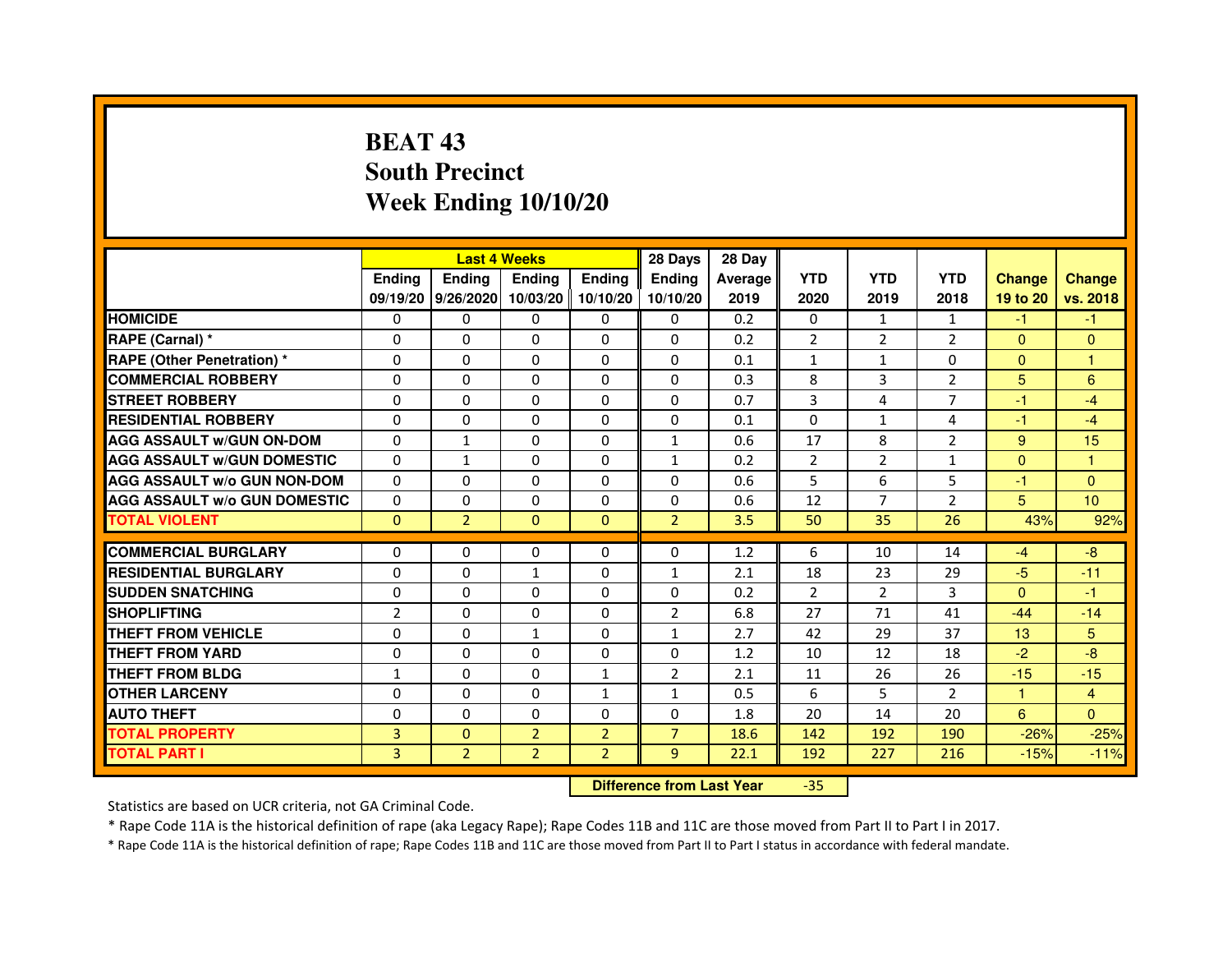# **BEAT 44 South PrecinctWeek Ending 10/10/20**

|                                     |               | <b>Last 4 Weeks</b> |                                  |                | 28 Days       | 28 Day  |                |                |                |                |               |
|-------------------------------------|---------------|---------------------|----------------------------------|----------------|---------------|---------|----------------|----------------|----------------|----------------|---------------|
|                                     | <b>Ending</b> | <b>Ending</b>       | <b>Ending</b>                    | <b>Ending</b>  | <b>Ending</b> | Average | <b>YTD</b>     | <b>YTD</b>     | <b>YTD</b>     | <b>Change</b>  | <b>Change</b> |
|                                     |               | 09/19/20 9/26/2020  | 10/03/20                         | 10/10/20       | 10/10/20      | 2019    | 2020           | 2019           | 2018           | 19 to 20       | vs. 2018      |
| <b>HOMICIDE</b>                     | 0             | $\Omega$            | $\Omega$                         | $\Omega$       | 0             | 0.1     | $\mathbf{1}$   | $\mathbf{1}$   | $\mathbf{1}$   | $\Omega$       | $\Omega$      |
| RAPE (Carnal) *                     | 0             | $\Omega$            | 0                                | $\Omega$       | $\mathbf{0}$  | 0.2     | $\overline{2}$ | $\overline{2}$ | $\overline{2}$ | $\Omega$       | $\mathbf{0}$  |
| <b>RAPE (Other Penetration) *</b>   | $\mathbf 0$   | 0                   | $\Omega$                         | $\Omega$       | $\Omega$      | 0.0     | $\overline{2}$ | $\Omega$       | $\overline{2}$ | $\overline{2}$ | $\Omega$      |
| <b>COMMERCIAL ROBBERY</b>           | $\mathbf 0$   | $\mathbf{0}$        | $\Omega$                         | $\mathbf{0}$   | $\mathbf{0}$  | 0.0     | $\mathbf{1}$   | $\mathbf{0}$   | $\mathbf{1}$   | $\mathbf{1}$   | $\Omega$      |
| <b>STREET ROBBERY</b>               | $\Omega$      | $\Omega$            | $\Omega$                         | $\overline{2}$ | 2             | 0.5     | 6              | 4              | 5              | $\overline{2}$ | $\mathbf{1}$  |
| <b>RESIDENTIAL ROBBERY</b>          | 0             | $\Omega$            | 0                                | $\Omega$       | $\Omega$      | 0.0     | $\overline{2}$ | $\Omega$       | 5              | $\overline{2}$ | $-3$          |
| <b>AGG ASSAULT W/GUN NON-DOM</b>    | $\Omega$      | 0                   | $\Omega$                         | $\Omega$       | $\Omega$      | 0.8     | 9              | 8              | 5              | $\mathbf{1}$   | 4             |
| <b>AGG ASSAULT W/GUN DOMESTIC</b>   | $\Omega$      | $\Omega$            | $\Omega$                         | $\Omega$       | $\Omega$      | 0.2     | $\mathbf{1}$   | $\overline{2}$ | $\overline{2}$ | $-1$           | $-1$          |
| <b>AGG ASSAULT W/o GUN NON-DOM</b>  | $\Omega$      | 0                   | 0                                | 0              | 0             | 0.4     | 4              | 5              | 4              | $-1$           | $\mathbf{0}$  |
| <b>AGG ASSAULT W/o GUN DOMESTIC</b> | $\Omega$      | 0                   | 1                                | $\mathbf{0}$   | $\mathbf{1}$  | 1.2     | 13             | 14             | $\overline{2}$ | $-1$           | 11            |
| <b>TOTAL VIOLENT</b>                | $\mathbf{0}$  | $\mathbf{0}$        | $\mathbf{1}$                     | $\overline{2}$ | 3             | 3.3     | 41             | 36             | 29             | 14%            | 41%           |
| <b>COMMERCIAL BURGLARY</b>          | 0             | 0                   | 0                                | 0              | 0             | 0.8     | $\overline{2}$ | 10             | $\mathbf{1}$   | $-8$           | 1             |
| <b>RESIDENTIAL BURGLARY</b>         | $\Omega$      | $\Omega$            | $\overline{2}$                   | $\mathbf{1}$   | 3             | 1.5     | 22             | 17             | 29             | 5              | $-7$          |
| <b>SUDDEN SNATCHING</b>             | 0             | 0                   | $\Omega$                         | $\Omega$       | $\Omega$      | 0.2     | $\Omega$       | 3              | $\Omega$       | $-3$           | $\Omega$      |
| <b>SHOPLIFTING</b>                  | 1             | $\mathbf{1}$        | 0                                | $\mathbf{0}$   | 2             | 2.7     | 15             | 26             | 50             | $-11$          | $-35$         |
| THEFT FROM VEHICLE                  | 0             | $\Omega$            | 3                                | $\mathbf{1}$   | 4             | 6.5     | 39             | 71             | 62             | $-32$          | $-23$         |
| THEFT FROM YARD                     | $\mathbf 0$   | 0                   | 1                                | 0              | $\mathbf{1}$  | 0.7     | 10             | 8              | 11             | $\overline{2}$ | $-1$          |
| <b>THEFT FROM BLDG</b>              | 0             | $\mathbf{1}$        | 0                                | $\Omega$       | $\mathbf{1}$  | 1.4     | 16             | 17             | 10             | $-1$           | 6             |
| <b>OTHER LARCENY</b>                | 0             | $\Omega$            | 0                                | $\Omega$       | $\Omega$      | 0.8     | 6              | 9              | 6              | $-3$           | $\Omega$      |
| <b>AUTO THEFT</b>                   | $\Omega$      | $\mathbf{1}$        | $\Omega$                         | $\Omega$       | $\mathbf{1}$  | 2.7     | 17             | 23             | 16             | $-6$           | $\mathbf{1}$  |
| <b>TOTAL PROPERTY</b>               | $\mathbf{1}$  | 3                   | 6                                | $\overline{2}$ | 12            | 17.3    | 127            | 184            | 185            | $-31%$         | $-31%$        |
| <b>TOTAL PART I</b>                 | $\mathbf{1}$  | 3                   | $\overline{7}$                   | $\overline{4}$ | 15            | 20.6    | 168            | 220            | 214            | $-24%$         | $-21%$        |
|                                     |               |                     | <b>Difference from Last Year</b> |                | $-52$         |         |                |                |                |                |               |

 **Difference from Last Year**

Statistics are based on UCR criteria, not GA Criminal Code.

\* Rape Code 11A is the historical definition of rape (aka Legacy Rape); Rape Codes 11B and 11C are those moved from Part II to Part I in 2017.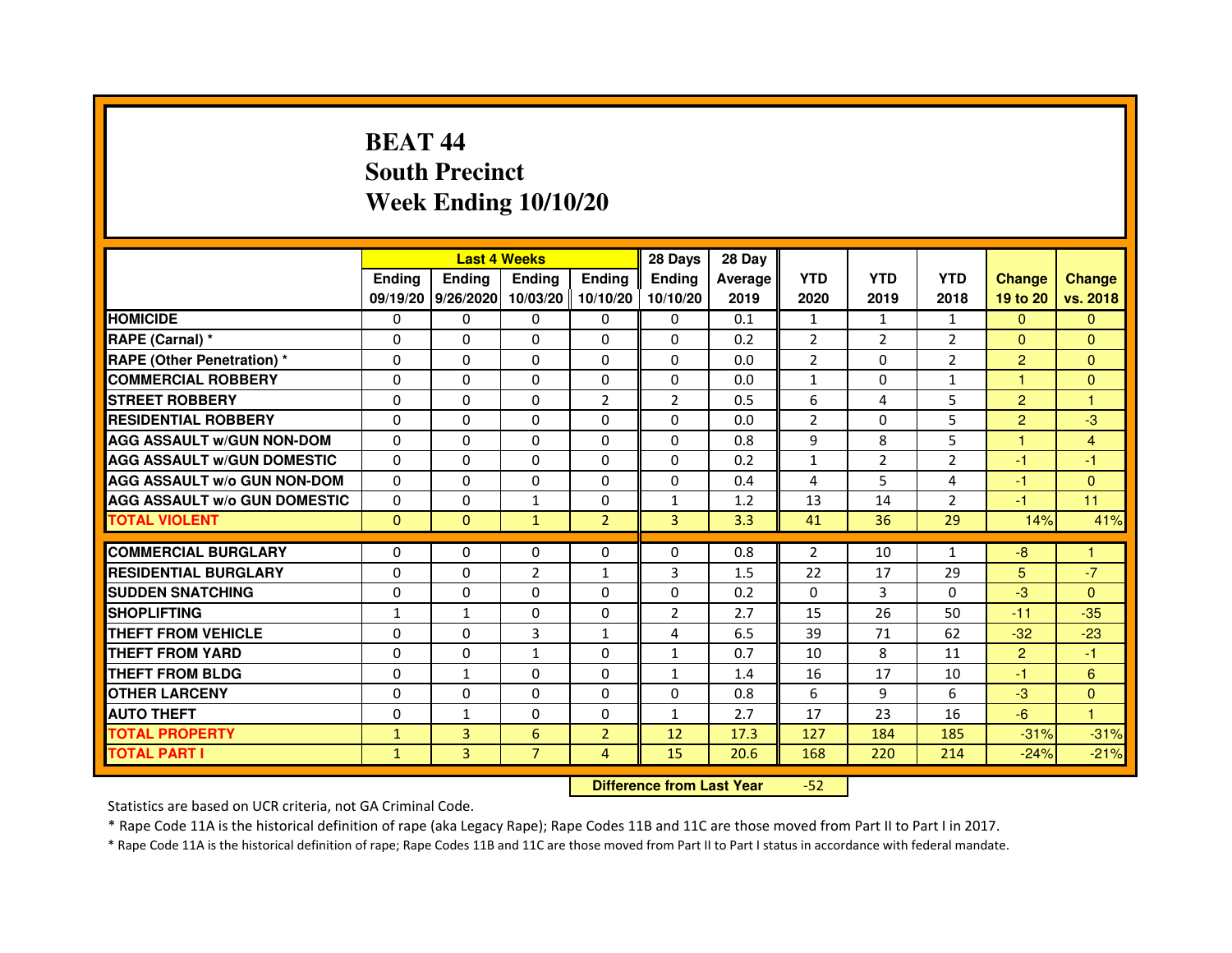# **BEAT 45 South PrecinctWeek Ending 10/10/20**

|                                     |                | <b>Last 4 Weeks</b> |                |               | 28 Days                          | 28 Day  |                |                |              |                  |                |
|-------------------------------------|----------------|---------------------|----------------|---------------|----------------------------------|---------|----------------|----------------|--------------|------------------|----------------|
|                                     | <b>Ending</b>  | <b>Ending</b>       | <b>Ending</b>  | <b>Ending</b> | <b>Ending</b>                    | Average | <b>YTD</b>     | <b>YTD</b>     | <b>YTD</b>   | <b>Change</b>    | <b>Change</b>  |
|                                     |                | 09/19/20 9/26/2020  | 10/03/20       | 10/10/20      | 10/10/20                         | 2019    | 2020           | 2019           | 2018         | 19 to 20         | vs. 2018       |
| <b>HOMICIDE</b>                     | 0              | $\Omega$            | $\Omega$       | $\Omega$      | 0                                | 0.0     | $\mathbf{1}$   | $\Omega$       | $\mathbf{1}$ | 1.               | $\Omega$       |
| RAPE (Carnal) *                     | 0              | $\Omega$            | 0              | $\Omega$      | $\mathbf{0}$                     | 0.1     | 3              | $\mathbf{0}$   | 3            | 3                | $\Omega$       |
| <b>RAPE (Other Penetration) *</b>   | $\mathbf 0$    | 0                   | $\Omega$       | $\Omega$      | $\Omega$                         | 0.0     | $\mathbf{1}$   | $\Omega$       | 3            | $\mathbf{1}$     | $-2$           |
| <b>COMMERCIAL ROBBERY</b>           | $\mathbf 0$    | $\mathbf{0}$        | $\Omega$       | $\mathbf{0}$  | $\mathbf{0}$                     | 0.2     | 3              | 2              | 3            | $\mathbf{1}$     | $\Omega$       |
| <b>STREET ROBBERY</b>               | $\Omega$       | $\Omega$            | $\Omega$       | $\Omega$      | $\Omega$                         | 0.3     | 3              | $\overline{2}$ | 4            | $\mathbf{1}$     | $-1$           |
| <b>RESIDENTIAL ROBBERY</b>          | 0              | $\Omega$            | 0              | $\Omega$      | $\Omega$                         | 0.1     | $\Omega$       | $\mathbf{1}$   | $\Omega$     | $-1$             | $\Omega$       |
| <b>AGG ASSAULT W/GUN NON-DOM</b>    | $\Omega$       | 0                   | $\Omega$       | $\Omega$      | $\Omega$                         | 0.5     | 5              | $\overline{4}$ | 2            | $\mathbf{1}$     | $\overline{3}$ |
| <b>AGG ASSAULT W/GUN DOMESTIC</b>   | $\Omega$       | $\Omega$            | $\Omega$       | $\Omega$      | $\Omega$                         | 0.2     | $\overline{2}$ | $\mathbf{1}$   | $\mathbf{1}$ | $\mathbf{1}$     | $\mathbf{1}$   |
| <b>AGG ASSAULT W/o GUN NON-DOM</b>  | $\mathbf{1}$   | 0                   | 1              | $\mathbf{0}$  | $\overline{2}$                   | 0.2     | 4              | $\mathbf{1}$   | 4            | 3                | $\mathbf{0}$   |
| <b>AGG ASSAULT W/o GUN DOMESTIC</b> | $\Omega$       | 0                   | 0              | $\mathbf{0}$  | 0                                | 0.5     | 6              | 4              | 4            | $\overline{2}$   | $\overline{2}$ |
| <b>TOTAL VIOLENT</b>                | $\mathbf{1}$   | $\mathbf{0}$        | $\mathbf{1}$   | $\mathbf{0}$  | $\overline{2}$                   | 1.9     | 28             | 15             | 25           | 87%              | 12%            |
| <b>COMMERCIAL BURGLARY</b>          | 0              | 0                   | 0              | 0             | 0                                | 0.2     | $\overline{2}$ | 2              | 6            | $\mathbf{0}$     | $-4$           |
| <b>RESIDENTIAL BURGLARY</b>         | $\Omega$       | $\Omega$            | $\Omega$       | $\mathbf{1}$  | 1                                | 1.2     | 10             | 12             | 27           | $-2$             | $-17$          |
| <b>SUDDEN SNATCHING</b>             | $\Omega$       | 0                   | $\Omega$       | $\mathbf{1}$  | $\mathbf{1}$                     | 0.1     | $\mathbf{1}$   | $\mathbf{1}$   | $\Omega$     | $\Omega$         | $\mathbf{1}$   |
| <b>SHOPLIFTING</b>                  | 0              | $\overline{2}$      | 0              | $\mathbf{0}$  | 2                                | 8.0     | 24             | 89             | 44           | $-65$            | $-20$          |
| THEFT FROM VEHICLE                  | $\mathbf{1}$   | 3                   | $\mathbf{1}$   | $\mathbf{1}$  | 6                                | 3.1     | 42             | 30             | 39           | 12               | 3              |
| THEFT FROM YARD                     | $\mathbf{1}$   | $\mathbf 0$         | $\Omega$       | 0             | $\mathbf{1}$                     | 1.2     | 11             | 15             | 19           | $-4$             | $-8$           |
| <b>THEFT FROM BLDG</b>              | 0              | $\Omega$            | $\mathbf{1}$   | $\mathbf{1}$  | $\overline{2}$                   | 1.2     | 11             | 12             | 12           | $-1$             | $-1$           |
| <b>OTHER LARCENY</b>                | $\mathbf{1}$   | $\mathbf{1}$        | 0              | $\mathbf{1}$  | 3                                | 0.5     | $\overline{7}$ | 3              | 4            | $\overline{4}$   | 3              |
| <b>AUTO THEFT</b>                   | $\mathbf{1}$   | $\mathbf{1}$        | $\Omega$       | $\mathbf{1}$  | 3                                | 1.0     | 19             | 9              | 14           | 10 <sup>10</sup> | 5              |
| <b>TOTAL PROPERTY</b>               | $\overline{4}$ | $\overline{7}$      | $\overline{2}$ | 6             | 19                               | 16.3    | 127            | 173            | 165          | $-27%$           | $-23%$         |
| <b>TOTAL PART I</b>                 | 5              | $\overline{7}$      | $\overline{3}$ | 6             | 21                               | 18.2    | 155            | 188            | 190          | $-18%$           | $-18%$         |
|                                     |                |                     |                |               | <b>Difference from Last Year</b> |         | $-33$          |                |              |                  |                |

 **Difference from Last Year**

Statistics are based on UCR criteria, not GA Criminal Code.

\* Rape Code 11A is the historical definition of rape (aka Legacy Rape); Rape Codes 11B and 11C are those moved from Part II to Part I in 2017.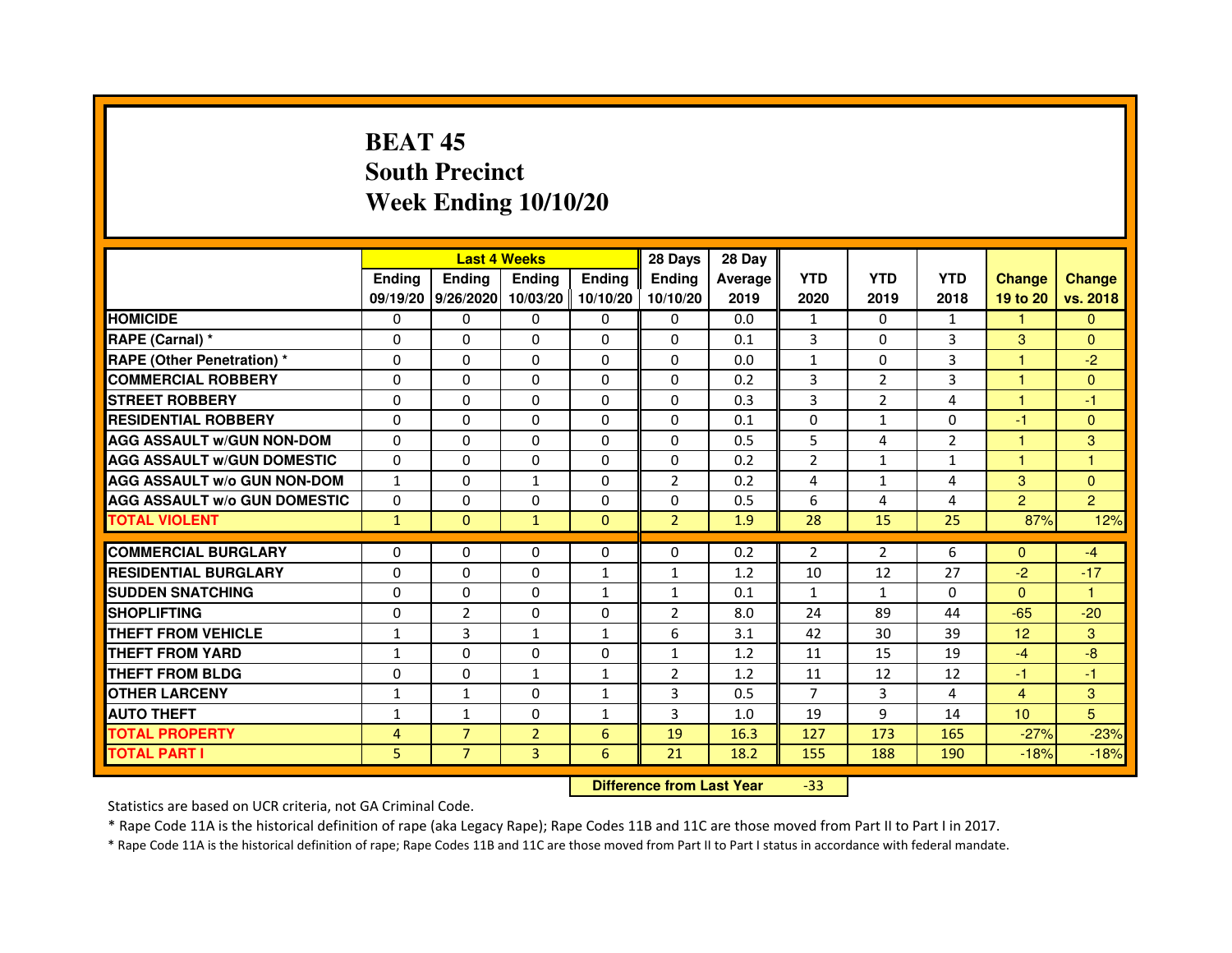## **BEAT 46 South PrecinctWeek Ending 10/10/20**

|                                     |               | <b>Last 4 Weeks</b>         |                |                | 28 Days        | 28 Day  |                |                |                |                |                |
|-------------------------------------|---------------|-----------------------------|----------------|----------------|----------------|---------|----------------|----------------|----------------|----------------|----------------|
|                                     | <b>Endina</b> | Ending                      | Ending         | Ending         | Ending         | Average | <b>YTD</b>     | <b>YTD</b>     | <b>YTD</b>     | <b>Change</b>  | <b>Change</b>  |
|                                     |               | 09/19/20 9/26/2020 10/03/20 |                | 10/10/20       | 10/10/20       | 2019    | 2020           | 2019           | 2018           | 19 to 20       | vs. 2019       |
| <b>HOMICIDE</b>                     | 0             | $\Omega$                    | 0              | 0              | 0              | 0.2     | 0              | $\overline{2}$ | 1              | $-2$           | $-1$           |
| RAPE (Carnal) *                     | $\Omega$      | $\Omega$                    | $\Omega$       | $\Omega$       | $\Omega$       | 0.2     | 3              | 2              | $\mathbf{1}$   | $\mathbf{1}$   | $\overline{2}$ |
| <b>RAPE (Other Penetration) *</b>   | $\Omega$      | $\Omega$                    | $\Omega$       | $\Omega$       | $\Omega$       | 0.0     | $\Omega$       | $\Omega$       | 3              | $\Omega$       | $-3$           |
| <b>COMMERCIAL ROBBERY</b>           | $\Omega$      | $\Omega$                    | $\Omega$       | $\Omega$       | $\Omega$       | 0.2     | $\mathbf{1}$   | 2              | 3              | $-1$           | $-2$           |
| <b>STREET ROBBERY</b>               | $\Omega$      | $\Omega$                    | $\Omega$       | $\Omega$       | $\Omega$       | 0.2     | 4              | $\overline{2}$ | $\overline{7}$ | 2              | $-3$           |
| <b>RESIDENTIAL ROBBERY</b>          | 0             | $\Omega$                    | $\Omega$       | $\Omega$       | $\Omega$       | 0.0     | $\Omega$       | 0              | 0              | $\Omega$       | $\mathbf{0}$   |
| <b>AGG ASSAULT W/GUN NON-DOM</b>    | $\Omega$      | $\Omega$                    | $\Omega$       | $\mathbf{1}$   | $\mathbf{1}$   | 0.3     | 9              | 4              | 4              | 5              | 5              |
| <b>AGG ASSAULT W/GUN DOMESTIC</b>   | 0             | 0                           | 0              | 0              | 0              | 0.2     | $\mathbf{1}$   | 3              | 0              | $-2$           | 1              |
| <b>AGG ASSAULT W/o GUN NON-DOM</b>  | $\Omega$      | 1                           | 0              | 1              | 2              | 0.4     | $\overline{7}$ | 5              | 0              | $\overline{2}$ | 7              |
| <b>AGG ASSAULT W/o GUN DOMESTIC</b> | $\Omega$      | 1                           | $\mathbf{1}$   | $\Omega$       | $\overline{2}$ | 0.9     | 5              | 8              | 10             | $-3$           | $-5$           |
| <b>TOTAL VIOLENT</b>                | $\mathbf{0}$  | $\overline{2}$              | $\mathbf{1}$   | $\overline{2}$ | 5              | 2.5     | 30             | 28             | 29             | 7%             | 3%             |
|                                     |               |                             |                |                |                |         |                |                |                |                |                |
| <b>COMMERCIAL BURGLARY</b>          | 0             | 0                           | 0              | 0              | 0              | 0.8     | 4              | 8              | 11             | $-4$           | $-7$           |
| <b>RESIDENTIAL BURGLARY</b>         | $\Omega$      | $\Omega$                    | 1              | $\overline{2}$ | 3              | 2.2     | 11             | 23             | 42             | $-12$          | $-31$          |
| <b>SUDDEN SNATCHING</b>             | 0             | $\Omega$                    | 0              | $\Omega$       | $\Omega$       | 0.3     | $\overline{2}$ | 3              | $\mathbf{1}$   | $-1$           | 1              |
| <b>SHOPLIFTING</b>                  | 1             | $\mathbf{1}$                | $\Omega$       | $\mathbf{1}$   | 3              | 9.6     | 49             | 105            | 99             | $-56$          | $-50$          |
| THEFT FROM VEHICLE                  | 1             | $\Omega$                    | $\Omega$       | $\Omega$       | $\mathbf{1}$   | 4.1     | 28             | 43             | 60             | $-15$          | $-32$          |
| <b>THEFT FROM YARD</b>              | $\Omega$      | $\mathbf{1}$                | $\Omega$       | $\Omega$       | $\mathbf{1}$   | 0.6     | 10             | $\overline{7}$ | 11             | 3              | $-1$           |
| <b>THEFT FROM BLDG</b>              | $\Omega$      | $\Omega$                    | $\Omega$       | $\overline{2}$ | $\overline{2}$ | 2.1     | 16             | 19             | 26             | $-3$           | $-10$          |
| <b>OTHER LARCENY</b>                | $\mathbf{1}$  | $\Omega$                    | $\Omega$       | $\Omega$       | $\mathbf{1}$   | 0.8     | $\overline{3}$ | $\overline{7}$ | 4              | $-4$           | $-1$           |
| <b>AUTO THEFT</b>                   | $\Omega$      | $\Omega$                    | $\Omega$       | $\Omega$       | $\Omega$       | 1.9     | $\overline{7}$ | 20             | 33             | $-13$          | $-26$          |
| <b>TOTAL PROPERTY</b>               | 3             | $\overline{2}$              | $\mathbf{1}$   | 5              | 11             | 22.3    | 130            | 235            | 287            | $-45%$         | $-55%$         |
| <b>TOTAL PART I</b>                 | 3             | $\overline{4}$              | $\overline{2}$ | $\overline{7}$ | 16             | 24.8    | 160            | 263            | 316            | $-39%$         | $-49%$         |

 **Difference from Last Year**-103

Statistics are based on UCR criteria, not GA Criminal Code.

\* Rape Code 11A is the historical definition of rape (aka Legacy Rape); Rape Codes 11B and 11C are those moved from Part II to Part I in 2017.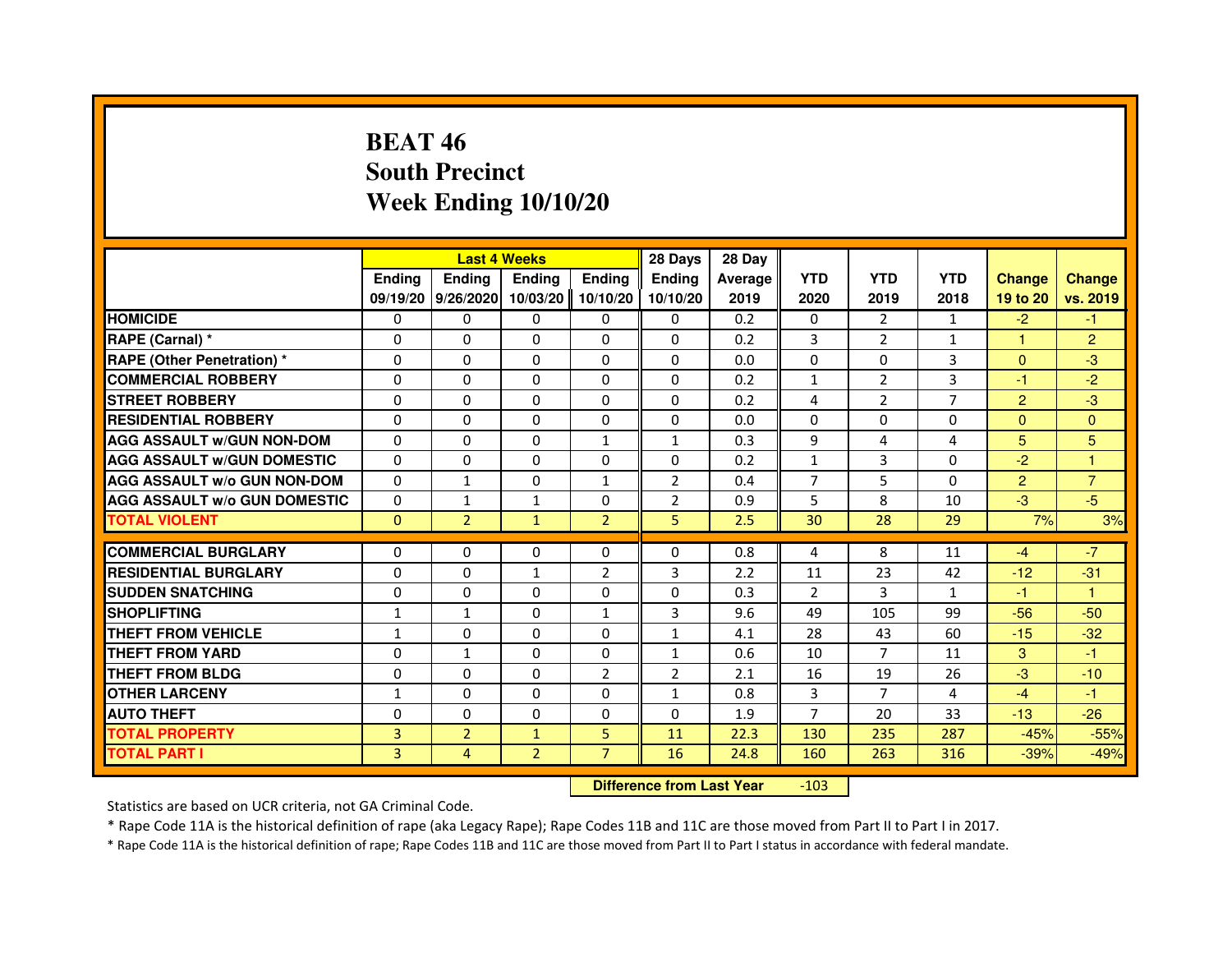# **BEAT 47 South PrecinctWeek Ending 10/10/20**

|                                     |               | <b>Last 4 Weeks</b> |                                  |              | 28 Days      | 28 Day  |                |                |                |               |               |
|-------------------------------------|---------------|---------------------|----------------------------------|--------------|--------------|---------|----------------|----------------|----------------|---------------|---------------|
|                                     | <b>Ending</b> | <b>Ending</b>       | Ending                           | Ending       | Ending       | Average | <b>YTD</b>     | <b>YTD</b>     | <b>YTD</b>     | <b>Change</b> | <b>Change</b> |
|                                     |               | 09/19/20 9/26/2020  | 10/03/20                         | 10/10/20     | 10/10/20     | 2019    | 2020           | 2019           | 2018           | 19 to 20      | vs. 2018      |
| <b>HOMICIDE</b>                     | 0             | $\Omega$            | 0                                | $\mathbf{0}$ | $\mathbf{0}$ | 0.0     | $\Omega$       | 0              | $\Omega$       | $\mathbf{0}$  | $\mathbf{0}$  |
| RAPE (Carnal) *                     | 0             | 0                   | 0                                | 0            | 0            | 0.0     | 0              | 0              | $\mathbf{1}$   | $\mathbf{0}$  | $-1$          |
| RAPE (Other Penetration) *          | $\Omega$      | $\Omega$            | $\Omega$                         | $\Omega$     | $\Omega$     | 0.0     | $\Omega$       | $\Omega$       | $\mathbf{1}$   | $\Omega$      | $-1$          |
| <b>COMMERCIAL ROBBERY</b>           | 0             | $\Omega$            | $\Omega$                         | $\Omega$     | 0            | 0.0     | $\Omega$       | $\Omega$       | $\Omega$       | $\Omega$      | $\mathbf{0}$  |
| <b>STREET ROBBERY</b>               | $\Omega$      | $\Omega$            | $\Omega$                         | $\Omega$     | $\Omega$     | 0.1     | $\Omega$       | $\mathbf{1}$   | $\mathbf{1}$   | $-1$          | $-1$          |
| <b>RESIDENTIAL ROBBERY</b>          | 0             | 0                   | 0                                | 0            | 0            | 0.0     | 1              | 0              | $\Omega$       | $\mathbf{1}$  | 1             |
| <b>AGG ASSAULT w/GUN NON-GUN</b>    | $\Omega$      | $\Omega$            | $\Omega$                         | $\mathbf{1}$ | $\mathbf{1}$ | 0.2     | $\mathbf{1}$   | $\overline{2}$ | $\Omega$       | $-1$          | $\mathbf{1}$  |
| <b>AGG ASSAULT W/GUN DOMESTIC</b>   | $\Omega$      | $\Omega$            | $\Omega$                         | $\Omega$     | $\Omega$     | 0.1     | $\Omega$       | $\mathbf{1}$   | $\Omega$       | $-1$          | $\Omega$      |
| <b>AGG ASSAULT W/o GUN NON-DOM</b>  | $\Omega$      | $\Omega$            | $\Omega$                         | $\Omega$     | $\Omega$     | 0.3     | $\Omega$       | 3              | $\Omega$       | $-3$          | $\Omega$      |
| <b>AGG ASSAULT W/o GUN DOMESTIC</b> | $\Omega$      | $\Omega$            | 0                                | $\Omega$     | $\Omega$     | 0.4     | $\mathbf{1}$   | 3              | $\Omega$       | $-2$          | $\mathbf{1}$  |
| <b>TOTAL VIOLENT</b>                | $\mathbf{0}$  | $\mathbf{0}$        | $\mathbf 0$                      | $\mathbf{1}$ | $\mathbf{1}$ | 1.1     | 3              | 10             | 3              | $-70%$        | 0%            |
| <b>COMMERCIAL BURGLARY</b>          | 0             | 0                   | 0                                | 0            | 0            | 0.1     | 0              | $\mathbf{1}$   | 0              | $-1$          | $\mathbf{0}$  |
| <b>RESIDENTIAL BURGLARY</b>         | 0             | $\Omega$            | $\Omega$                         | $\Omega$     | 0            | 0.3     | 3              | $\overline{2}$ | 14             | $\mathbf{1}$  | $-11$         |
| <b>SUDDEN SNATCHING</b>             | $\Omega$      | $\Omega$            | $\Omega$                         | $\Omega$     | $\Omega$     | 0.0     | $\Omega$       | $\Omega$       | $\Omega$       | $\Omega$      | $\mathbf{0}$  |
| <b>SHOPLIFTING</b>                  | 0             | $\Omega$            | 0                                | $\Omega$     | 0            | 0.1     | $\Omega$       | $\mathbf{1}$   | $\mathbf{1}$   | $-1$          | $-1$          |
| <b>THEFT FROM VEHICLE</b>           | 0             | 0                   | 0                                | $\Omega$     | 0            | 1.3     | 11             | 13             | 20             | $-2$          | -9            |
| <b>THEFT FROM YARD</b>              | $\Omega$      | $\Omega$            | $\Omega$                         | $\Omega$     | $\Omega$     | 0.7     | 5              | 8              | 4              | $-3$          | $\mathbf{1}$  |
| <b>THEFT FROM BLDG</b>              | $\Omega$      | $\Omega$            | $\Omega$                         | $\Omega$     | $\Omega$     | 0.5     | $\overline{2}$ | 5              | $\overline{7}$ | $-3$          | $-5$          |
| <b>OTHER LARCENY</b>                | 0             | 0                   | 0                                | $\Omega$     | $\mathbf{0}$ | 0.8     | 1              | 8              | $\overline{2}$ | $-7$          | $-1$          |
| <b>AUTO THEFT</b>                   | $\Omega$      | $\Omega$            | $\Omega$                         | $\Omega$     | $\Omega$     | 0.5     | 8              | 5              | 5              | 3             | 3             |
| <b>TOTAL PROPERTY</b>               | $\Omega$      | $\mathbf{0}$        | $\Omega$                         | $\Omega$     | $\mathbf{0}$ | 4.2     | 30             | 43             | 53             | $-30%$        | $-43%$        |
| <b>TOTAL PART I</b>                 | $\mathbf{0}$  | $\mathbf{0}$        | $\mathbf{0}$                     | $\mathbf{1}$ | $\mathbf{1}$ | 5.3     | 33             | 53             | 56             | $-38%$        | $-41%$        |
|                                     |               |                     | <b>Difference from Last Year</b> |              | $-20$        |         |                |                |                |               |               |

 **Difference from Last Year**

Statistics are based on UCR criteria, not GA Criminal Code.

\* Rape Code 11A is the historical definition of rape (aka Legacy Rape); Rape Codes 11B and 11C are those moved from Part II to Part I in 2017.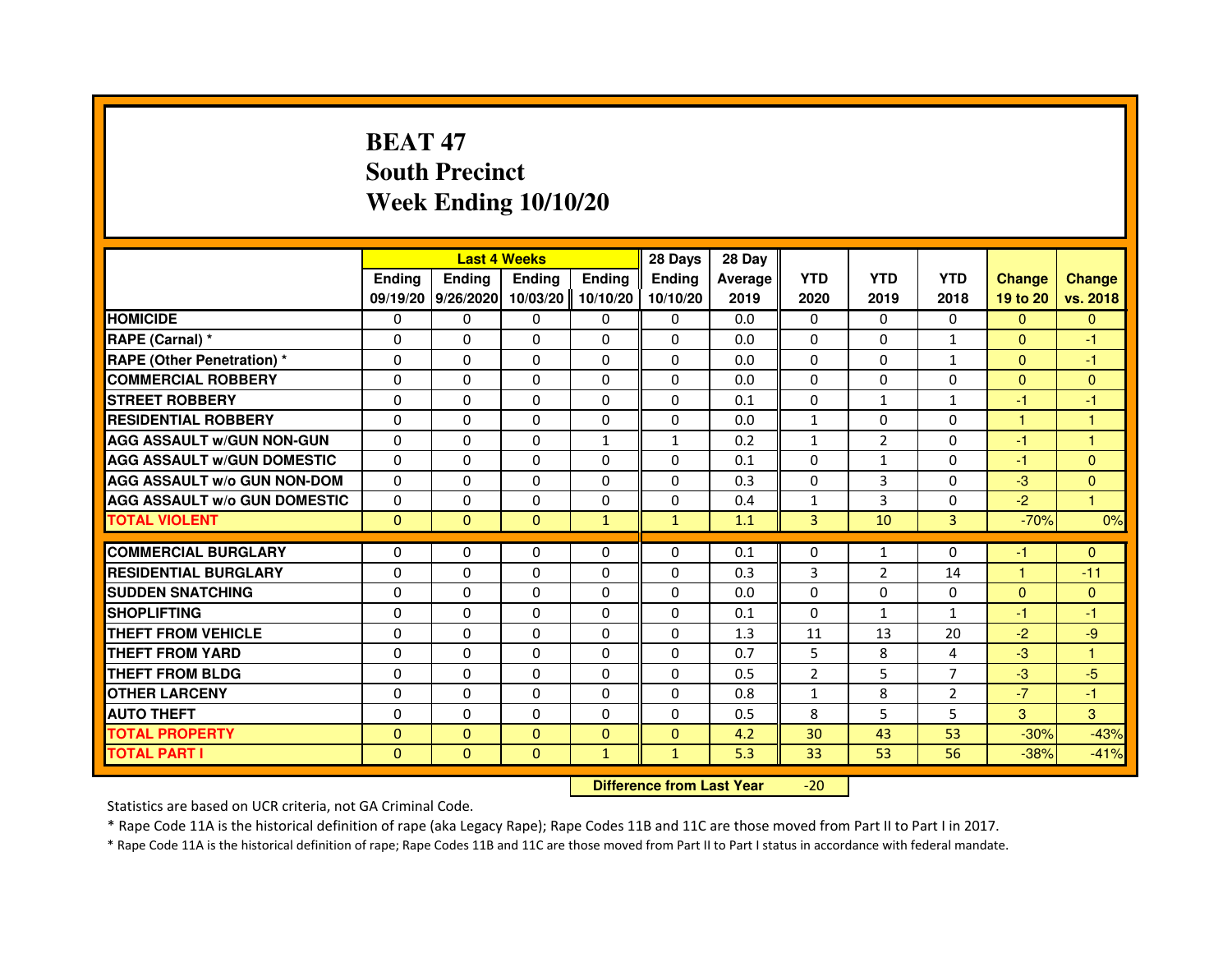#### **BEAT 51 East PrecinctWeek Ending 10/10/20**

|                                     |               | <b>Last 4 Weeks</b>                  |                                  |                | 28 Days       | 28 Day  |                |              |                |                |                |
|-------------------------------------|---------------|--------------------------------------|----------------------------------|----------------|---------------|---------|----------------|--------------|----------------|----------------|----------------|
|                                     | <b>Ending</b> | <b>Ending</b>                        | Ending                           | <b>Ending</b>  | <b>Ending</b> | Average | <b>YTD</b>     | <b>YTD</b>   | <b>YTD</b>     | <b>Change</b>  | <b>Change</b>  |
|                                     |               | 09/19/20 9/26/2020 10/03/20 10/10/20 |                                  |                | 10/10/20      | 2019    | 2020           | 2019         | 2018           | 19 to 20       | vs. 2018       |
| <b>HOMICIDE</b>                     | 0             | $\Omega$                             | $\Omega$                         | $\mathbf{0}$   | 0             | 0.2     | $\overline{2}$ | $\mathbf{1}$ | $\overline{2}$ | $\mathbf{1}$   | $\Omega$       |
| RAPE (Carnal) *                     | 0             | $\mathbf{1}$                         | 0                                | 0              | $\mathbf{1}$  | 0.2     | 1              | 1            | 3              | $\Omega$       | $-2$           |
| <b>RAPE (Other Penetration) *</b>   | 0             | 0                                    | 0                                | $\Omega$       | $\Omega$      | 0.1     | $\mathbf{1}$   | $\mathbf{1}$ | $\overline{2}$ | $\Omega$       | $-1$           |
| <b>COMMERCIAL ROBBERY</b>           | $\Omega$      | $\Omega$                             | $\Omega$                         | $\Omega$       | $\Omega$      | 0.1     | $\Omega$       | $\Omega$     | $\mathbf{1}$   | $\Omega$       | $-1$           |
| <b>STREET ROBBERY</b>               | 0             | 0                                    | $\Omega$                         | 0              | $\Omega$      | 1.2     | 3              | 12           | 6              | $-9$           | $-3$           |
| <b>RESIDENTIAL ROBBERY</b>          | 0             | 0                                    | 0                                | 0              | 0             | 0.2     | $\mathbf{1}$   | $\mathbf{1}$ | $\Omega$       | $\mathbf{0}$   | $\overline{1}$ |
| <b>AGG ASSAULT w/GUN NON-DOM</b>    | $\Omega$      | $\mathbf{1}$                         | $\mathbf{1}$                     | $\overline{2}$ | 4             | 1.7     | 19             | 16           | 13             | 3              | 6              |
| <b>AGG ASSAULT W/GUN DOMESTIC</b>   | $\Omega$      | 0                                    | $\Omega$                         | 0              | $\Omega$      | 0.5     | $\overline{2}$ | 5            | $\mathbf{1}$   | $-3$           | $\overline{1}$ |
| <b>AGG ASSAULT w/o GUN NON-DOM</b>  | 1             | 0                                    | 0                                | 0              | $\mathbf{1}$  | 1.5     | 13             | 16           | 12             | $-3$           | $\overline{1}$ |
| <b>AGG ASSAULT W/o GUN DOMESTIC</b> | $\Omega$      | 0                                    | 0                                | 0              | 0             | 0.8     | 13             | 10           | 9              | 3              | $\overline{4}$ |
| <b>TOTAL VIOLENT</b>                | $\mathbf{1}$  | $\overline{2}$                       | $\mathbf{1}$                     | $\overline{2}$ | 6             | 6.4     | 55             | 63           | 49             | $-13%$         | 12%            |
| <b>COMMERCIAL BURGLARY</b>          | 0             | 0                                    | 0                                | 0              | 0             | 0.2     | 3              | 2            | 4              |                | $-1$           |
| <b>RESIDENTIAL BURGLARY</b>         | $\Omega$      | $\Omega$                             | $\mathbf{1}$                     | $\Omega$       | $\mathbf{1}$  | 2.8     | 17             | 31           | 20             | $-14$          | $-3$           |
| <b>SUDDEN SNATCHING</b>             | 0             | $\Omega$                             | $\Omega$                         | $\Omega$       | $\Omega$      | 0.0     | $\mathbf{1}$   | $\Omega$     | 5              | $\mathbf{1}$   | $-4$           |
| <b>SHOPLIFTING</b>                  | 0             | 0                                    | 1                                | 0              | $\mathbf{1}$  | 2.0     | 15             | 22           | 22             | $-7$           | $-7$           |
| THEFT FROM VEHICLE                  | 0             | 0                                    | 0                                | $\mathbf{1}$   | $\mathbf{1}$  | 2.2     | 23             | 20           | 49             | 3              | $-26$          |
| <b>THEFT FROM YARD</b>              | $\mathbf 0$   | $\Omega$                             | $\Omega$                         | $\Omega$       | $\Omega$      | 1.2     | 15             | 13           | 13             | $\overline{2}$ | $\overline{2}$ |
| THEFT FROM BLDG                     | 0             | $\Omega$                             | $\mathbf{1}$                     | $\mathbf{1}$   | 2             | 1.3     | 21             | 15           | 21             | 6              | $\Omega$       |
| <b>OTHER LARCENY</b>                | $\Omega$      | $\Omega$                             | $\Omega$                         | $\Omega$       | $\Omega$      | 1.4     | 8              | 15           | 11             | $-7$           | $-3$           |
| <b>AUTO THEFT</b>                   | 0             | $\mathbf{1}$                         | $\mathbf{1}$                     | $\mathbf{1}$   | 3             | 2.3     | 14             | 23           | 23             | $-9$           | $-9$           |
| <b>TOTAL PROPERTY</b>               | $\Omega$      | $\mathbf{1}$                         | 4                                | $\overline{3}$ | 8             | 13.3    | 117            | 141          | 168            | $-17%$         | $-30%$         |
| <b>TOTAL PART I</b>                 | $\mathbf{1}$  | 3                                    | 5                                | 5              | 14            | 19.8    | 172            | 204          | 217            | $-16%$         | $-21%$         |
|                                     |               |                                      | <b>Difference from Last Year</b> |                | $-32$         |         |                |              |                |                |                |

 **Difference from Last Year**

Statistics are based on UCR criteria, not GA Criminal Code.

\* Rape Code 11A is the historical definition of rape (aka Legacy Rape); Rape Codes 11B and 11C are those moved from Part II to Part I in 2017.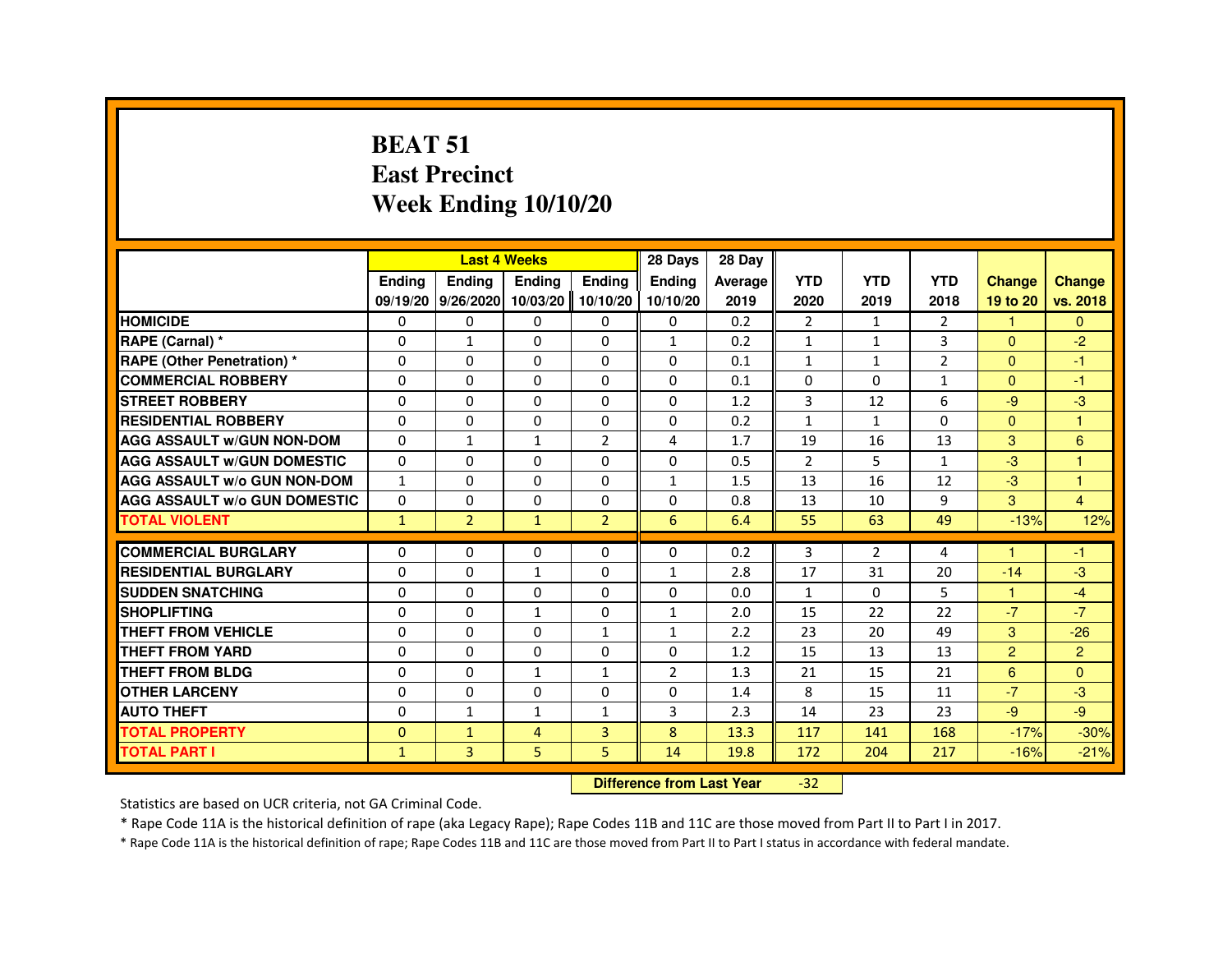# **BEAT 52 East PrecinctWeek Ending 10/10/20**

|                                     |               | <b>Last 4 Weeks</b> |                   |                | 28 Days        | 28 Day  |                |                |                |                |                |
|-------------------------------------|---------------|---------------------|-------------------|----------------|----------------|---------|----------------|----------------|----------------|----------------|----------------|
|                                     | <b>Endina</b> | <b>Ending</b>       | <b>Ending</b>     | <b>Endina</b>  | <b>Endina</b>  | Average | <b>YTD</b>     | <b>YTD</b>     | <b>YTD</b>     | <b>Change</b>  | <b>Change</b>  |
|                                     |               | 09/19/20 9/26/2020  | 10/03/20 10/10/20 |                | 10/10/20       | 2019    | 2020           | 2019           | 2018           | 19 to 20       | vs. 2018       |
| <b>HOMICIDE</b>                     | 0             | 0                   | $\mathbf{0}$      | 0              | 0              | 0.1     | $\mathbf{0}$   | $\mathbf{1}$   | $\mathbf{1}$   | -1             | -1             |
| RAPE (Carnal) *                     | $\Omega$      | $\Omega$            | $\Omega$          | $\Omega$       | $\Omega$       | 0.3     | $\mathbf{1}$   | 4              | $\overline{2}$ | $-3$           | $-1$           |
| <b>RAPE (Other Penetration) *</b>   | $\Omega$      | $\Omega$            | $\Omega$          | $\Omega$       | $\Omega$       | 0.0     | $\Omega$       | $\Omega$       | $\Omega$       | $\Omega$       | $\Omega$       |
| <b>COMMERCIAL ROBBERY</b>           | 0             | $\mathbf{1}$        | $\Omega$          | 0              | 1              | 0.2     | 2              | $\mathbf{1}$   | $\mathbf{1}$   | 1              | 1              |
| <b>STREET ROBBERY</b>               | $\mathbf{1}$  | 0                   | $\Omega$          | 0              | $\mathbf{1}$   | 0.9     | 4              | 10             | 4              | $-6$           | $\Omega$       |
| <b>RESIDENTIAL ROBBERY</b>          | $\Omega$      | $\Omega$            | $\Omega$          | $\mathbf{1}$   | $\mathbf{1}$   | 0.2     | $\mathbf{1}$   | $\overline{2}$ | $\Omega$       | $-1$           | 1              |
| <b>AGG ASSAULT w/GUN NON-DOM</b>    | $\Omega$      | 0                   | $\mathbf 0$       | 0              | 0              | 1.1     | 9              | 12             | 11             | $-3$           | $-2$           |
| <b>AGG ASSAULT W/GUN DOMESTIC</b>   | $\Omega$      | 0                   | 0                 | 0              | 0              | 0.2     | $\overline{a}$ | $\overline{2}$ | $\mathbf{1}$   | $\overline{2}$ | 3              |
| <b>AGG ASSAULT W/o GUN NON-DOM</b>  | $\Omega$      | $\Omega$            | $\Omega$          | $\Omega$       | $\Omega$       | 0.8     | 11             | 8              | 7              | 3              | $\overline{4}$ |
| <b>AGG ASSAULT W/o GUN DOMESTIC</b> | $\Omega$      | $\Omega$            | $\Omega$          | $\mathbf{1}$   | 1              | 0.8     | 11             | 9              | 8              | $\overline{2}$ | 3              |
| <b>TOTAL VIOLENT</b>                | $\mathbf{1}$  | $\mathbf{1}$        | $\Omega$          | $\overline{2}$ | 4              | 4.6     | 43             | 49             | 35             | $-12%$         | 23%            |
|                                     |               |                     |                   |                |                |         |                |                |                |                |                |
| <b>COMMERCIAL BURGLARY</b>          | $\Omega$      | $\Omega$            | $\Omega$          | $\Omega$       | $\Omega$       | 0.1     | 3              | $\mathbf{1}$   | $\overline{2}$ | $\overline{2}$ | 1              |
| <b>RESIDENTIAL BURGLARY</b>         | $\mathbf{1}$  | $\Omega$            | 1                 | 1              | 3              | 4.4     | 23             | 51             | 40             | $-28$          | $-17$          |
| <b>SUDDEN SNATCHING</b>             | 0             | $\Omega$            | 0                 | 0              | 0              | 0.2     | $\overline{2}$ | $\overline{2}$ | 1              | $\Omega$       | 1              |
| <b>SHOPLIFTING</b>                  | 0             | $\mathbf 0$         | 0                 | 0              | 0              | 0.5     | 8              | 5              | $\overline{2}$ | 3              | 6              |
| <b>THEFT FROM VEHICLE</b>           | 1             | $\mathbf{1}$        | $\Omega$          | $\mathbf{1}$   | 3              | 4.9     | 50             | 52             | 41             | $-2$           | 9              |
| <b>THEFT FROM YARD</b>              | 0             | $\Omega$            | $\mathbf{1}$      | $\Omega$       | 1              | 2.5     | 22             | 30             | 15             | $-8$           | $\overline{7}$ |
| <b>THEFT FROM BLDG</b>              | $\Omega$      | $\mathbf{1}$        | 0                 | 2              | 3              | 2.8     | 19             | 31             | 17             | $-12$          | $\overline{2}$ |
| <b>OTHER LARCENY</b>                | $\Omega$      | $\mathbf{1}$        | $\mathbf{1}$      | 0              | $\overline{2}$ | 0.8     | 15             | 7              | 8              | 8              | $\overline{7}$ |
| <b>AUTO THEFT</b>                   | 1             | 1                   | 1                 | $\mathbf{1}$   | 4              | 2.0     | 17             | 22             | 23             | $-5$           | $-6$           |
| <b>TOTAL PROPERTY</b>               | 3             | 4                   | 4                 | 5              | 16             | 18.3    | 159            | 201            | 149            | $-21%$         | 7%             |
| <b>TOTAL PART I</b>                 | 4             | 5                   | 4                 | $\overline{7}$ | 20             | 22.9    | 202            | 250            | 184            | $-19%$         | 10%            |

 **Difference from Last Year**-48

Statistics are based on UCR criteria, not GA Criminal Code.

\* Rape Code 11A is the historical definition of rape (aka Legacy Rape); Rape Codes 11B and 11C are those moved from Part II to Part I in 2017.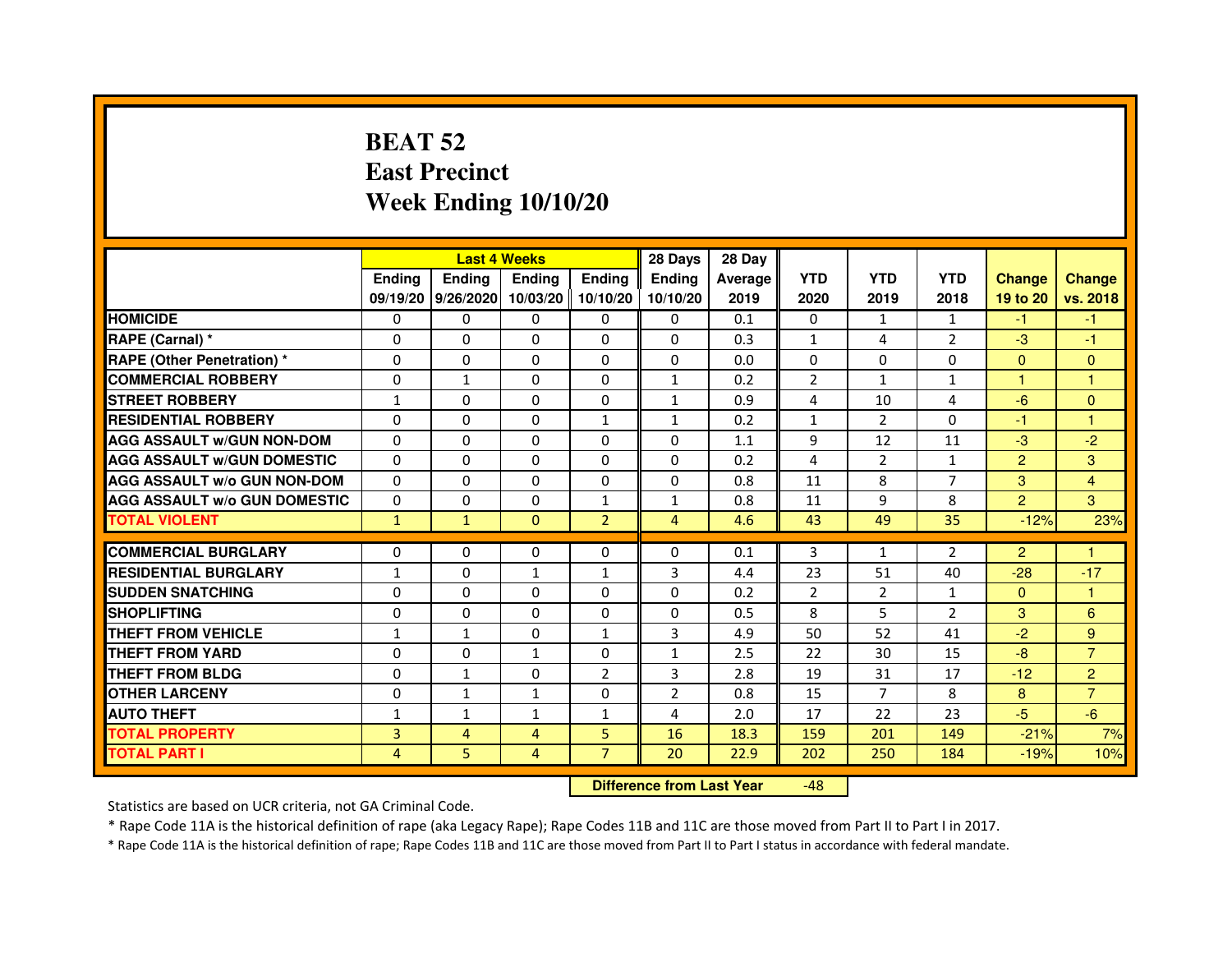# **BEAT 53 East PrecinctWeek Ending 10/10/20**

|                                     |                |                    | <b>Last 4 Weeks</b> |                | 28 Days                          | 28 Day         |                |                |                |                |                |
|-------------------------------------|----------------|--------------------|---------------------|----------------|----------------------------------|----------------|----------------|----------------|----------------|----------------|----------------|
|                                     | <b>Ending</b>  | <b>Ending</b>      | <b>Ending</b>       | <b>Ending</b>  | <b>Ending</b>                    | <b>Average</b> | <b>YTD</b>     | <b>YTD</b>     | <b>YTD</b>     | <b>Change</b>  | <b>Change</b>  |
|                                     |                | 09/19/20 9/26/2020 | 10/03/20            | 10/10/20       | 10/10/20                         | 2019           | 2020           | 2019           | 2018           | 19 to 20       | vs. 2018       |
| <b>HOMICIDE</b>                     | $\Omega$       | $\mathbf{0}$       | $\mathbf{0}$        | $\mathbf{1}$   | $\mathbf{1}$                     | 0.0            | $\mathbf{1}$   | $\Omega$       | $\Omega$       | $\mathbf{1}$   | $\mathbf{1}$   |
| RAPE (Carnal) *                     | 0              | $\Omega$           | $\Omega$            | $\Omega$       | 0                                | 0.0            | $\Omega$       | $\Omega$       | $\overline{2}$ | $\mathbf{0}$   | $-2$           |
| <b>RAPE (Other Penetration) *</b>   | $\Omega$       | $\Omega$           | $\Omega$            | $\Omega$       | $\Omega$                         | 0.1            | $\mathbf{1}$   | $\mathbf{1}$   | 0              | $\Omega$       | 1              |
| <b>COMMERCIAL ROBBERY</b>           | 0              | $\Omega$           | $\Omega$            | $\Omega$       | $\Omega$                         | 0.0            | $\Omega$       | $\Omega$       | $\Omega$       | $\mathbf{0}$   | $\mathbf{0}$   |
| <b>STREET ROBBERY</b>               | 0              | $\Omega$           | $\mathbf{1}$        | $\mathbf{1}$   | $\overline{2}$                   | 0.8            | 8              | $\overline{7}$ | 6              | $\mathbf{1}$   | $\overline{2}$ |
| <b>RESIDENTIAL ROBBERY</b>          | 0              | $\Omega$           | 0                   | $\Omega$       | $\Omega$                         | 0.0            | $\mathbf{1}$   | $\mathbf{0}$   | 0              | 1              | 1              |
| <b>AGG ASSAULT W/GUN NON-DOM</b>    | $\mathbf{1}$   | $\Omega$           | $\mathbf{1}$        | $\mathbf{1}$   | 3                                | 1.3            | 14             | 12             | 11             | $\overline{2}$ | 3              |
| <b>AGG ASSAULT W/GUN DOMESTIC</b>   | $\Omega$       | $\mathbf 0$        | $\Omega$            | $\Omega$       | $\Omega$                         | 0.2            | 4              | $\overline{2}$ | $\mathbf{1}$   | $\overline{2}$ | 3              |
| <b>AGG ASSAULT w/o GUN NON-DOM</b>  | $\mathbf{1}$   | 1                  | $\mathbf{0}$        | 0              | $\overline{2}$                   | 0.6            | 13             | 6              | 6              | $\overline{7}$ | $\overline{7}$ |
| <b>AGG ASSAULT W/o GUN DOMESTIC</b> | $\overline{2}$ | 0                  | 0                   | 0              | $\overline{2}$                   | 1.7            | 17             | 18             | $\overline{7}$ | $-1$           | 10             |
| <b>TOTAL VIOLENT</b>                | $\overline{4}$ | $\mathbf{1}$       | $\overline{2}$      | 3              | 10                               | 4.7            | 59             | 46             | 33             | 28%            | 79%            |
| <b>COMMERCIAL BURGLARY</b>          | 0              | 0                  | 0                   | $\Omega$       | 0                                | 0.2            | $\overline{2}$ | $\overline{2}$ | 3              | $\Omega$       | $-1$           |
| <b>RESIDENTIAL BURGLARY</b>         | $\Omega$       | $\Omega$           | $\Omega$            | $\Omega$       | $\Omega$                         | 3.8            | 20             | 43             | 36             | $-23$          | $-16$          |
| <b>SUDDEN SNATCHING</b>             | $\Omega$       | $\Omega$           | $\Omega$            | $\Omega$       | $\Omega$                         | 0.2            | $\Omega$       | 3              | 3              | $-3$           | $-3$           |
| <b>SHOPLIFTING</b>                  | 0              | 0                  | 0                   | 0              | 0                                | 0.3            | $\mathbf{1}$   | 4              | 10             | $-3$           | $-9$           |
| THEFT FROM VEHICLE                  | 1              | $\mathbf{1}$       | 0                   | $\Omega$       | $\overline{2}$                   | 3.7            | 32             | 43             | 51             | $-11$          | $-19$          |
| <b>THEFT FROM YARD</b>              | 0              | 0                  | $\Omega$            | $\mathbf{1}$   | $\mathbf{1}$                     | 1.4            | 12             | 12             | 24             | $\overline{0}$ | $-12$          |
| <b>THEFT FROM BLDG</b>              | $\Omega$       | $\Omega$           | $\mathbf{1}$        | $\Omega$       | $\mathbf{1}$                     | 2.7            | 26             | 28             | 28             | $-2$           | $-2$           |
| <b>OTHER LARCENY</b>                | 0              | $\Omega$           | $\Omega$            | $\Omega$       | 0                                | 1.1            | 4              | 12             | 10             | $-8$           | $-6$           |
| <b>AUTO THEFT</b>                   | $\Omega$       | $\mathbf{1}$       | $\mathbf{1}$        | $\mathbf{1}$   | $\overline{3}$                   | 1.3            | 16             | 15             | 22             | $\mathbf{1}$   | $-6$           |
| <b>TOTAL PROPERTY</b>               | $\mathbf{1}$   | $\overline{2}$     | $\overline{2}$      | $\overline{2}$ | $\overline{7}$                   | 14.6           | 113            | 162            | 187            | $-30%$         | $-40%$         |
| <b>TOTAL PART I</b>                 | 5              | 3                  | 4                   | 5              | 17                               | 19.3           | 172            | 208            | 220            | $-17%$         | $-22%$         |
|                                     |                |                    |                     |                | <b>Difference from Last Year</b> |                | $-36$          |                |                |                |                |

Statistics are based on UCR criteria, not GA Criminal Code.

\* Rape Code 11A is the historical definition of rape (aka Legacy Rape); Rape Codes 11B and 11C are those moved from Part II to Part I in 2017.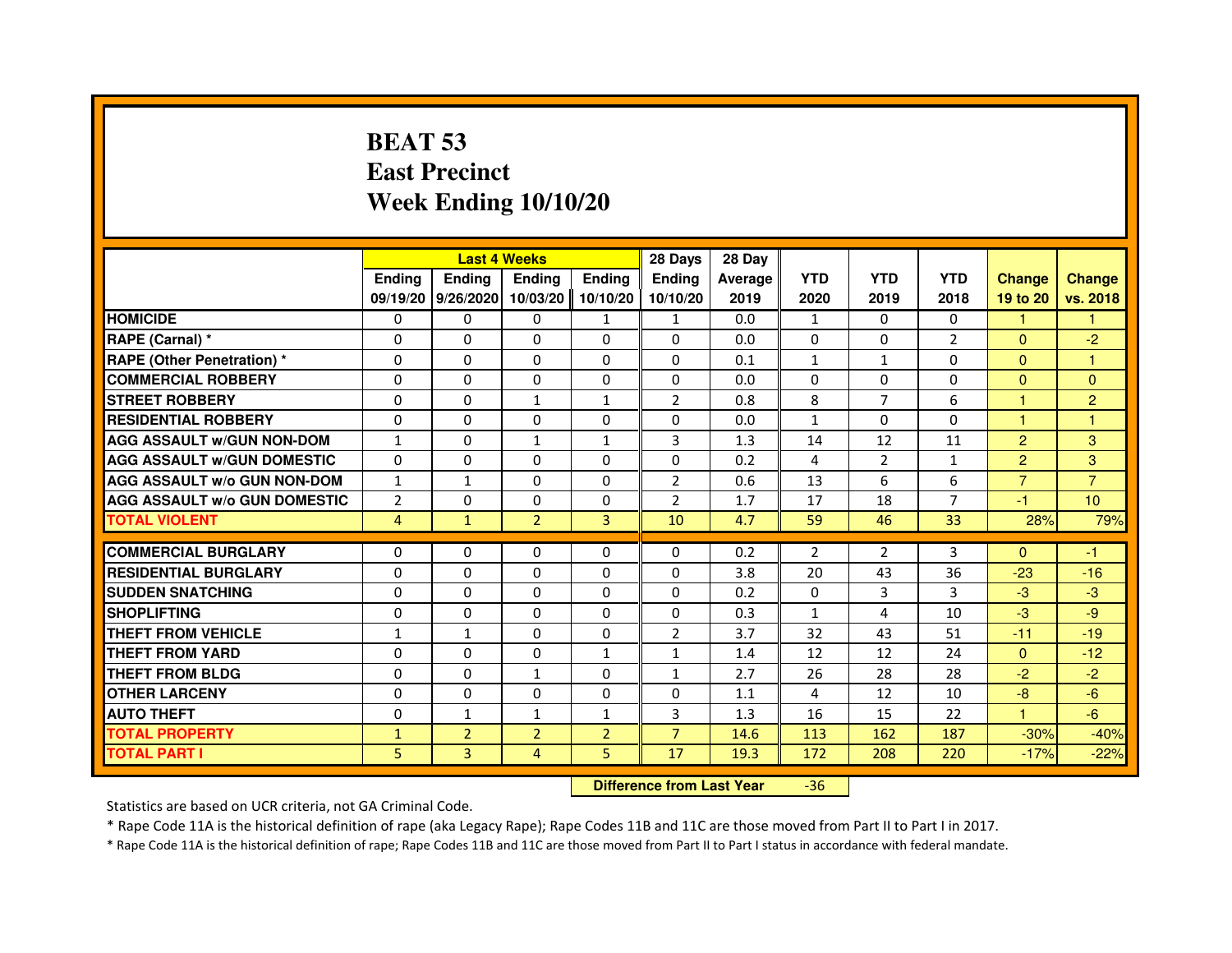# **BEAT 54 East PrecinctWeek Ending 10/10/20**

|                                     |                | <b>Last 4 Weeks</b> |                |                   | 28 Days        | 28 Day  |              |                |                |                |                |
|-------------------------------------|----------------|---------------------|----------------|-------------------|----------------|---------|--------------|----------------|----------------|----------------|----------------|
|                                     | <b>Endina</b>  | Ending              | <b>Endina</b>  | <b>Ending</b>     | <b>Endina</b>  | Average | <b>YTD</b>   | <b>YTD</b>     | <b>YTD</b>     | <b>Change</b>  | <b>Change</b>  |
|                                     |                | 09/19/20 9/26/2020  |                | 10/03/20 10/10/20 | 10/10/20       | 2019    | 2020         | 2019           | 2018           | 19 to 20       | vs. 2018       |
| <b>HOMICIDE</b>                     | 0              | 0                   | 0              | 0                 | 0              | 0.0     | $\mathbf{0}$ | $\Omega$       | 4              | $\mathbf{0}$   | $-4$           |
| RAPE (Carnal) *                     | $\Omega$       | $\Omega$            | $\Omega$       | $\Omega$          | $\Omega$       | 0.2     | $\Omega$     | $\overline{3}$ | $\Omega$       | $-3$           | $\Omega$       |
| <b>RAPE (Other Penetration) *</b>   | 0              | 0                   | $\Omega$       | $\Omega$          | $\Omega$       | 0.0     | 3            | $\mathbf{1}$   | $\mathbf{1}$   | $\overline{2}$ | $\overline{2}$ |
| <b>COMMERCIAL ROBBERY</b>           | 1              | 0                   | 0              | $\Omega$          | $\mathbf{1}$   | 0.3     | 7            | $\overline{2}$ | 3              | 5              | 4              |
| <b>STREET ROBBERY</b>               | 0              | $\Omega$            | $\mathbf{1}$   | $\Omega$          | $\mathbf{1}$   | 0.7     | 4            | 7              | 8              | $-3$           | $-4$           |
| <b>RESIDENTIAL ROBBERY</b>          | 0              | $\Omega$            | 0              | 0                 | 0              | 0.2     | 0            | $\mathbf{1}$   | $\overline{2}$ | $-1$           | $-2$           |
| <b>AGG ASSAULT W/GUN NON-DOM</b>    | $\Omega$       | $\mathbf{1}$        | $\mathbf{1}$   | $\mathbf{1}$      | 3              | 1.7     | 12           | 16             | 10             | $-4$           | $\overline{2}$ |
| <b>AGG ASSAULT W/GUN DOMESTIC</b>   | $\Omega$       | 0                   | 0              | 0                 | $\Omega$       | 0.2     | $\mathbf{1}$ | $\mathbf{1}$   | $\mathbf{1}$   | $\Omega$       | $\Omega$       |
| <b>AGG ASSAULT W/o GUN NON-DOM</b>  | $\Omega$       | $\mathbf{1}$        | 1              | 0                 | $\overline{2}$ | 0.8     | 8            | 9              | 10             | $-1$           | $-2$           |
| <b>AGG ASSAULT W/o GUN DOMESTIC</b> | $\Omega$       | 0                   | $\overline{2}$ | $\Omega$          | $\overline{2}$ | 0.2     | 8            | 10             | $\overline{4}$ | $-2$           | $\overline{4}$ |
| <b>TOTAL VIOLENT</b>                | $\mathbf{1}$   | $\overline{2}$      | 5              | $\mathbf{1}$      | $\overline{9}$ | 4.2     | 43           | 50             | 43             | $-14%$         | 0%             |
|                                     |                |                     |                |                   |                |         |              |                |                |                |                |
| <b>COMMERCIAL BURGLARY</b>          | 0              | 0                   | 0              | 0                 | $\Omega$       | 0.5     | $\mathbf{1}$ | 3              | $\overline{2}$ | $-2$           | $-1$           |
| <b>RESIDENTIAL BURGLARY</b>         | 0              | $\Omega$            | 1              | $\mathbf{0}$      | $\mathbf{1}$   | 2.9     | 25           | 32             | 46             | $-7$           | $-21$          |
| <b>SUDDEN SNATCHING</b>             | 0              | 0                   | $\Omega$       | $\Omega$          | $\Omega$       | 0.3     | $\mathbf{1}$ | 4              | $\Omega$       | $-3$           | 1              |
| <b>SHOPLIFTING</b>                  | 3              | 0                   | $\overline{2}$ | $\Omega$          | 5              | 3.1     | 44           | 31             | 53             | 13             | -9             |
| <b>THEFT FROM VEHICLE</b>           | 0              | $\mathbf{1}$        | $\overline{2}$ | $\mathbf{1}$      | 4              | 6.4     | 36           | 75             | 48             | $-39$          | $-12$          |
| <b>THEFT FROM YARD</b>              | $\overline{2}$ | $\overline{2}$      | $\Omega$       | $\mathbf{1}$      | 5              | 2.1     | 18           | 21             | 27             | $-3$           | -9             |
| <b>THEFT FROM BLDG</b>              | 0              | 0                   | 0              | 0                 | 0              | 2.2     | 19           | 19             | 25             | $\Omega$       | $-6$           |
| <b>OTHER LARCENY</b>                | 1              | 0                   | $\Omega$       | 0                 | $\mathbf{1}$   | 0.5     | 12           | 4              | 12             | 8              | $\Omega$       |
| <b>AUTO THEFT</b>                   | $\mathbf 0$    | 0                   | 1              | $\mathbf{1}$      | $\overline{2}$ | 2.4     | 21           | 24             | 26             | $-3$           | $-5$           |
| <b>TOTAL PROPERTY</b>               | 6              | 3                   | 6              | 3                 | 18             | 20.6    | 177          | 213            | 239            | $-17%$         | $-26%$         |
| <b>TOTAL PART I</b>                 | $\overline{7}$ | 5                   | 11             | $\overline{4}$    | 27             | 24.8    | 220          | 263            | 282            | $-16%$         | $-22%$         |

 **Difference from Last Year**-43

Statistics are based on UCR criteria, not GA Criminal Code.

\* Rape Code 11A is the historical definition of rape (aka Legacy Rape); Rape Codes 11B and 11C are those moved from Part II to Part I in 2017.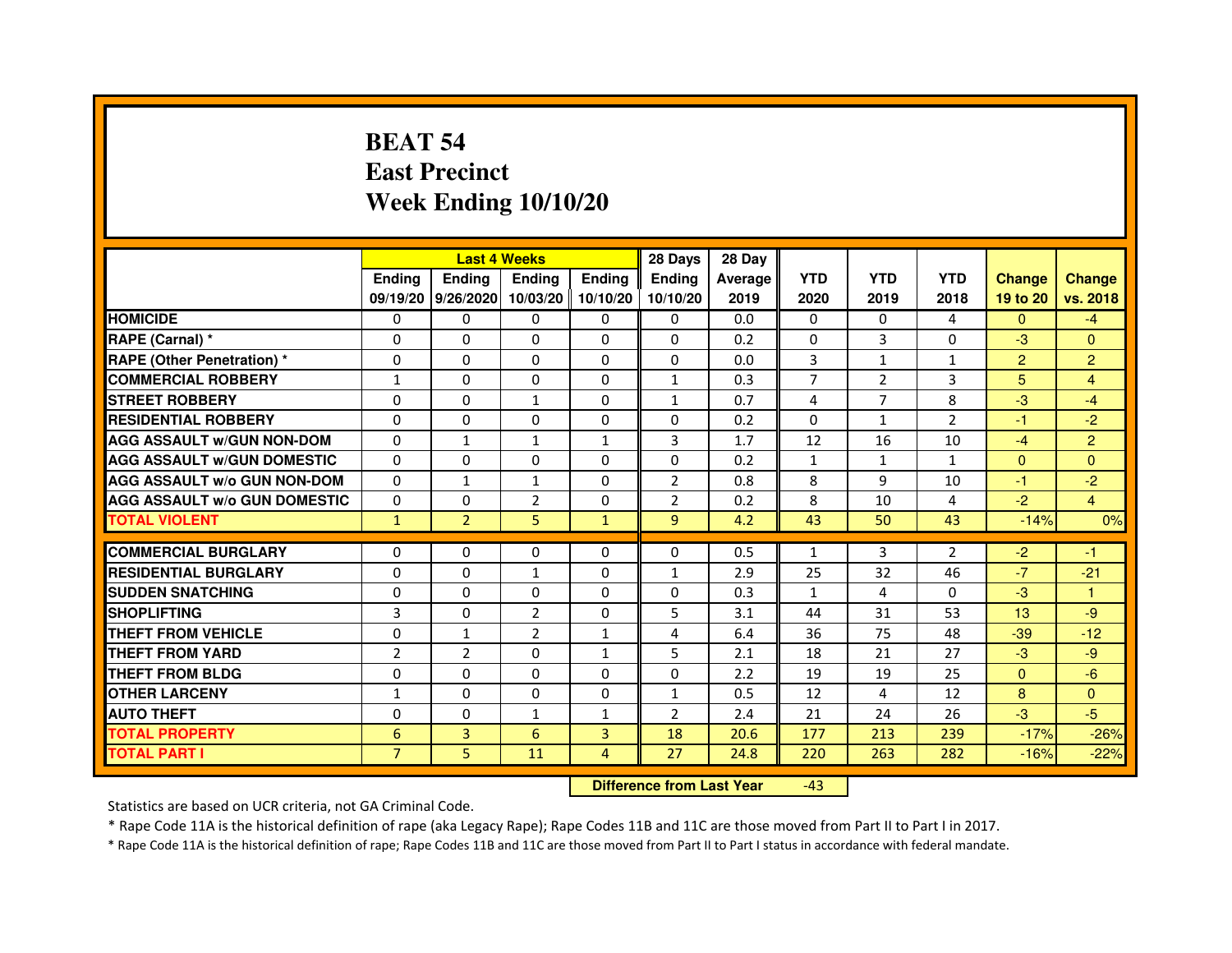# **BEAT 55 East PrecinctWeek Ending 10/10/20**

|                                     |               | <b>Last 4 Weeks</b>         |               |                | 28 Days       | 28 Day  |                |              |                |               |                         |
|-------------------------------------|---------------|-----------------------------|---------------|----------------|---------------|---------|----------------|--------------|----------------|---------------|-------------------------|
|                                     | <b>Endina</b> | <b>Endina</b>               | <b>Endina</b> | <b>Endina</b>  | <b>Endina</b> | Average | <b>YTD</b>     | <b>YTD</b>   | <b>YTD</b>     | <b>Change</b> | <b>Change</b>           |
|                                     |               | 09/19/20 9/26/2020 10/03/20 |               | 10/10/20       | 10/10/20      | 2019    | 2020           | 2019         | 2018           | 19 to 20      | vs. 2018                |
| <b>HOMICIDE</b>                     | $\Omega$      | $\Omega$                    | $\Omega$      | $\mathbf{0}$   | 0             | 0.0     | $\mathbf{1}$   | $\Omega$     | $\mathbf{1}$   | 1.            | $\Omega$                |
| RAPE (Carnal) *                     | $\Omega$      | $\Omega$                    | $\Omega$      | $\Omega$       | $\Omega$      | 0.2     | $\Omega$       | 3            | $\Omega$       | $-3$          | $\mathbf{0}$            |
| <b>RAPE (Other Penetration) *</b>   | $\Omega$      | $\Omega$                    | $\Omega$      | $\Omega$       | $\Omega$      | 0.0     | $\Omega$       | 0            | $\Omega$       | $\Omega$      | $\Omega$                |
| <b>COMMERCIAL ROBBERY</b>           | $\Omega$      | $\Omega$                    | $\Omega$      | $\Omega$       | $\Omega$      | 0.1     | $\mathbf{1}$   | 0            | $\Omega$       | 1             |                         |
| <b>STREET ROBBERY</b>               | $\Omega$      | $\Omega$                    | $\Omega$      | $\Omega$       | $\Omega$      | 0.3     | 3              | 4            | 4              | $-1$          | $-1$                    |
| <b>RESIDENTIAL ROBBERY</b>          | $\Omega$      | $\Omega$                    | 0             | 0              | 0             | 0.1     | $\mathbf{1}$   | $\mathbf{1}$ | 0              | $\mathbf{0}$  | 1                       |
| <b>AGG ASSAULT w/GUN NON- DOM</b>   | $\Omega$      | $\Omega$                    | $\Omega$      | $\mathbf{1}$   | $\mathbf{1}$  | 0.2     | 3              | 3            | 6              | $\Omega$      | $-3$                    |
| <b>AGG ASSAULT W/GUN DOMESTIC</b>   | $\Omega$      | $\Omega$                    | $\Omega$      | $\Omega$       | $\Omega$      | 0.3     | $\Omega$       | 4            | $\mathbf{1}$   | $-4$          | $-1$                    |
| <b>AGG ASSAULT w/o GUN NON-DOM</b>  | $\Omega$      | $\Omega$                    | $\Omega$      | 0              | $\Omega$      | 0.4     | $\overline{2}$ | 5            | $\mathbf{1}$   | $-3$          | 1                       |
| <b>AGG ASSAULT W/o GUN DOMESTIC</b> | $\Omega$      | $\Omega$                    | $\Omega$      | $\Omega$       | $\Omega$      | 0.4     | 4              | 4            | 3              | $\Omega$      | $\overline{\mathbf{1}}$ |
| <b>TOTAL VIOLENT</b>                | $\Omega$      | $\Omega$                    | $\Omega$      | $\mathbf{1}$   | $\mathbf{1}$  | 2.0     | 15             | 24           | 16             | $-38%$        | $-6%$                   |
|                                     |               |                             |               |                |               |         |                |              |                |               |                         |
| <b>COMMERCIAL BURGLARY</b>          | $\Omega$      | $\mathbf{0}$                | 0             | 0              | 0             | 0.5     | 3              | 6            | 4              | $-3$          | $-1$                    |
| <b>RESIDENTIAL BURGLARY</b>         | $\Omega$      | $\Omega$                    | $\Omega$      | $\mathbf{1}$   | 1             | 1.8     | $\overline{7}$ | 18           | 17             | $-11$         | $-10$                   |
| <b>SUDDEN SNATCHING</b>             | $\Omega$      | $\Omega$                    | $\Omega$      | $\Omega$       | $\Omega$      | 0.2     | $\Omega$       | $\mathbf{1}$ | $\mathfrak{p}$ | $-1$          | $-2$                    |
| <b>SHOPLIFTING</b>                  | $\Omega$      | 3                           | $\mathbf{1}$  | 1              | 5             | 16.0    | 100            | 161          | 146            | $-61$         | $-46$                   |
| THEFT FROM VEHICLE                  | $\Omega$      | $\Omega$                    | $\Omega$      | $\mathbf{1}$   | $\mathbf{1}$  | 3.6     | 24             | 40           | 43             | $-16$         | $-19$                   |
| <b>THEFT FROM YARD</b>              | $\mathbf{1}$  | $\Omega$                    | $\Omega$      | 0              | $\mathbf{1}$  | 1.3     | 12             | 15           | 19             | $-3$          | $-7$                    |
| THEFT FROM BLDG                     | $\Omega$      | $\mathbf{0}$                | $\Omega$      | 0              | 0             | 1.8     | 13             | 15           | 15             | $-2$          | $-2$                    |
| <b>OTHER LARCENY</b>                | $\Omega$      | $\Omega$                    | $\Omega$      | $\Omega$       | $\Omega$      | 0.3     | $\overline{2}$ | 4            | 5              | $-2$          | $-3$                    |
| <b>AUTO THEFT</b>                   | $\Omega$      | $\mathbf{1}$                | $\Omega$      | $\Omega$       | $\mathbf{1}$  | 0.8     | 11             | 8            | 14             | 3             | $-3$                    |
| <b>TOTAL PROPERTY</b>               | $\mathbf{1}$  | 4                           | $\mathbf{1}$  | 3              | 9             | 26.2    | 172            | 268          | 265            | $-36%$        | $-35%$                  |
| <b>TOTAL PART I</b>                 | $\mathbf{1}$  | $\overline{4}$              | $\mathbf{1}$  | $\overline{4}$ | 10            | 28.2    | 187            | 292          | 281            | $-36%$        | $-33%$                  |

 **Difference from Last Year**-105

Statistics are based on UCR criteria, not GA Criminal Code.

\* Rape Code 11A is the historical definition of rape (aka Legacy Rape); Rape Codes 11B and 11C are those moved from Part II to Part I in 2017.